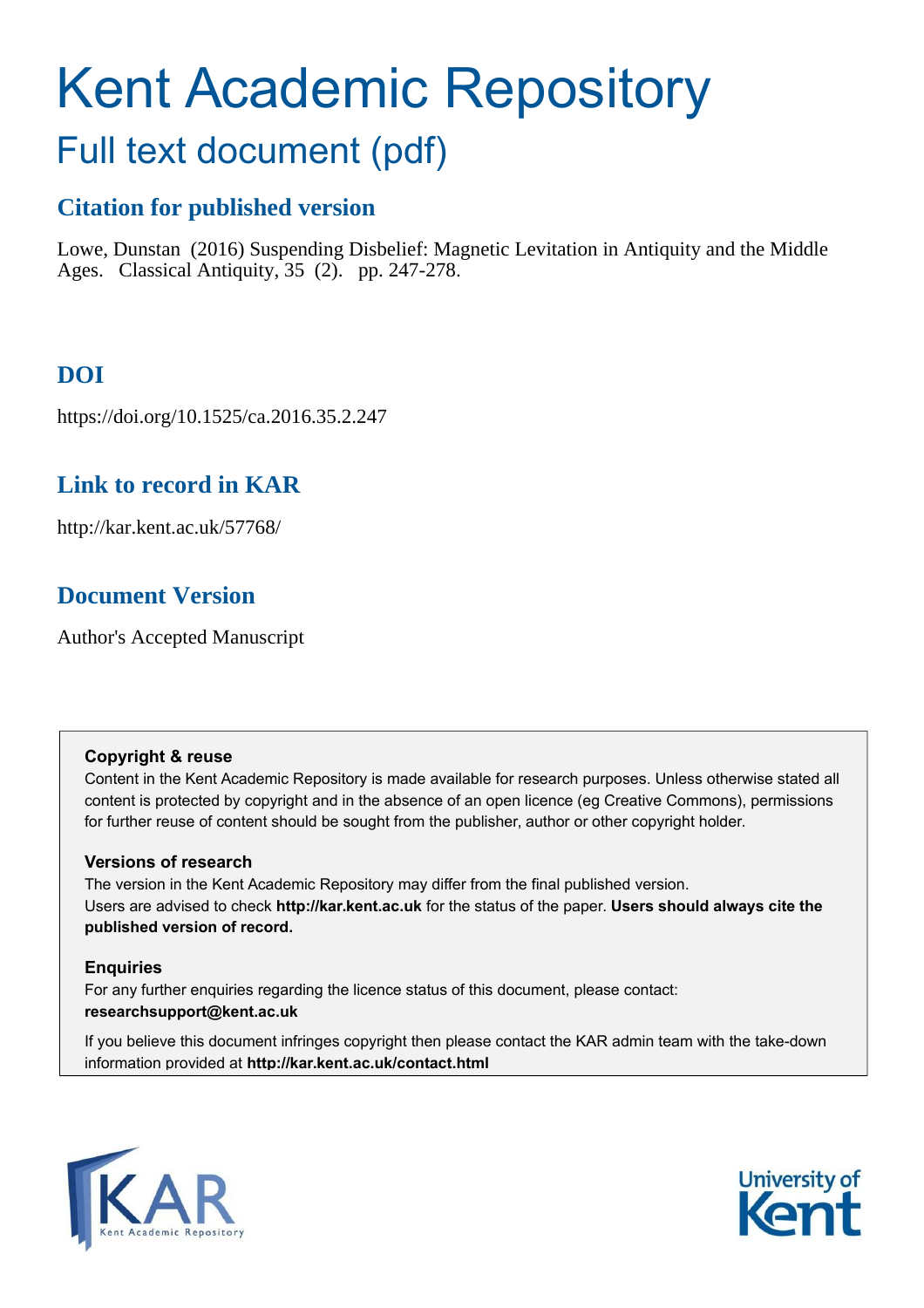Dunstan Lowe

#### **Suspending Disbelief:**

#### **Magnetic and Miraculous Levitation from Antiquity to the Middle Ages**

Abstract:

Static levitation is a form of marvel with metaphysical implications whose long history has not previously been charted. First, Pliny the Elder reports an architect's plan to suspend an iron statue using magnetism, and the later compiler Ampelius mentions a similar-sounding wonder in Syria. When the Serapeum at Alexandria was destroyed, and for many centuries afterwards, chroniclers wrote that an iron Helios had hung magnetically inside. In the Middle Ages, reports of such false miracles multiplied, appearing in Muslim accounts of Christian and Hindu idolatry, as well as Christian descriptions of the tomb of Muhammad. A Christian levitation miracle involving saints' relics also emerged. Yet magnetic suspension could be represented as miraculous in itself, representing lost higher knowledge, as in the latest and easternmost tradition concerning Konark's ruined temple. The levitating monument, first found in classical antiquity, has undergone many cultural and epistemological changes in its long and varied history.

#### 1. INTRODUCTION

Although recent scholarship has extensively explored the rich history of marvels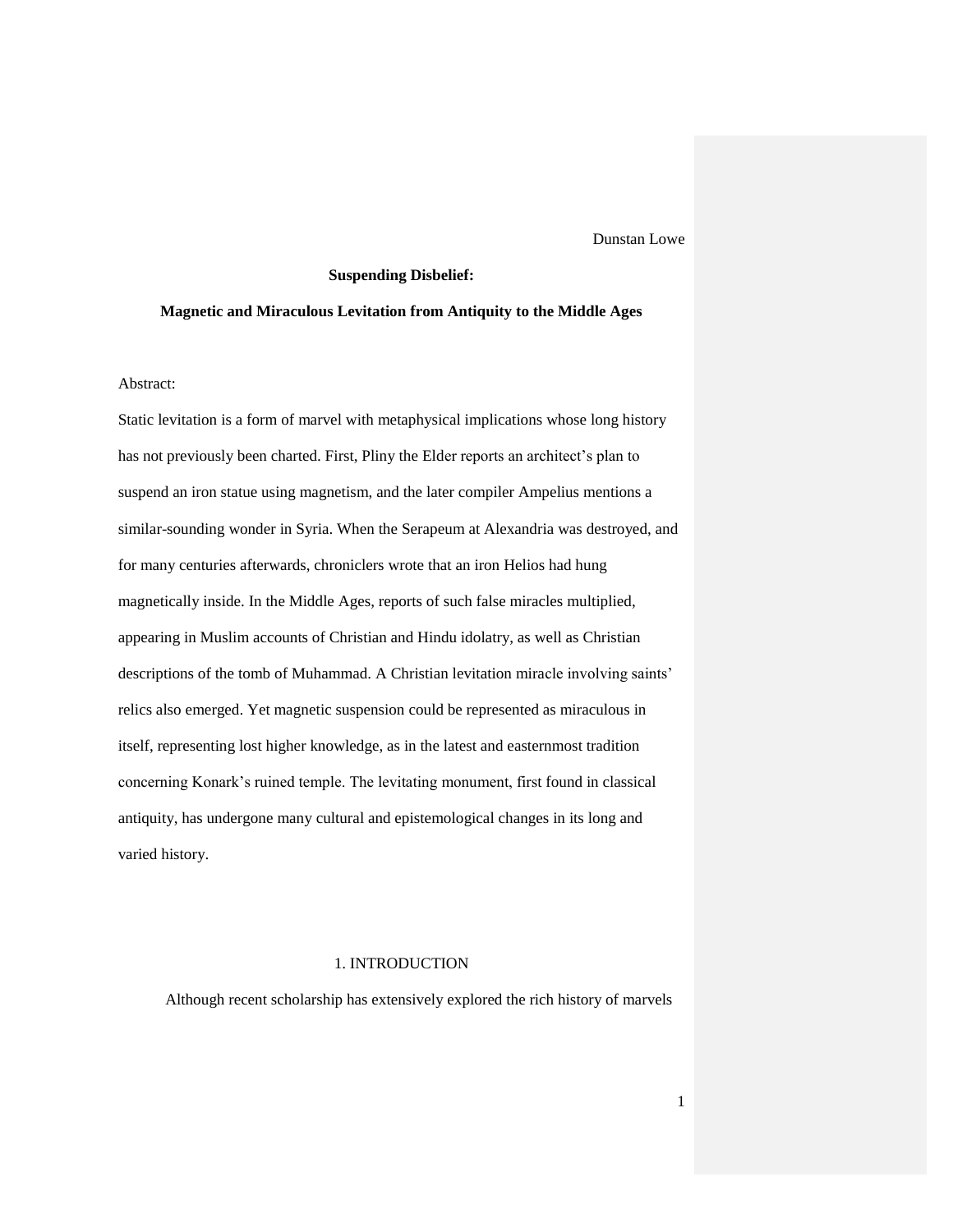and miracles,<sup>1</sup> suspended objects have never been systematically studied. The following discussion pursues the theme of magnetic and miraculous suspension through European (and Asian) history from classical antiquity to modern times, revealing a continuous tension between secular and sacred physics. For the first time, this article assembles the diverse historical sources on levitating objects from antiquity onward (some widely acknowledged, others barely noted within their own disciplinary partitions), proposing new interpretations of each.<sup>2</sup> This requires a loosely chronological approach which, at the risk of seeming naïve, will reveal crucial connections and developments from the Hellenistic period to the modern era. The result is a strange new sidelight on scientific, religious, and even political developments across Europe and beyond.

I am very grateful to Harry Hine for correcting some of my errors and offering insightful remarks, to Mike Squire for art-historical advice and ideas, and to Thomas Habinek and the journal's referees for many valuable suggestions.

-

 $<sup>1</sup>$  The bibliography on curiosity, wonder, and marvels in history is large and growing,</sup> though Daston and Park 1998 remains key. See e.g. Hardie 2009 on antiquity (specifically Augustan Rome, thus excluding magnetism); Kesneth 1991 on the Renaissance; Evans and Marr 2006 on the Renaissance and Enlightenment.  $2^2$  For example, no two of the following have been connected in previous scholarship: Ampelius' statue at Magnesia, Aristotle's coffin in Sicily, the Mercury at Trier, the Cypriot cross, Dulaf's golden temple, Illtud's Welsh altar, the "Monastery of the Idol," the elephant at Khambhat.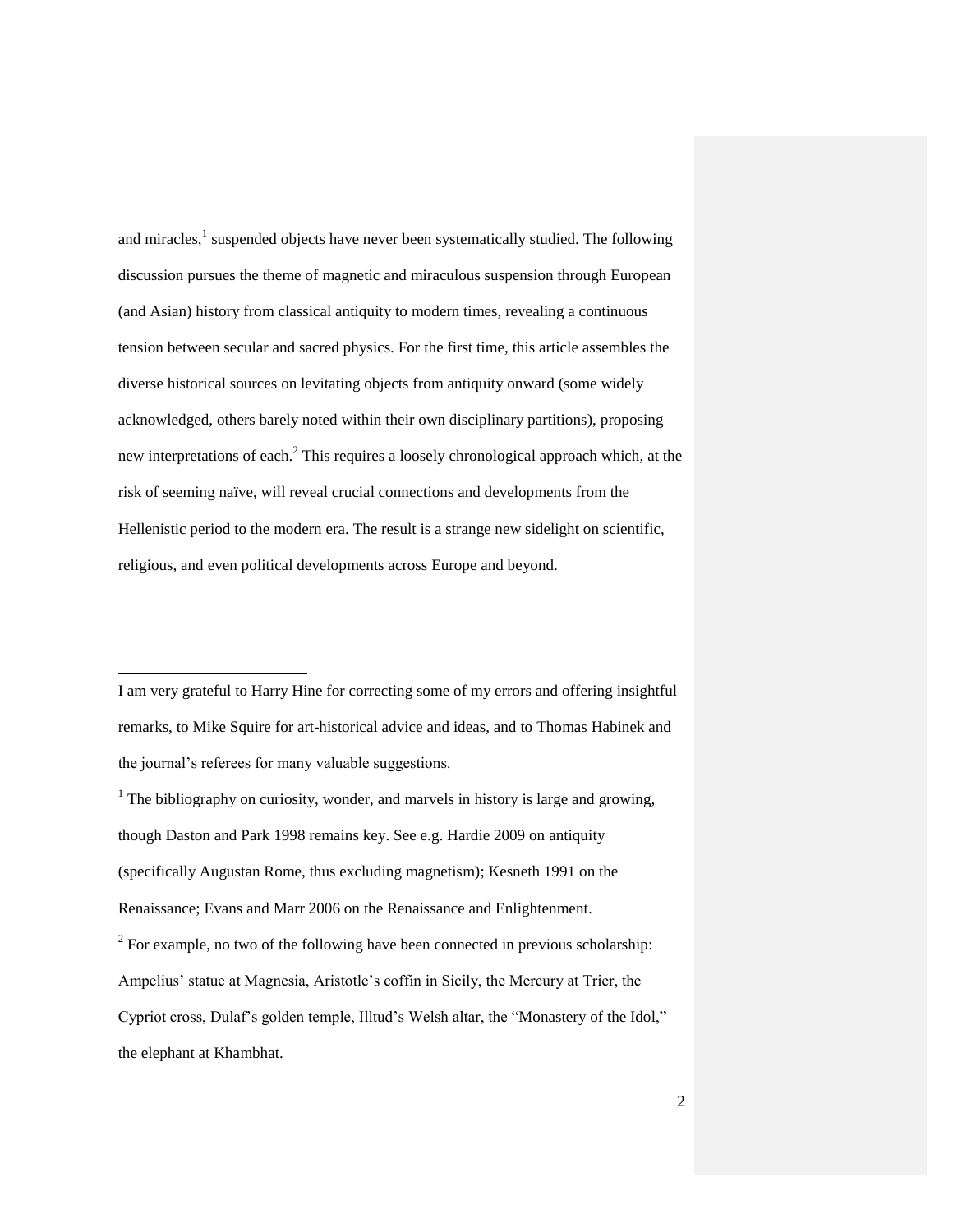The properties of magnets have intrigued intellectuals and entertained ordinary people since the early classical period, $3$  though static suspension and many other ideas about magnetism have little dependence on observed phenomena. Demonstrations in antiquity of magnets' power to attract ferrous substances—typically, suspending iron rings in a chain, or covertly moving iron from beneath a surface of some other metal provoked amazement and curiosity.<sup>4</sup> Medical uses of magnets are recorded from the second century AD and magical ones from around the fourth century (their preternatural ability to move objects without contact resembled the occult powers of spells, which is why a demonstration alarmed Augustine).<sup>5</sup> Beyond these limited uses magnetism held

 3 On magnets in ancient science, see Fritzsche 1902, Rommel 1927, Radl 1988, Wallace 1996. Relevant passages include Pl. Ion 533d; Ar. De Anima 405a19 (on Thales); Theophr. On Stones 5.29; Posidippus Lithica 12 Austin and Bastianini; Lucr. 6.910-16, 1042-47. Pliny draws his classification of five "Magnesian stones" (two non-magnetic) from Sotacus, a third-century writer on minerals, and his account of how "Magnes" the shepherd discovered magnets from the second-century author Nicander (HN 36.127-28). <sup>4</sup> Rings: Plato Ion 533d, Lucr. 6.910-16, Plin. HN 34.147; iron moved from below: Lucr. 6.1043-47, Aug. Civ. D. 21.4. Initiates into the cult of the Great Gods of Samothrace received iron finger-rings, presumably for ritual use involving magnetism: see Blakely 2012.

5 Aug. Civ. D. 21.4. On medical applications, e.g. Dioscorides, De Materia Medica 5.130; Galen, De facultatibus (magnetite is astringent, like haematite), De simplici medicina (magnetite is purgative); see Rommel 1927: col. 483-84. In late antiquity, magical applications appear: magnets were placed inside figurines, seemingly to give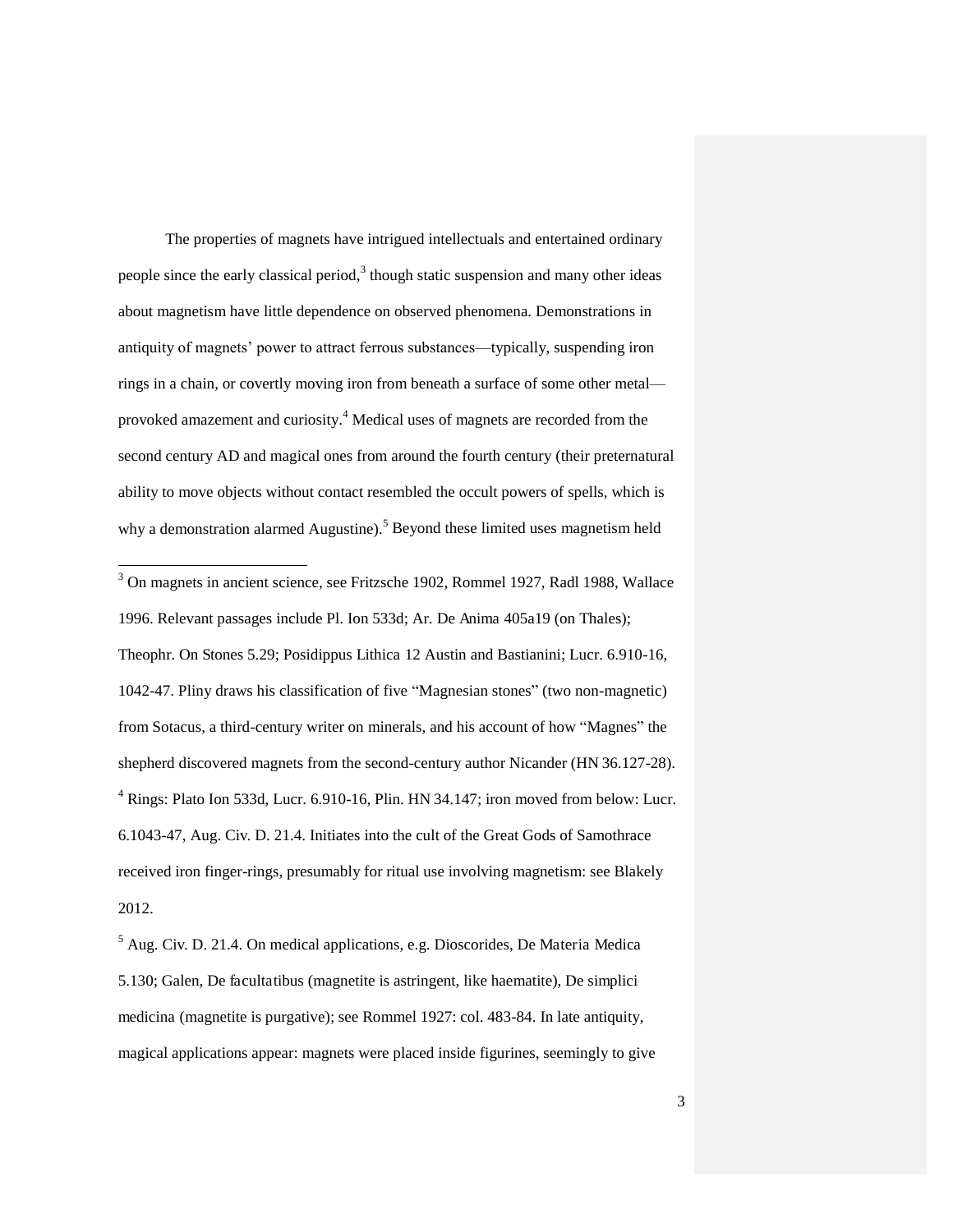little more than curiosity value, lacking mechanical applications.<sup>6</sup> Yet it is crucial to bear in mind that although magnetic suspension rarely has a specific maker, magical marvels are invariably crafted by scholars, not mere zealots. They give additional proof that magic was compatible with science and technology in medieval thought.<sup>7</sup>

Importantly, although sources from the first to sixth centuries AD mention magnetic repulsion, it was not understood until the twelfth century that magnets have

-

them agency (PGM IV.1807-10, 3142); an inscribed magnet prevents conception (PGM XXIIa.11-12); and a magnet placed under a sleeping woman diagnoses her chastity (if faithful she will cleave to her husband, or otherwise be ejected: Lithica 306-37). Some authors use the analogy of magnetism to explain sympathetic magic (Plin. HN 34.42, Gal. Peri Phusikon Dunameon 1.14.44-54).

<sup>6</sup> The only documented mechanical use of magnetism is an expensive toy described by Claudian that plays out a simple mythological scene, like some of Hero of Alexandria's automata: inside a golden shrine, an iron Mars slowly approaches a magnetic Venus until he suddenly flies forward and they embrace (Carm. min. 29.22-51): see Wallace 1996: 181, Cristante 2001-2002. Some (e.g. James and Thorpe 1995: 154, McKeown 2013: 198) claim that Claudian describes a real temple, but whatever his own religious standpoint (see Vanderspoel 1986), he would not celebrate a pagan ritual in verse at a Christian court. Claudian came from Alexandria, like Hero the inventor.

<sup>7</sup> On magic and science, see Sherwood 1947, Eamon 1983, Hansen 1986, Truitt 2004. On artificial marvels, see Daston and Park 1998: 88-108. On how the aesthetics of the marvelous relate to artistic theory and practice, see Mirollo 1991.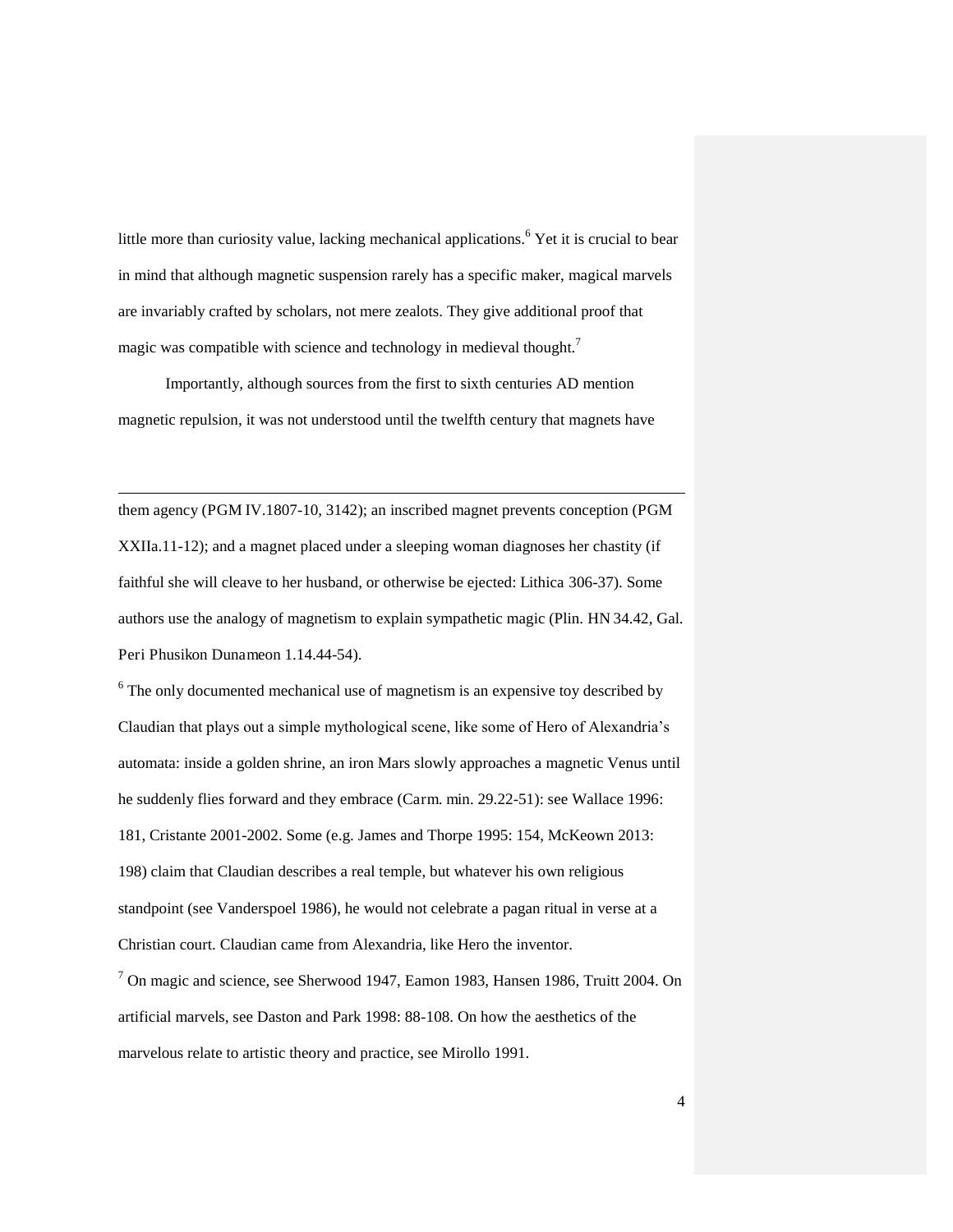poles and can therefore both attract and repel.<sup>8</sup> Yet they inspired fantasies involving colossal invisible forces. One is the magnetic mountain that wrecks ships made with iron nails. This appears in the geographical content of Pliny and Ptolemy, but also across Asia as far as China, as well as in Arabic and European folktales.<sup>9</sup> The epic poet Silius Italicus says that the Aethiopians used their abundant magnets to extract iron ore without touching it.<sup>10</sup> A millennium later, the Roman *d'Eneas* endows Carthage with magnettopped battlements for trapping iron-clad attackers like flypaper.<sup>11</sup> Such fantasies may legitimately be called science fiction.

With a sufficiently cross-disciplinary perspective, we can reconstruct a long history for the grandest of magnetism fantasies: an apparatus for permanently suspending an object in mid-air. Accounts of full-size monumental examples recur from classical

<sup>8</sup> On magnetic repulsion see Wallace 1996: 184-85, with citations. Tellingly, when Posidippus describes a stone that both attracts and repels iron he only compares it to a magnet, insofar as it attracts (Bing 2005: 264-65). Knowledge of the compass is first attested in Europe by Guiot of Provins (1180) and Alexander Neckam (c. 1190); Peter Peregrinus of Maricourt published the first extended treatise in 1269. The earliest known description is Chinese (Shen Kuo, Dream Pool Essays, AD 1088).

 $9$  Tuczay 2005: 273-74, with citations; see also Lecouteux 1984, 1999; Marzolph and van Leeuwen 2004. The legendary Virgil visits a magnetic mountain in the Wartburgkrieg (c. 1287), Reinfried von Braunschweig (c. 1300), and later sources.

 $10$  solis honor ille, metallo / intactum chalybem vicino ducere saxo (Sil. Pun. 3.265-67). Ore processing, rather than mining, is probably meant.

<sup>11</sup> Anon. *Roman d'Eneas* 427-40.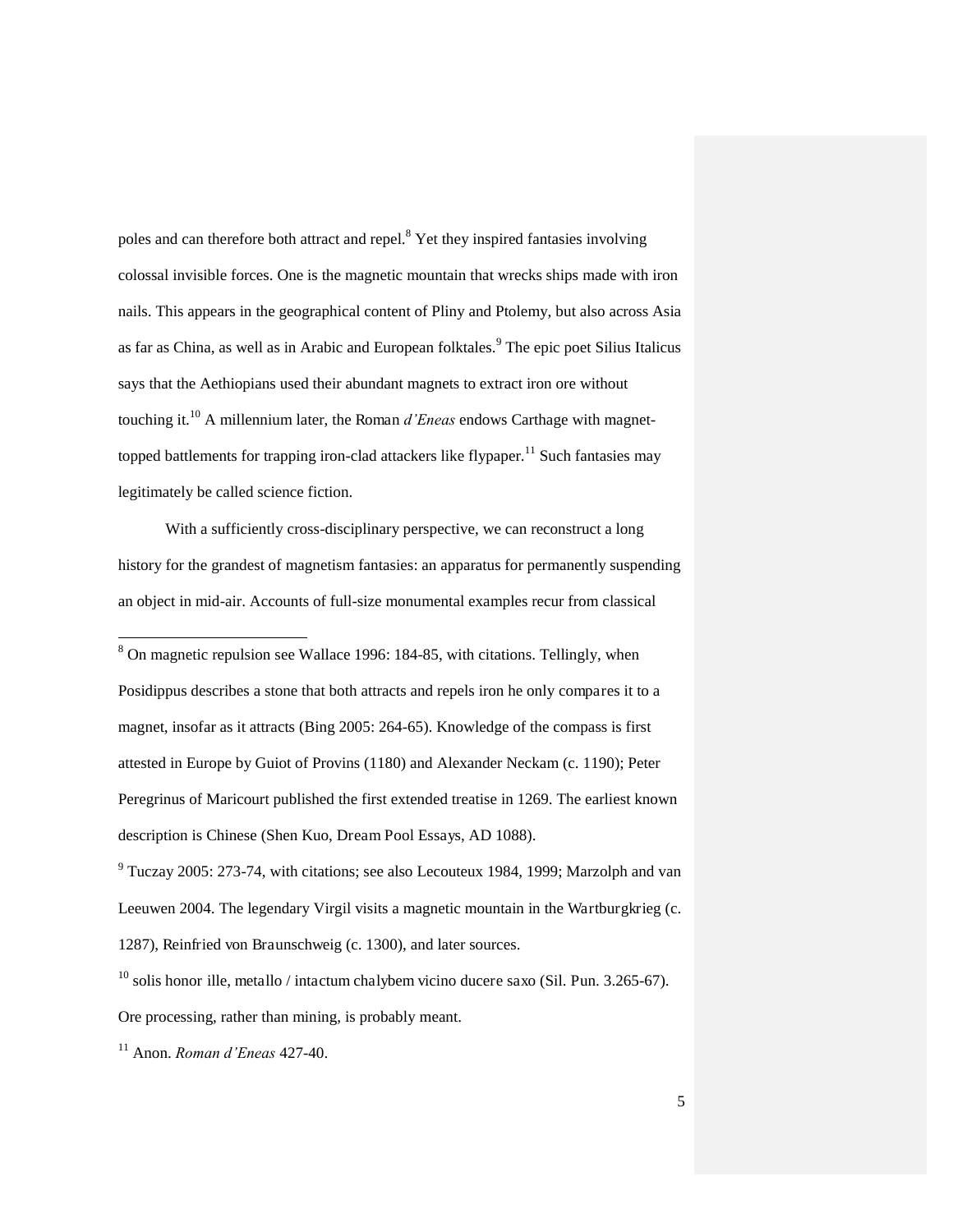antiquity to the late medieval period. Whether authors portray levitation as mechanical, magical, or something in between,<sup>12</sup> they never deny its possibility. In reality Earnshaw's Theorem of 1839, stating that stable levitation against gravity using only ferromagnetic materials cannot work on any scale, stands uncontested. Nonetheless, we have culturally and geographically diverse accounts of levitating monuments from the first century AD to the late Middle Ages and beyond. I propose that these deserve recognition as a genre of architectural fantasy that offers new insights into the history of science, as well as the history of interaction between religious cultures.

Magnetic levitation endows inert matter with spectacular properties, inviting comparison with divine miracles and magic. It also shares features with real and imaginary automata, though this is somewhat paradoxical, since the inert matter is spectacular precisely because it does not move: unlike the other magnetic fantasies mentioned above, levitation never involves traction. (Accordingly, I shall use the terms "levitation" and "suspension" interchangeably.) It is sometimes regarded positively, as an open demonstration of engineering and artistic skill, but more often negatively, as a secret trick for faking a divine miracle.

As object of wonder, the suspended monument embodies potentiality: not only in the obvious sense that what went up has not (yet) come down, but in other senses too. As an architectural installation or localized miracle it is by definition non-portable and cannot, like most artificial wonders or holy relics, be brought from the periphery to the center of scholarly, religious, or popular experience. As physics, static levitation is

l

 $12$  From antiquity to the Middle Ages, some discourses on magnetism (e.g., mageia, Hermeticism, alchemy) resist the modern distinction between natural and supernatural.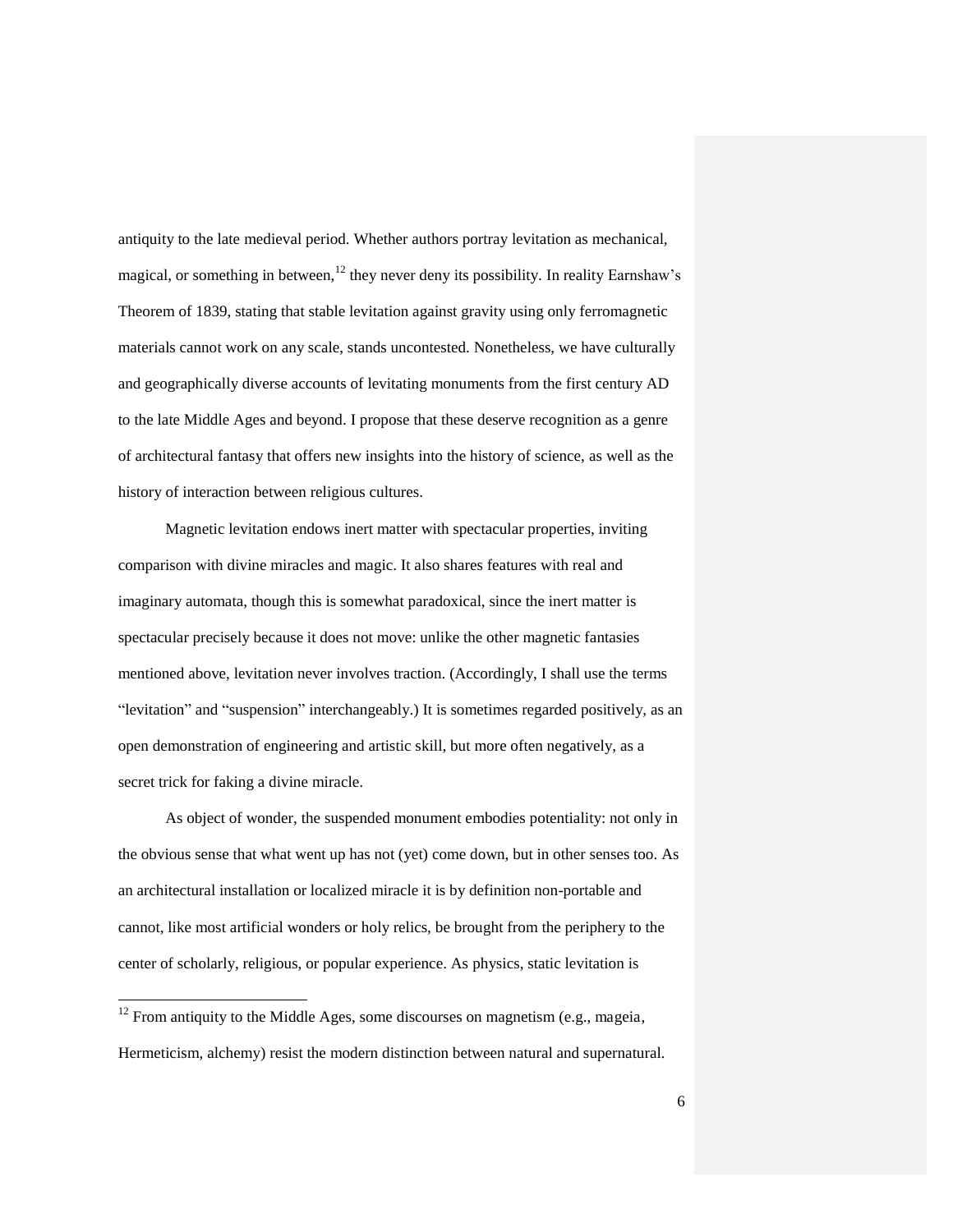theorized but unrealized: it never appears in treatises upon magnets or architecture, nor even descriptions of magnets in lapidaries, and nobody proposes to recreate it. As miracle, meanwhile, static levitation becomes evidence of God's power in nature, and even a test of spiritual intelligence.<sup>13</sup> In the Middle Ages, reports of magnetism proliferate and the miraculous version emerges. Perhaps the iconoclasm controversies partly account for this, since the suspended monument proves capable of oscillating between fraud and miracle more easily than any other legendary object.

#### 2. ALEXANDRIA: THE POTENTIAL ARSINOE AND THE FALLEN HELIOS

Our earliest reference to a magnetic monument (and likewise, elsewhere, to a magnetic mountain) is a report in Pliny the Elder that has resisted interpretation, despite nuanced treatments of his larger intellectual project.<sup>14</sup> He mentions a design by "the

<sup>&</sup>lt;sup>13</sup> "Some Christian writers...saw skepticism concerning wonders as the hallmark of the narrow-minded and suspicious peasant" (Daston and Park 1998: 62); cf. Eamon 1983: 195, Bynum 2011 passim. The comeuppance of such a peasant in Lifris' Life of Cadoc is discussed below.

<sup>&</sup>lt;sup>14</sup> See e.g. Healy 1999: 158, Carne 2013: 108. On artificial wonders in Pliny, see Isager 1991 and Beagon 2011, neither of whom mention the present passage.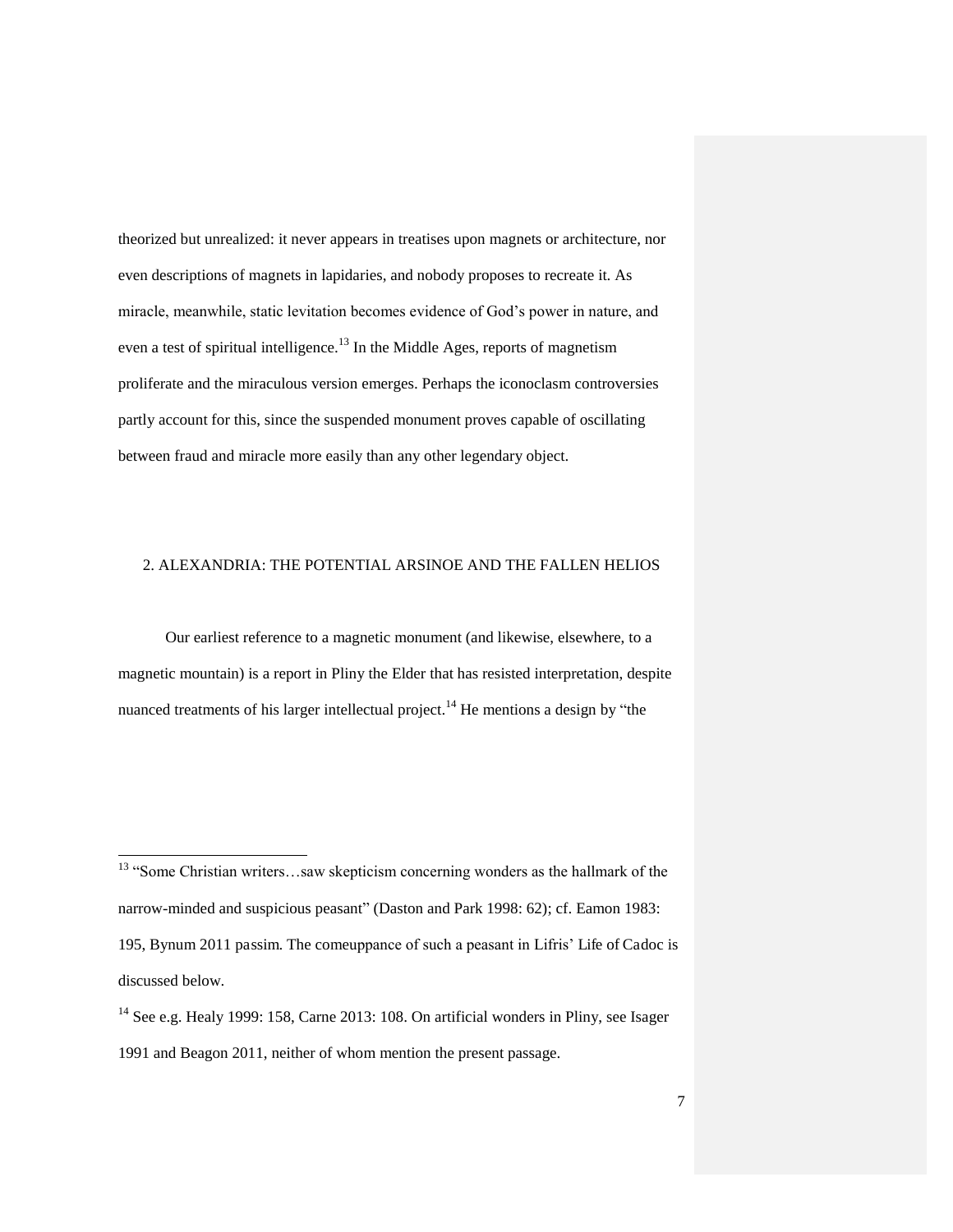architectus Timochares," for a temple in which an iron cult statue of Ptolemy II's late sister-wife Arsinoe would be suspended in the  $air:$ <sup>15</sup>

Using magnetic stone (Magnete lapide), the architect Timochares had begun to vault a temple (templum concamarare) to Arsinoe at Alexandria, so that the iron statue in it would seem to hang in the air (pendere in aëre videretur). This was interrupted by his own death and by that of King Ptolemy, who had commissioned it for his own sister.

Pliny's videretur ("would seem") means only that magnetism would create a lifelike impression of flight. It is unclear whether he envisages contactless "true levitation," or "pseudo-levitation" in which magnetic attraction pulls against a physical tether. Although neither could work, the latter might have seemed more feasible, since it can be achieved using a scale model. Ptolemy II could access fabulous quantities of precious metal and stone, and without any means of measuring magnetic field strength, "Timochares" could have miscalculated the properties of magnetite.<sup>16</sup> It is not impossible that "Timochares" planned to achieve true levitation. Vitruvius credits a nearcontemporary "Dinocrates" with an equally astonishing plan to sculpt Mount Athos into a

<sup>&</sup>lt;sup>15</sup> Plin. HN 34.148. The death of Ptolemy II, the alleged date of the project, was in 246 BC.

<sup>&</sup>lt;sup>16</sup> Even with today's artificial supermagnets, thousands of times more powerful, such a monument would require precision engineering and impractically large quantities of metal to achieve suspension across even a few inches of air.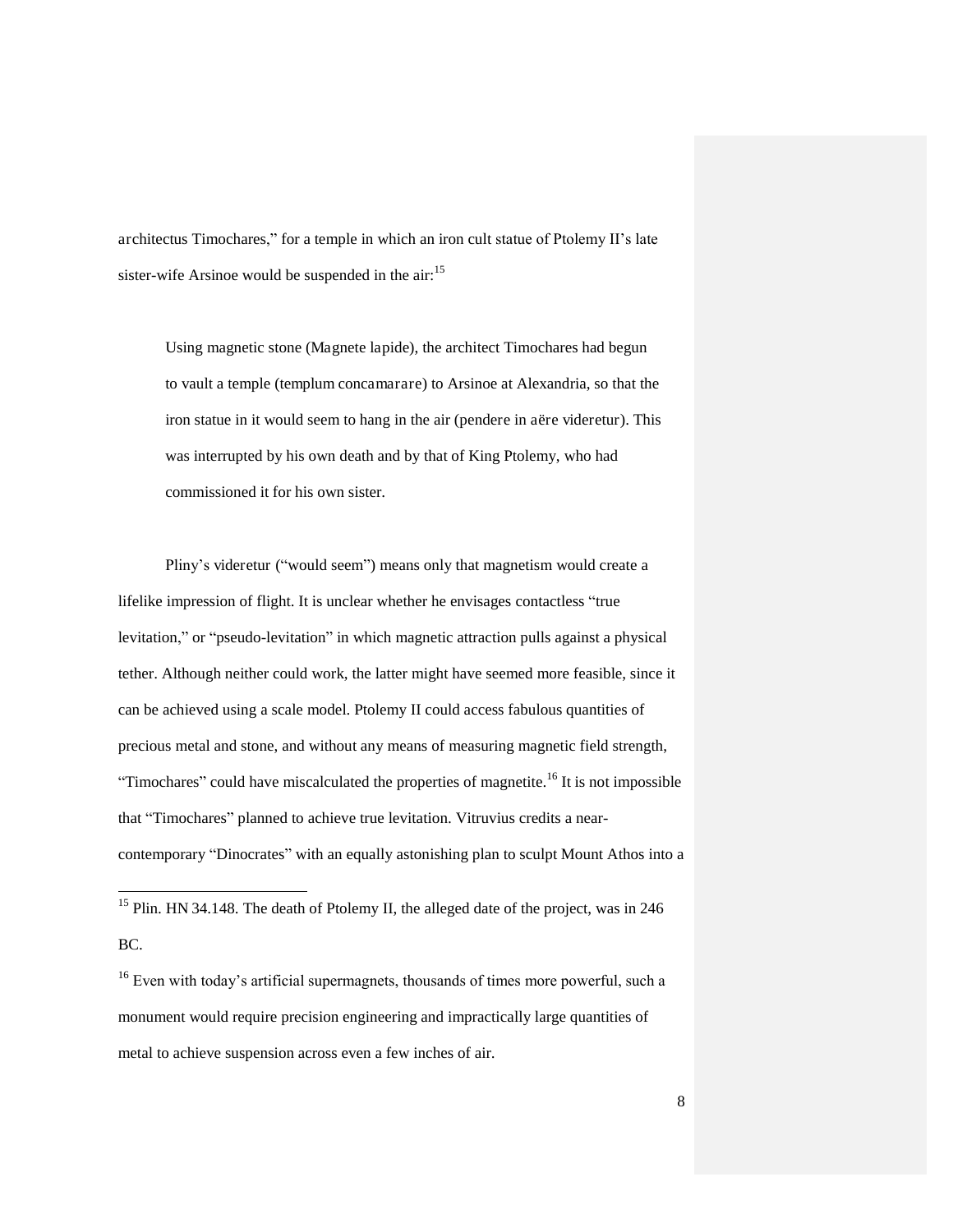Rushmore-like statue, holding a city in its left hand and pouring a river from a dish in its right.<sup>17</sup> Alexander the Great rejected this proposal and built Alexandria instead because Athos provided no arable land, Vitruvius says. Other, completed Ptolemaic projects combined innovation and artistry with engineering on an unprecedented scale, including the largest tower, automaton, and galley ever designed.<sup>18</sup> Magnets were relatively rare and hence semi-precious despite their dull appearance, $19$  which may have encouraged artisans to consider their uses as architectural ornaments. Importantly, architectus often means simply "inventor" and an Arsinoeion did exist at Alexandria, so Pliny's term concamarare probably means adding magnetite to the existing temple, not constructing something anew. Such a plan might have won Ptolemaic sponsorship; later readers certainly found it plausible, since Ausonius in the fourth century AD reports it as completed.<sup>20</sup> A temple suspending a statue using magnets would suit the contemporary

 $17$  Vitruv. 2. praef. 2. On the programmatic implications of this anecdote, and a discussion of the uncertainty over the architect's name, see McEwen 2003: 91-102. <sup>18</sup> The Pharos: Adler 1901, Thiersch 1909, Picard 1952; the Nysa statue in Ptolemy II's coronation parade: Athen. Deipn. 5.198-99; the "Forty": Plut. Demetr. 43.4-5, Athen. Deipn. 5.203e-204b.

 $19$  Theophrastus calls them rare (De Lapidibus 5.29). The belief that rubbing magnets with garlic destroyed their power (Lehoux 2003) might be indirect proof of their value if nobody thought the easy test worth the risk, as with goat's-blood breaking diamonds (Plin. HN 20.2) or vinegar dissolving pearls (Hor. Sat. 2.3.239-42, Plin. HN 9.59, Suet. Cal. 37).

<sup>20</sup> Auson. Mos. 314-17.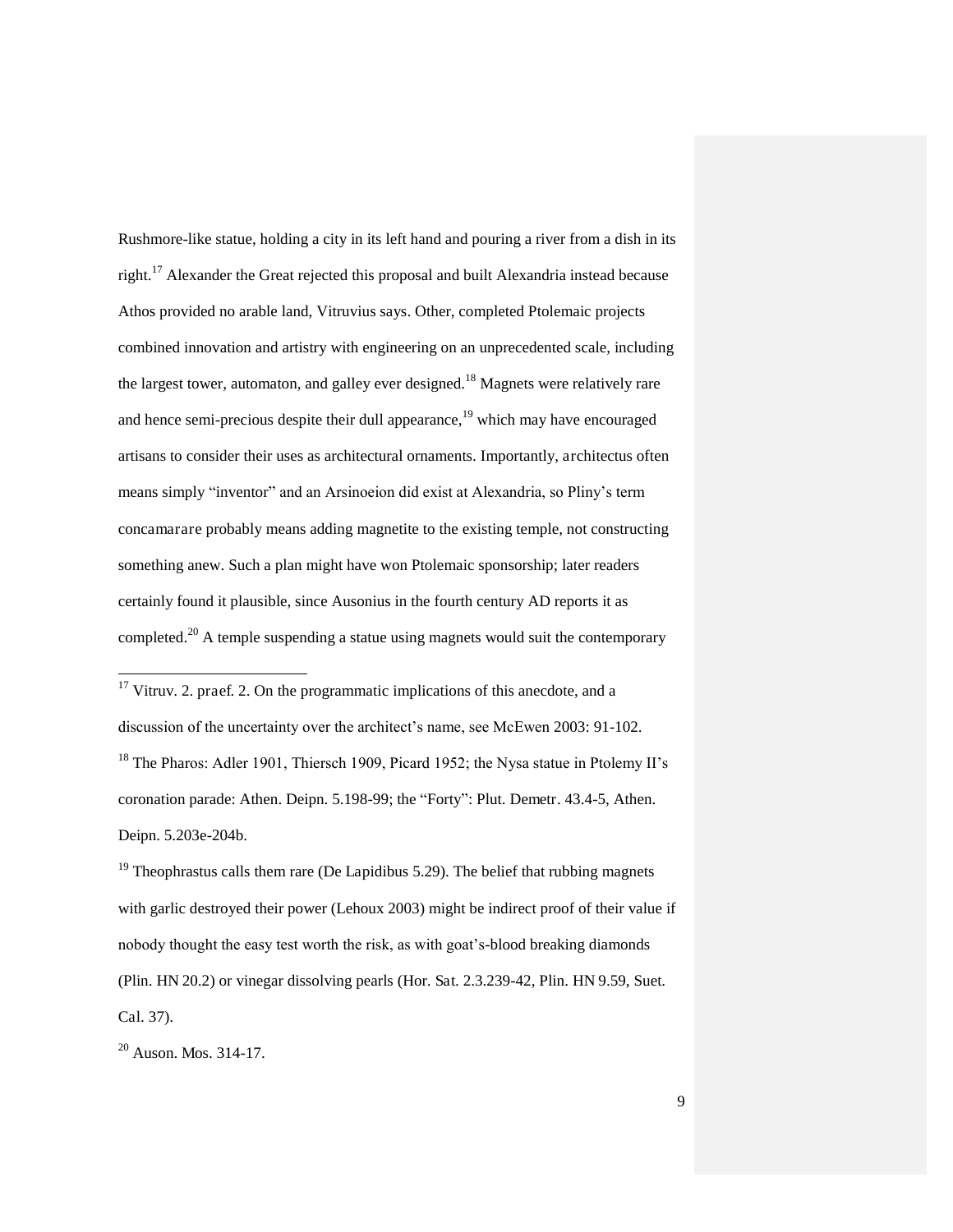taste for creative engineering, as did another high-tech memorial to Arsinoe, the musical drinking-horn made by Ctesibius.<sup>21</sup>

The idea of a levitating statue could also reflect the Alexandrian milieu in more subtle ways, having potential links with motifs in Egyptian religious art, as well as recent developments in Greek physics. The Egyptians pictured the heavens as a curved ceiling (or even, in the Pyramid Texts, an iron slab supported on four columns),  $22$  and spangled their own ceilings with stars.<sup>23</sup> Egyptian tradition also represented pharaohs ascending to heaven after death, and likewise Callimachus describes Arsinoe being taken up by the Dioscuri to become the Pole Star,  $^{24}$  which stands at the center of the turning sky. The "lock of Berenice" narrative a generation later shows how astronomy could contribute to Ptolemaic self-fashioning. All this lends credence to Deonna's suggestion that the

<sup>21</sup> Ctesibius' cornucopia is known only through an epigram by Hedylus (Athen. Deipn. 11.497d-e).

-

 $22$  On the image of heaven as vault, see Couprie 2011: 1-13. As iron slab in the Pyramid Texts, see Budge 1904: 1.156-57. Homer's heaven is iron (Od. 15.329, 17.565) or bronze (Il. 17.425, Od. 3.2) and supported by pillars (Od. 1.52-54).

<sup>23</sup> Constructed vaults only rarely appear before the Ptolemies, but excavated chambers frequently had curved ceilings. Whether flat or curved, they were commonly decorated with the starry goddess Nut and other sky symbols. On the use of the star-spangled canopy ("uraniskos") in Greek cults of celestial deities, see Crane 1952; in later art, see Lehmann 1945, Swift and Alwis 2010.

 $24$  Callimachus fr. 228 Pfeiffer, with scholion. On Arsinoe as Pole Star, see Green 2004: 248. The Mendes Stele records that Arsinoe "ascended to heaven."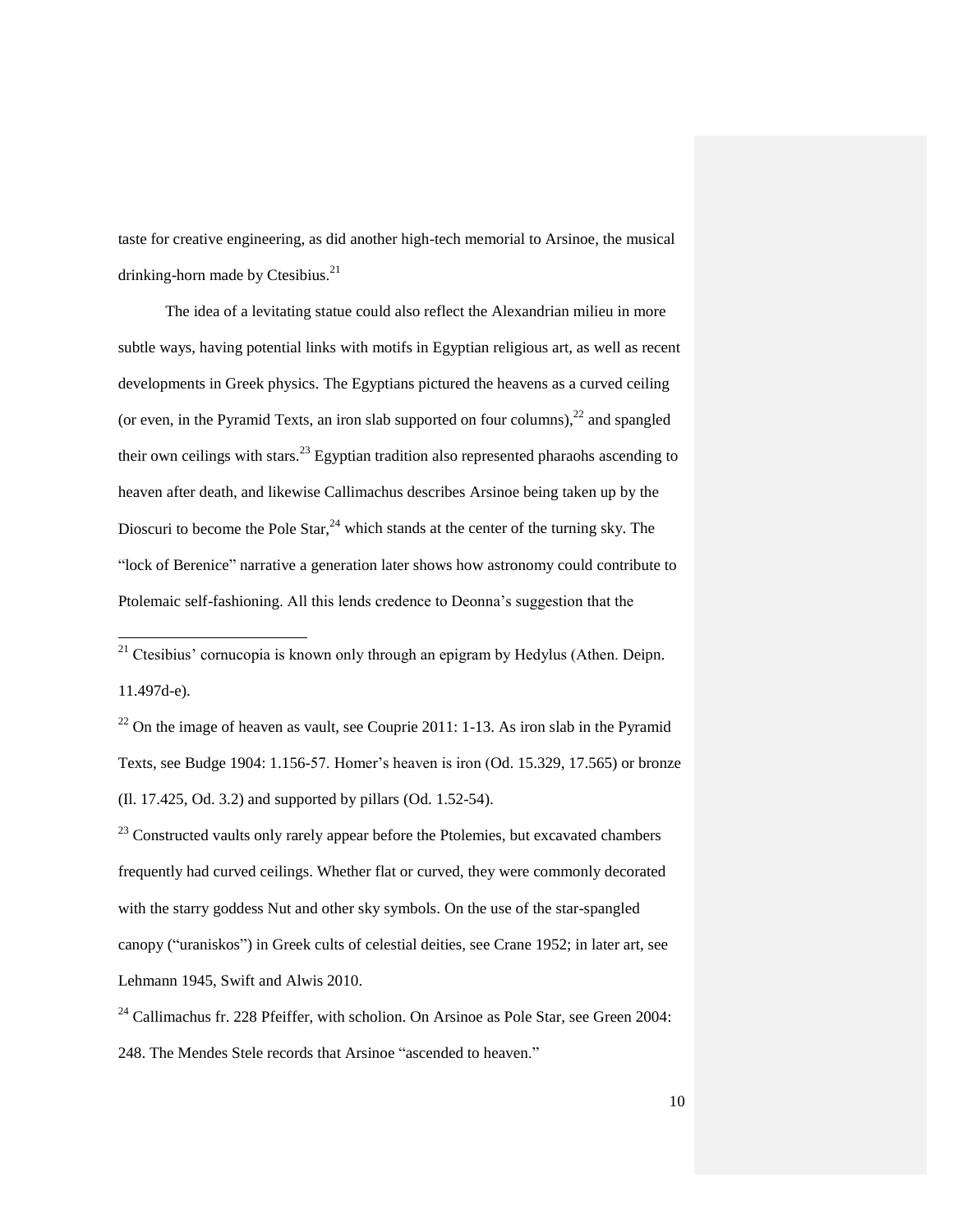planned monument represented Arsinoe's catasterism.<sup>25</sup> If the vault depicted the sky, Pliny's otherwise unknown "Timochares" may be a misspelling of Timocharis, a contemporary Alexandrian astronomer whose achievements involved tracking and mapping the constellations.<sup>26</sup> If he proposed to decorate the vaulted ceiling over Arsinoe with an accurate star-map, an ekphrastic epigrammatist might easily describe this as placing the catasterized thea philadelphus "in the sky," a phrase open to misconstruction by later readers.<sup>27</sup>

Third-century Alexandria was also a likely context for thought experiments about bodies suspended between countervailing forces, for philosophers and engineers alike. Both Chrysippus and Archimedes would be active in the decades after Arsinoe died, circa  $270$  BC,<sup>28</sup> and Ptolemy himself had been tutored by Strato of Lampsacus, a specialist in cosmology.<sup>29</sup> The Stoics had recently developed a new explanation for the earth's poise

-

 $27$  Unfortunately translation from Latin to Greek is highly unlikely, so we cannot explain the whole concept of magnetic levitation as a translation error involving some lost epigram whereby Arsinoe or the ceiling went from *sīděrěa* "celestial, star-spangled" to  $\sigma$ ιδήρεα "made of iron" (cf.  $\sigma$ ιδηρῖτις "magnet": Philod. Sign. 9, Strab.15.1.38).  $^{28}$  Timocharis is thought to have lived c. 320-260 BC, Archimedes c. 287-212,

<sup>&</sup>lt;sup>25</sup> Deonna 1914: 106.

<sup>&</sup>lt;sup>26</sup> On the confusion over Timocharis and related names, see Fabricius, Pauly-Wissowa Realencyclopädie s.v. "Deinochares." Pliny's reference to Ptolemy Philadelphus' death implies that "Timochares" died around 246 BC.

Chrysippus c. 279-206.

<sup>&</sup>lt;sup>29</sup> Diog. Laert. 5.3.1.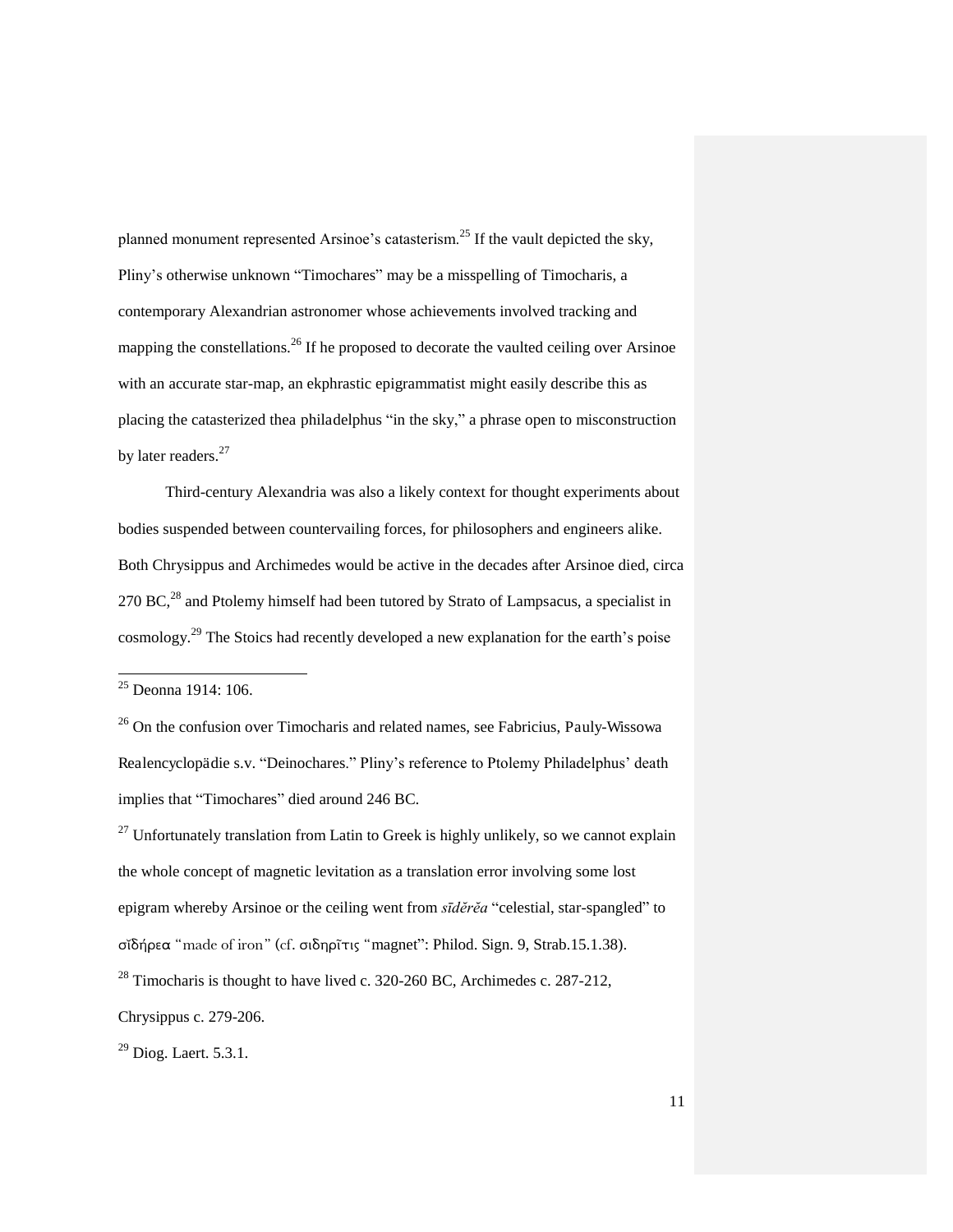at the center of the cosmos (besides its own symmetry): the dynamic force of pneuma acting equally upon it from all directions.<sup>30</sup> Sambursky points out that the term isobares, "equal weight," used by Chrysippus also appears in proposition 1.3 of Archimedes' On Floating Bodies, which states that a solid immersed in fluid of equivalent volume neither sinks nor rises.<sup>31</sup> Suggestively, our late antique source for Chrysippus' terminology replaces push with pull, comparing the static earth to an object pulled by cords in all directions with equal force.<sup>32</sup> Perhaps a Hellenistic author imagined a magnet-clad arch as a thought experiment, illustrating either a principle of hydrostatics or the Stoic cosmos, which generated an urban myth for paradoxographers and ultimately Pliny. These are only speculations, but it is tempting to derive "Timochares" and his magnetism from known facts about the cultural climate of Ptolemaic Alexandria.

In some ways, Pliny establishes norms for later descriptions of magnetic levitation, but in others he is unique. His description is the last to mention a potential monument. It is also among the minority that specify a designer and date of construction,

<sup>30</sup> Sambursky 1959: 109.

<sup>&</sup>lt;sup>31</sup> Sambursky 1959: 111. Archimedes himself was reportedly an astronomer's son and owned two orreries (probably heliocentric, cf. his Sand-reckoner): see Jaeger 2008.  $32$  Achilles Isagoge 4 = von Arnim VSF 2.555, probably third century AD (Sambursky) 1959: 109). Independently, in the early twelfth century, Bruno of Segni directly compares the earth's suspension (by God) with that of a magnetic statue (Sententiae  $3 = PL$ 165.983d).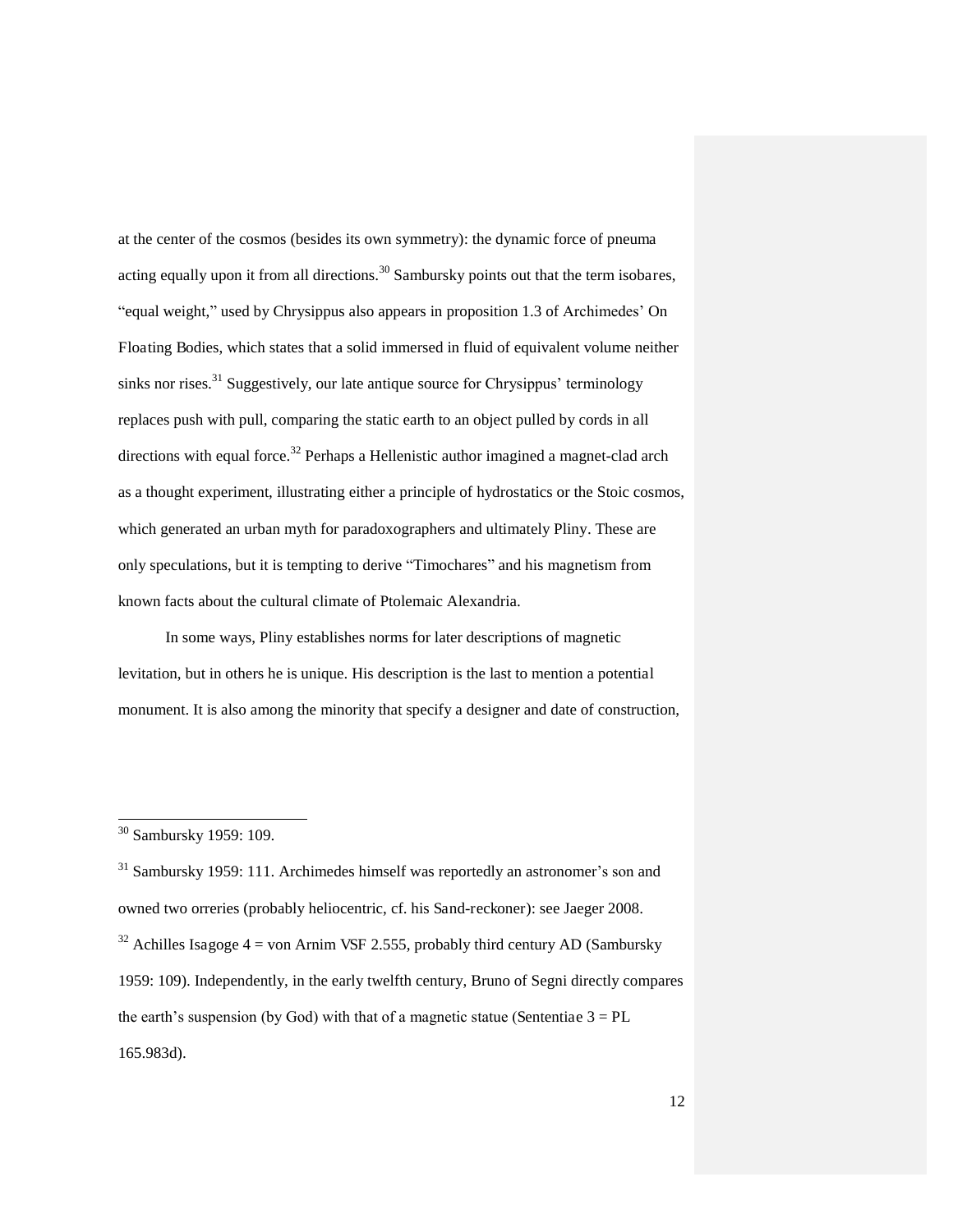and the only to do so without scorn.<sup>33</sup> Pliny's brevity led to centuries of uncertainty about how static levitation should work. Yet several features become near-universal: all later accounts describe true (contactless) levitation, not pseudo (tethered). Generally, the suspended object is not a magnet,  $34$  and just as Pliny's reference to a vault (concamarare) implies multiple magnets holding the object at a focal point, most later sources mention a vault or dome, despite one-magnet, two-magnet, and four-magnet configurations. Finally, virtually every magnetic monument is, like  $P\text{liny's}$ , portrayed as one of a kind.<sup>35</sup> This makes the levitating artifact the sole remnant of a lost skill, suspended in time as well as space; since relics represent loss of another kind, Christian levitation-miracles supply equally evocative remnants.

After Pliny we turn to late antiquity, when faith comes to the fore and the longest and most coherent tradition about magnetic levitation begins, based on the historic temple of Serapis at Alexandria. It has an obvious link to the "Timochares" tale, being set in the same city. The Serapeum complex, built by Ptolemy III, was thoroughly destroyed by Christians around AD 391 following the Theodosian decrees. After this event, numerous historians report that an iron image of Helios had been suspended within using magnetism. They mention it after describing the Serapis cult-statue, a dazzling colossus of multiple precious stones and metals. Both descriptions imbue the ruined site of

 $33$  The exceptions (discussed below) are Gehazi's and Jeroboam's idols, Yablunus'

<sup>&</sup>quot;Monastery of the Idol," and the mausoleum of "Magus" of Muhammad in Embrico.

<sup>&</sup>lt;sup>34</sup> The unique exception is the idol ascribed to Gehazi in the Talmud.

<sup>&</sup>lt;sup>35</sup> Gehazi's idol is again exceptional, being compared to those of Jeroboam.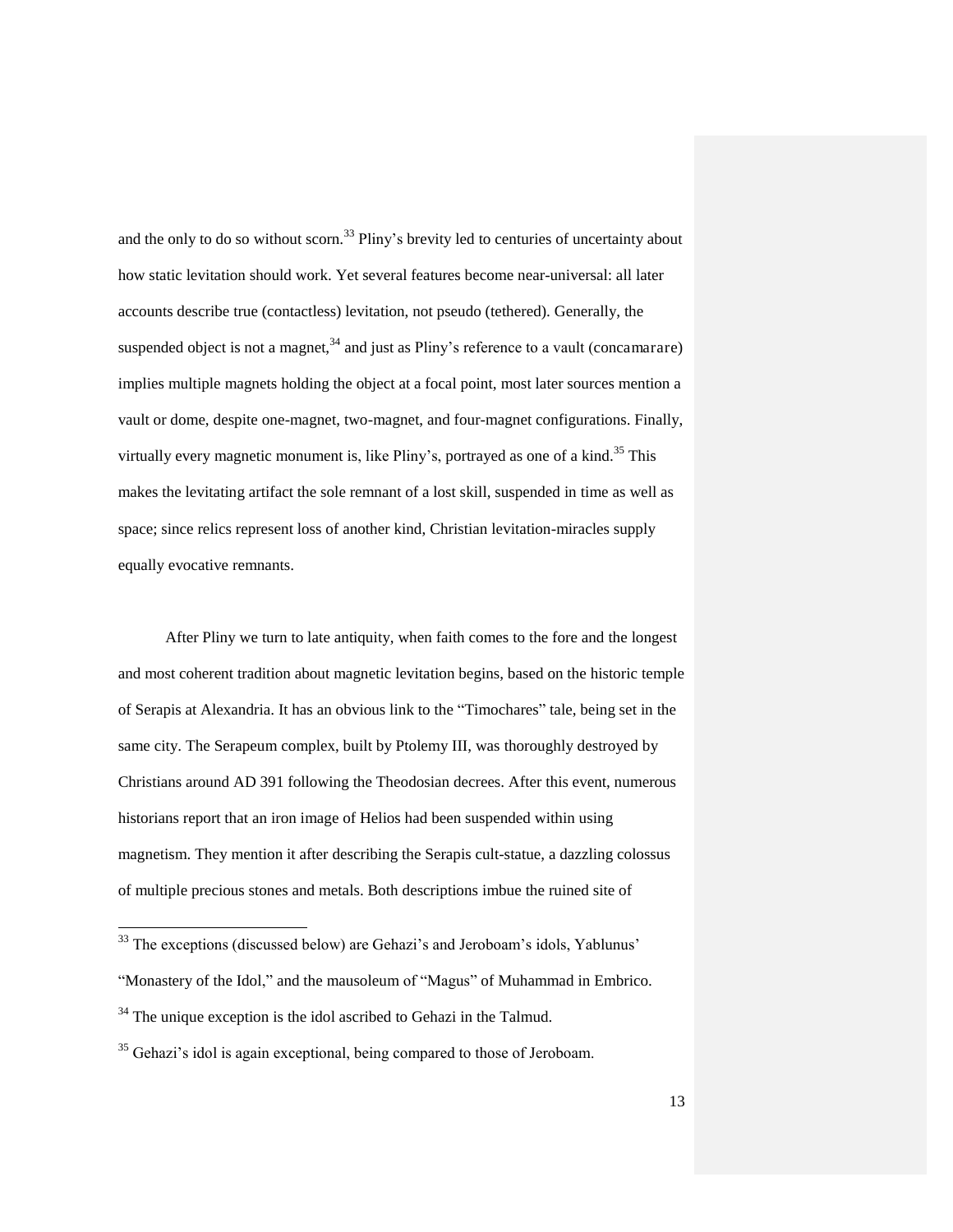worship with sinful exoticism. This combination recurs in much later tales of similar wonders, gratifying the imagination while sharpening the moral lesson of righteous destruction.. The earliest account appears in Tyrannius Rufinus, who specifies only a single magnet:<sup>36</sup>

There was also another kind of deception, namely the following: the magnet is known to be of such a nature that it seizes upon and attracts iron. A craftsman (artifex) had with very skilful hand fashioned an iron image of the Sun (signum Solis) for this very purpose, so that the stone—we have said that it has the property of attracting iron—was fixed in the ceiling-coffers above (in laquearibus fixus). When the image had been placed precisely under the ray and balanced (sub ipso radio ad libram), and by force of nature the stone attracted the iron, the image seemed to the people to have risen up and be hanging in the air (in aëre pendere). And in case this was betrayed by a sudden fall, the treacherous ministers used to say, "The Sun has risen, so that bidding farewell to Serapis, he may go off to his own place."

Rufinus' description is evidently fantastical, but the circumstantial details make it sound as if some mechanical trick were indeed used. Schwartz has plausibly suggested that Rufinus transposed this and other elements from the earlier destruction of the moon-god Sîn at Carrhae (the medieval "Harran," discussed below).<sup>37</sup> Christopher Jones recently

l

<sup>&</sup>lt;sup>36</sup> Rufinus Ecclesiastical History 2.23.

 $37$  Schwartz 1966. Polański 1998: 122-28 contests certain aspects.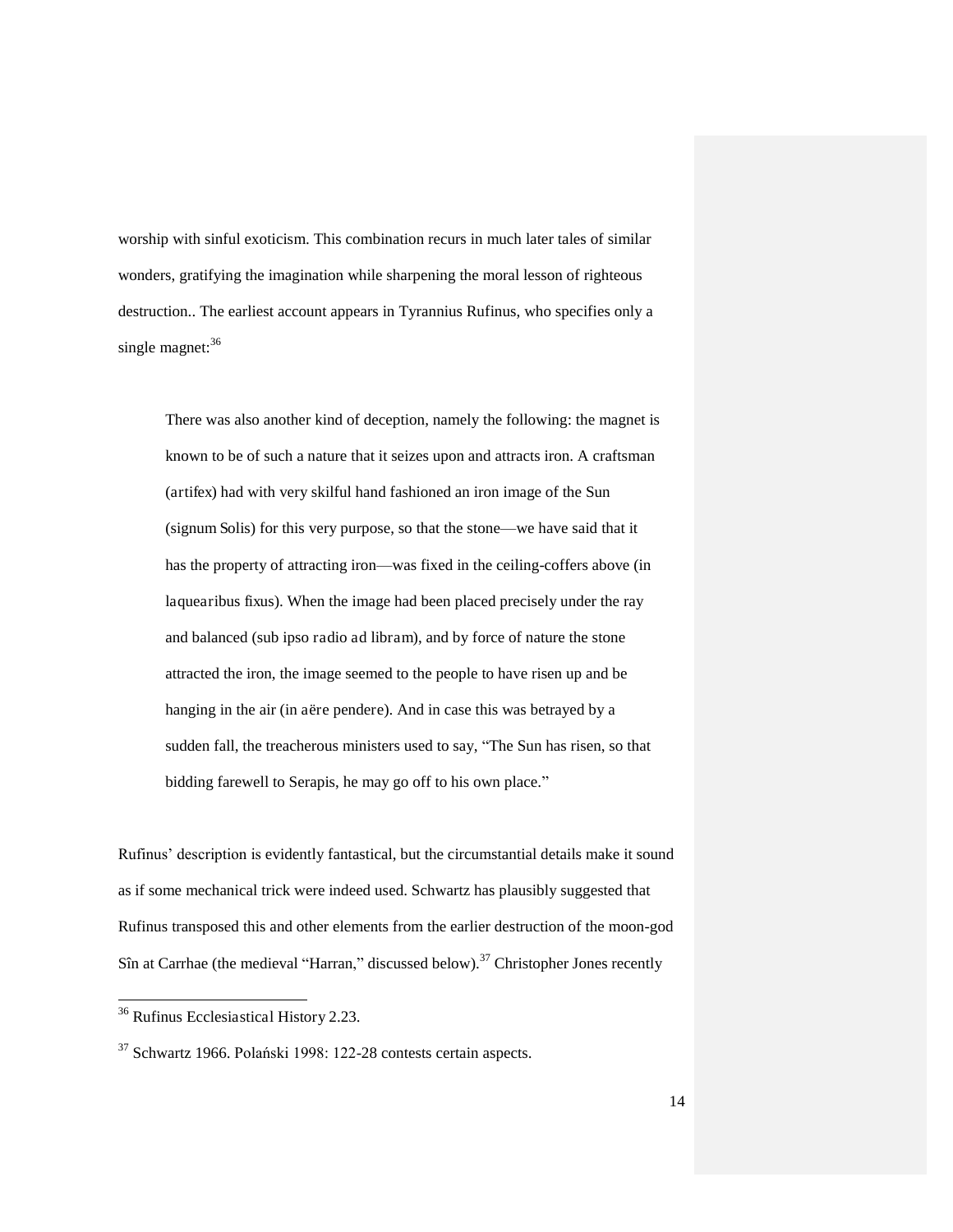offered new reasons to identify this with a temple that contained "secret devices of the ceiling" and many iron statues.<sup>38</sup> In any case, Ptolemaic Alexandria had been home to the inventors Ctesibius, Philo, and later Hero, who recorded how to create apparently supernatural effects such as self-opening temple doors.<sup>39</sup> Rufinus may represent a repurposed version of Pliny's "Timochares" anecdote, but in any case, Christian authors for centuries to come treated the Sun-image as an important detail of the Serapeum's destruction. For Pliny (and Ampelius, as we shall soon see) the magnetic monument was an end in itself, edifying and entertaining, resembling his larger distillation of world knowledge. Rufinus gave it much deeper implications as an instrument with a purpose, like most artificial wonders whether magical or technological. For the Christian chroniclers it was a faith-machine, generating false belief until its magnetic workings were physically or intellectually exposed. Conversely, we shall find that in some accounts of levitation in the second millennium (both Christian and non-Christian), the magnetic workings are themselves the belief-sustaining miracle. This reflects the view prevailing in

 $38$  Jones 2013; Libanius Or. 30.44-45. If so, Theodoret's claim that a female corpse disemboweled for omens by the occultist Julian—was found inside the Carrhae temple "suspended by the hair" (ἐκ τῶν τριχῶν ἠωρημένον, Church History 3.21 = PG 82.1119) might well derive from magnetic suspension: decades earlier, Ausonius described Arsinoe's statue as magnetically suspended "by its iron-clad hair" (affictamque trahit ferrato crine puellam, Mosella 317).

-

<sup>39</sup> Hero Pneumatica 1.17, 38-39. It may also be relevant that Manetho, a Ptolemaic authority on the Serapis cult, dubbed magnetite "the bone of Horus"—often identified as the sun-god—and iron "the bone of Typhon" (Plut. De Is. et Os. 62).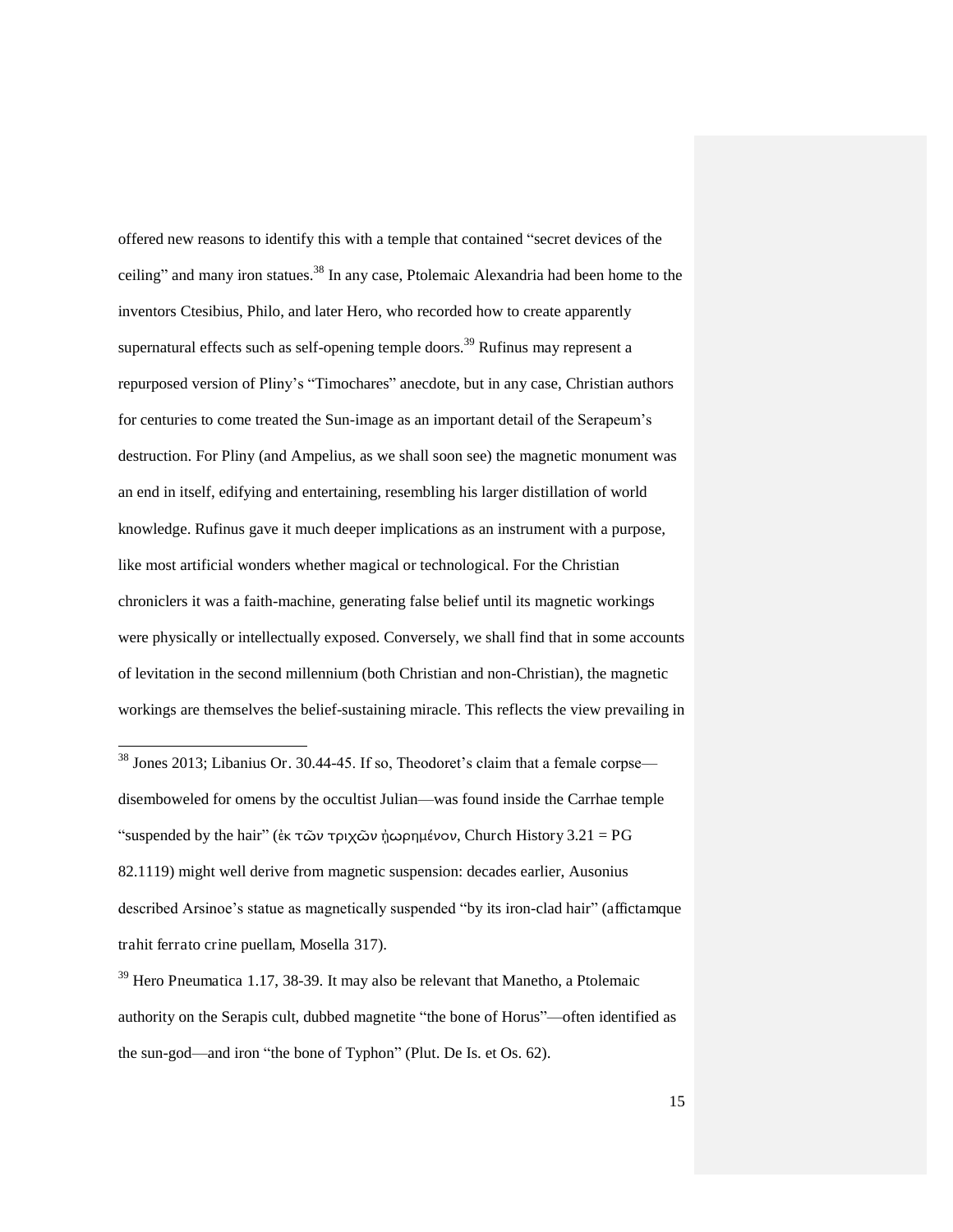High Middle Age Christendom that the supernatural or inexplicable is evidence of God's power in nature.<sup>40</sup> Indeed, as I shall demonstrate later, magnetism would directly inspire a Christian relic-powered form of miracle.

Repeated mentions of the Serapeum Helios throughout the Middle Ages, with occasional changes, shed light on how magnetic levitation was thought to work. Probably the most widely read report after Pliny's appears in Augustine's City of God. It was written soon after 410, only postdating Rufinus' history by a few years, yet several details are different. Augustine passingly describes magnetic levitation as a false miracle achieved "in a certain temple" (in quodam templo): $41$ 

The marvels that they call "contrivances" (mirifica, quae  $\mu$ ηχανήματα appellant), made by human skill through manipulating God's creation, are so many and so great that those who don't know better think them divine. So it happened that in a certain temple, where magnets were placed in the ground and the vault in proportion to their size [in solo et camera proportione magnitudinis positis], an iron statue was suspended in mid-air between the two stones. To those unaware of what was above and below, it hung as if by divine power.

 $40$  See Bynum 2011, whose discussion on the materiality of saints' bodies may in some respects be extended to physical matter in general. On the cult of relics in eastern Christendom, see recently Hahn and Klein 2015.

<sup>&</sup>lt;sup>41</sup> Augustine Civ. D. 21.6. Isid. Orig. 16.4 merely repeats Augustine and Pliny.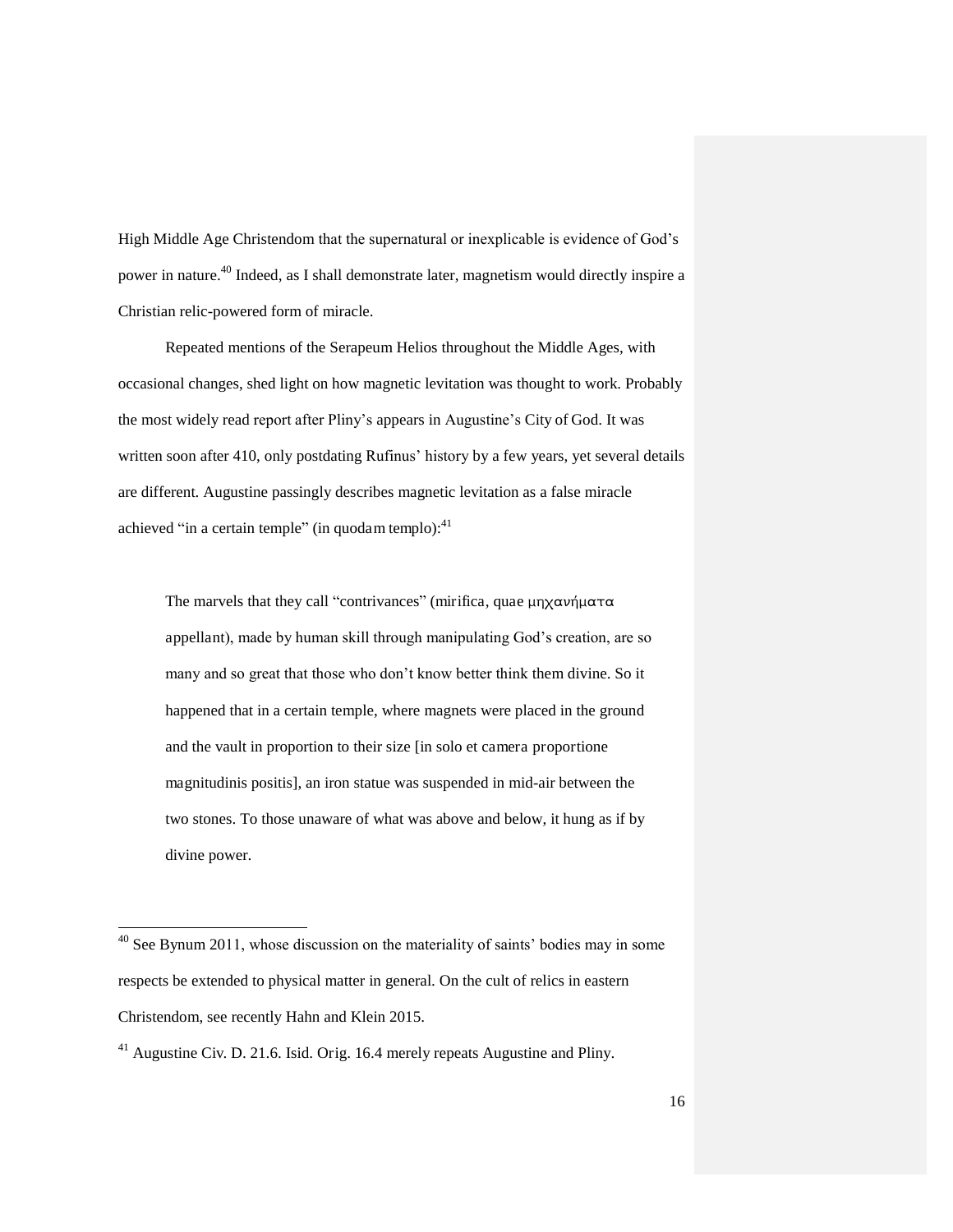Augustine goes on to say that supposed miracles such as this levitating statue—his use of the Greek  $\mu$ ηχανήματα collectively secularizes non-Christian mirifica—are not proofs of divine power but simple tricks using either mechanisms or magic. Although he almost certainly means the Helios statue at Alexandria, he specifies magnets both above and below it, contradicting Rufinus. This alternative guess at the workings of magnetic suspension is also impossible, $^{42}$  but marginally more plausible than one magnet pulling against gravity. Perhaps a shared source had envisaged the multiple-magnet, focal-point model and Augustine's version is more faithful than Rufinus'. In the second quarter of the fifth century, Augustine's student Quodvultdeus repeats Rufinus' one-magnet configuration but seems to derive his account from an independent source. He does not name the statue but calls it a quadriga (four-horse chariot); Helios was usually represented driving a quadriga. The tale of its destruction has also become dramatized: $43$ 

At Alexandria in the temple of Serapis this was offered as "proof" of a spirit (hoc argumentum daemonis fuit): an iron chariot with no plinth to support it and no hooks attaching it to the walls, hanging in the air (in aëre pendens). It stunned everyone and, to mortal eyes, seemed to display divine assistance, although in fact a magnet attached to the vault in that spot (eo loco camerae affixus), which kept the iron joined to it and hanging, was holding up the

 $42$  Even if the poles were aligned, gravity and air currents would instantly dislodge the statue.

 $43$  Quodvultdeus De promissionibus et praedictionibus dei  $38 = PL 51 834c$  (attributed there to Prosper of Aquitaine, but see e.g. Radl 1988).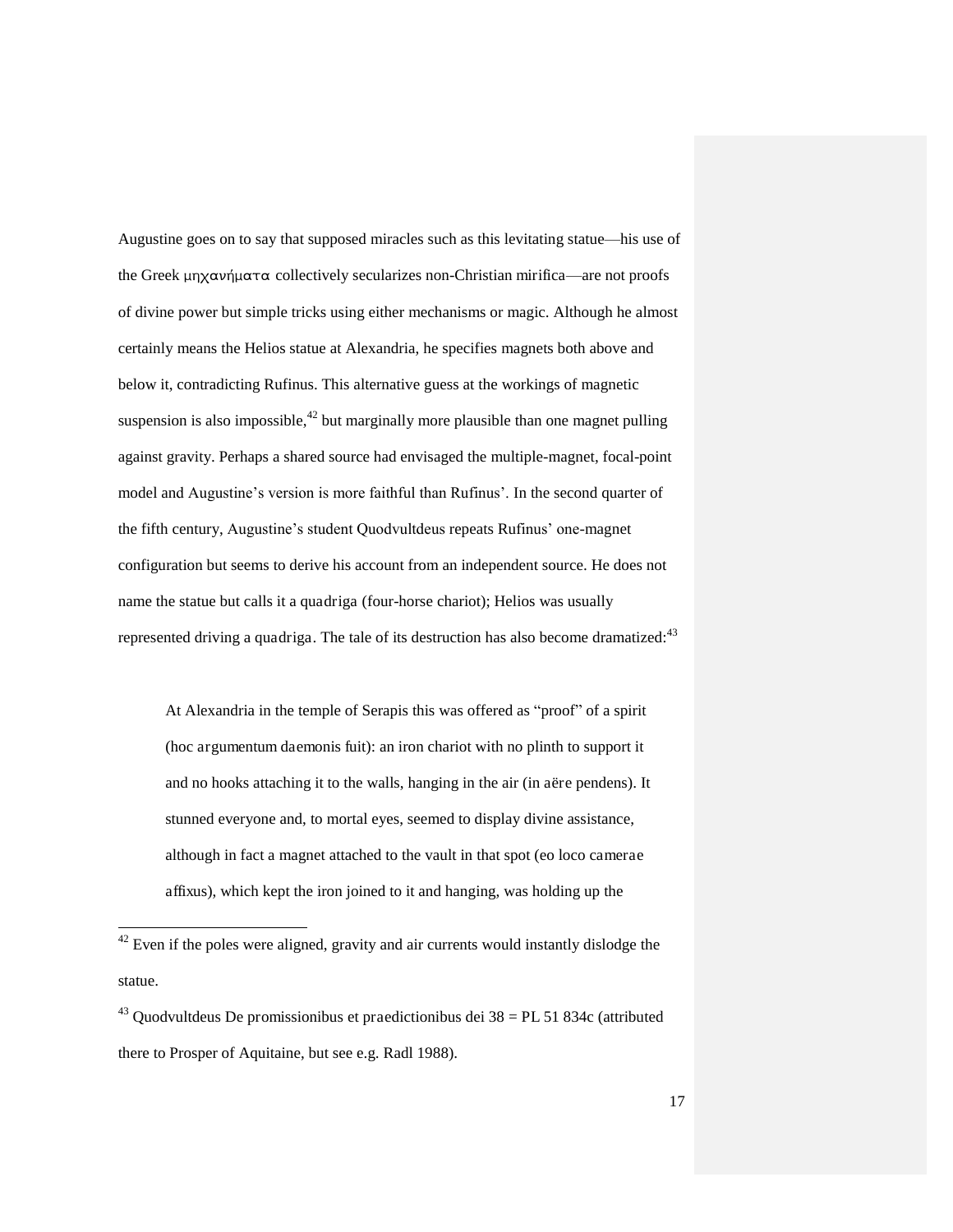entire assemblage (totam illam machinam sustentabat). Accordingly, when one inspired servant of God had figured this out (id intellexisset), he sneaked the magnet away (subtraxit) from the vault and instantly the whole display collapsed and broke apart. This showed that it was not divine, as a mortal man had proved (firmaverit).

In Quodvultdeus, the single magnet is small and portable enough for an iconoclast to remove without detection, essentially a magic talisman whose spell breaks when it is removed from its place of concealment. Quodvultdeus also mentions the vault, like Augustine, whereas Rufinus has the magnet embedded in the coffers of the ceiling. Two ninth-century texts show further changes. Haymo of Halberstadt faithfully reproduces Rufinus' account but adds that the statue is huge, gilded, and suspended between two magnets (Augustine-style).<sup>44</sup> Conversely, Haymo's Byzantine near-contemporary George the Monk describes the "statue of wickedness" ( $\epsilon\tilde{\delta}$ δος...κακουργίας) as hanging from one magnet in the coffers (Rufinus-style). In George the iron is far more hidden, and the magnet's strength is more enormous, since the statue is now bronze with iron merely nailed inside its head. The Suda quotes George's description verbatim in the tenth

<sup>44</sup> *lapidibus magnetibus in solo et camera…*simulacrum ferreum deauratum mirae magnitudinis (Epitome of the Sacred History  $8 = PL$  118.873c). Bruno of Segni follows this description closely (Sententiae  $3 = PL$  165.983d).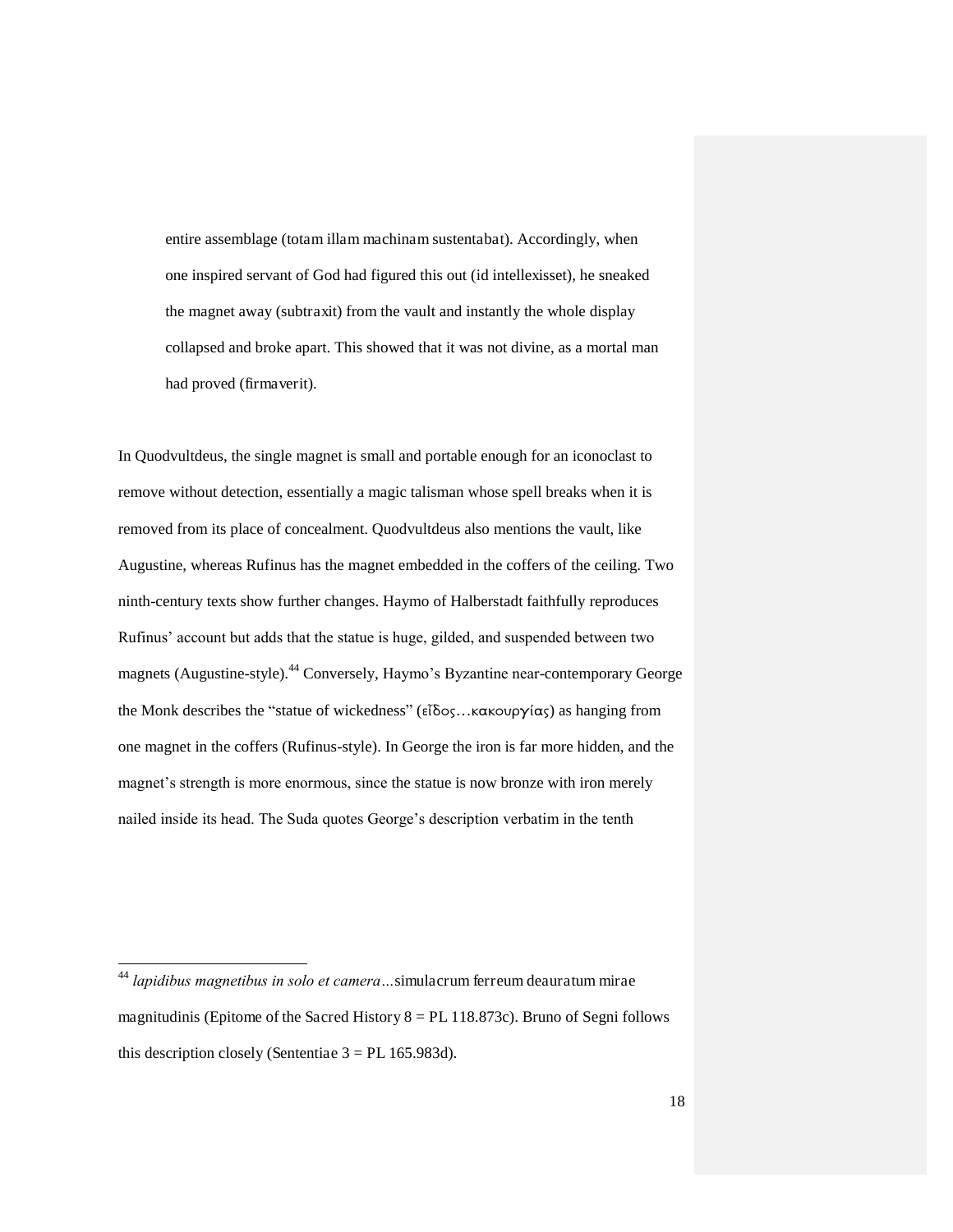century, and Cedrenus paraphrases it closely in the eleventh.<sup>45</sup> Only in the early twelfth  $(AD 1118)$  does Michael Glycas introduce a new variation:  $46$ 

In that temple there was a statue that hung irresistibly aloft; for pieces of iron were fastened around it—the statue, of course—in a circle, and magnets fastened directly opposite them, and it was suspended between the floor and the roof. For being drawn equally from four directions, and not leaning anywhere, it was forced to hang in mid-air.

Although we know little about the sources for these historical notices of the Serapeum Helios, they clearly vary according to how the properties of magnets are imagined.<sup>47</sup> In retrospect, based on this later consensus that magnetic forces are hugely stable and powerful, the ambition ascribed to "Timochares" could well be true. Our sources disagree on how the Helios was suspended: Rufinus claims that it hung from a magnet above, as if on an invisible chain, whereas Augustine's statue, probably the same one, is the first to have magnets pulling up and down simultaneously. (Even for someone who believed in stable suspension from one magnet, the second would serve to prevent the object from

<sup>&</sup>lt;sup>45</sup> George the Monk Chronicon 2.584.18-2.585.6; Suda s.v. Μαγνῆτις; Cedrenus Compendium Historiarum 325b Niebuhr = PG 121.620.

<sup>&</sup>lt;sup>46</sup> Michael Glycas Chronicle  $4.257 = PG$  158.433.

 $47$  Descriptions of magnetic monuments seem unconcerned with the brief remarks on magnetism by classical philosophers (see Radl 1988), which concern only the nature of the force, not the factors affecting its strength or the effects of competing forces.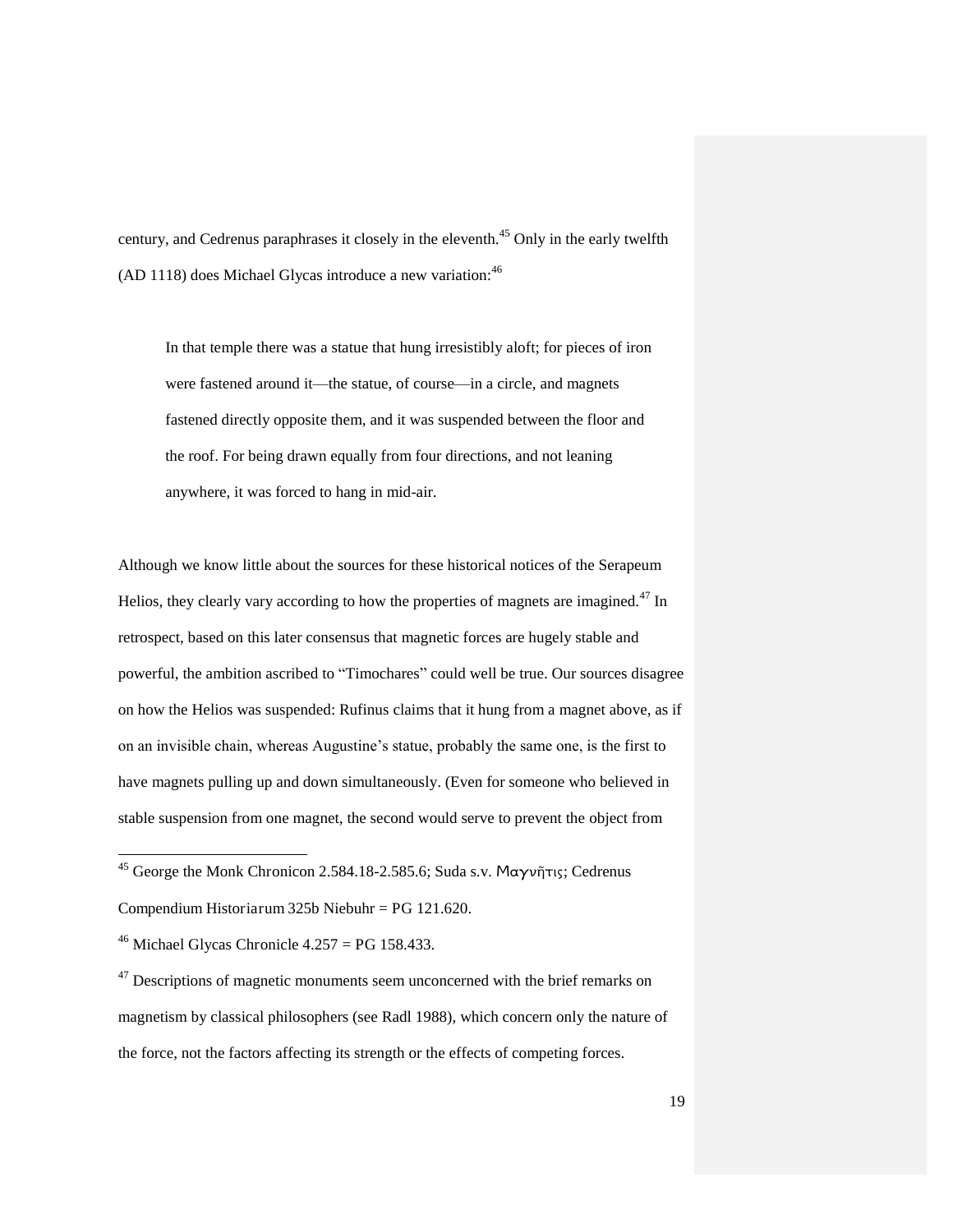swinging.) Finally, Quodvultdeus' magnet is a small, removable talisman, which completes the transformation of the levitating statue: a putative engineering challenge in the Hellenistic age, with the properties of magnets on show, becomes a magic-based religious fraud in late antiquity, with the properties of magnets kept secret. As we shall see, later medieval accounts transfer the false miracle from paganism to other religions.

The variations between arrangements of magnets tell us much about contemporary theories of magnetism. In Rufinus and Quodvultdeus, magnets hold objects at fixed lengths by pulling against gravity, whereas in most sources, two or more magnets pull simultaneously. However, in most accounts, magnetically suspended objects cannot be dislodged by force, and only move when the magnet is extracted.<sup>48</sup> It is doubtful that the invisible forces in magnetic monuments were ever imagined as "elastic," i.e. as varying by distance, since as we shall see in later sources, multiple magnets emphatically prevent the suspended object from any movement. Carefully positioned magnets are consistently pictured as generating unbreakable chains, not fields, which is why the suspended object's shape and weight hardly matter. Rufinus' remark that the Serapeum priests were afraid of the statue falling is not based, as one might expect, on the fear that it might easily shift from its exact position. Rufinus' priests are only as afraid as they would be for any statue hanging from a chain.

 $48$  The coffin of St. Paulinus is an interesting case: it no longer levitates because some unbelievers wickedly pushed it to the ground (post multos annos a quibusdam infidelibus depressum subsedit, Gesta Treverorum 43 = PL 154.1164). However, it was suspended by God rather than by magnets (see discussion below), so it is not an exception to the rule.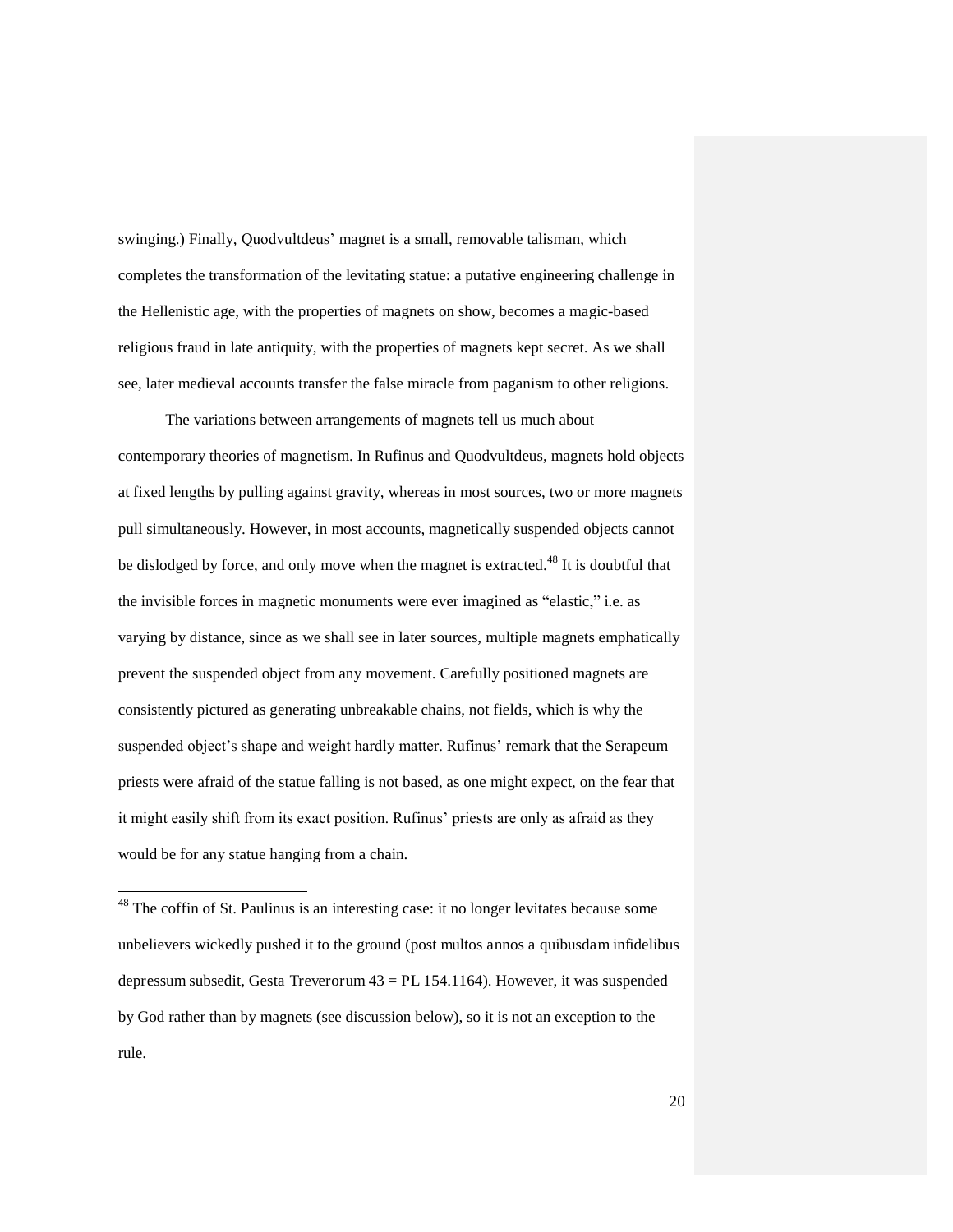#### 3. INVISIBLE BONDS AS BASIS FOR CHRISTIAN MIRACLES

Invisible suspension reappears in the fourth and fifth centuries in the form of Christian miracles, which do not involve magnets, but deserve discussion as they reinforce the "invisible chains" hypothesis by imitating suspension by ropes. One example appears in Rufinus' narrative of how an unnamed woman, later identified with St. Nina, converted the Caucasian kingdom of Iberia.<sup>49</sup> The third column of the Iberians' inaugural church seemed impossible to lift and was abandoned overnight. Next morning they found it hanging perpendicular, one foot above its pedestal, and before the rejoicing crowd it sank into position (the remainder were easily erected). It behaved as if moved by an invisible crane. Likewise, miraculous suspensions of demoniacs during exorcism, first attested in Hilary of Poitiers and three near-contemporaries, $50$  mimic a torture method documented in martyrology.<sup>51</sup> It differs sharply from the voluntary aerobatics of sorcerers

<sup>&</sup>lt;sup>49</sup> Tyrannius Rufinus Historia Ecclesiastica  $1.10 = PL481c-482c$ .

<sup>&</sup>lt;sup>50</sup> Hilary of Poitiers Contra Constantium 8.2-10; Jerome Vita Hilarionis 13.6, Epistles 108.13; Sulpicius Severus Dialogi 3.6.2-4; Paulinus of Nola Carmen 23.82-95. Two later Greek examples are divergent: in Palladius a demoniac levitates during exorcism, swells, and emits water (Historia Lausiaca 22), and in Sozomen another levitates (without specified Christian agency) and taunts John the Baptist (Historia Ecclesiastica 7.24.8).  $51$  Wiśniewski (2002: 373-74) makes this point cautiously but convincingly, quoting a sixth-century description of a demoniac shouting confessions while hanging by his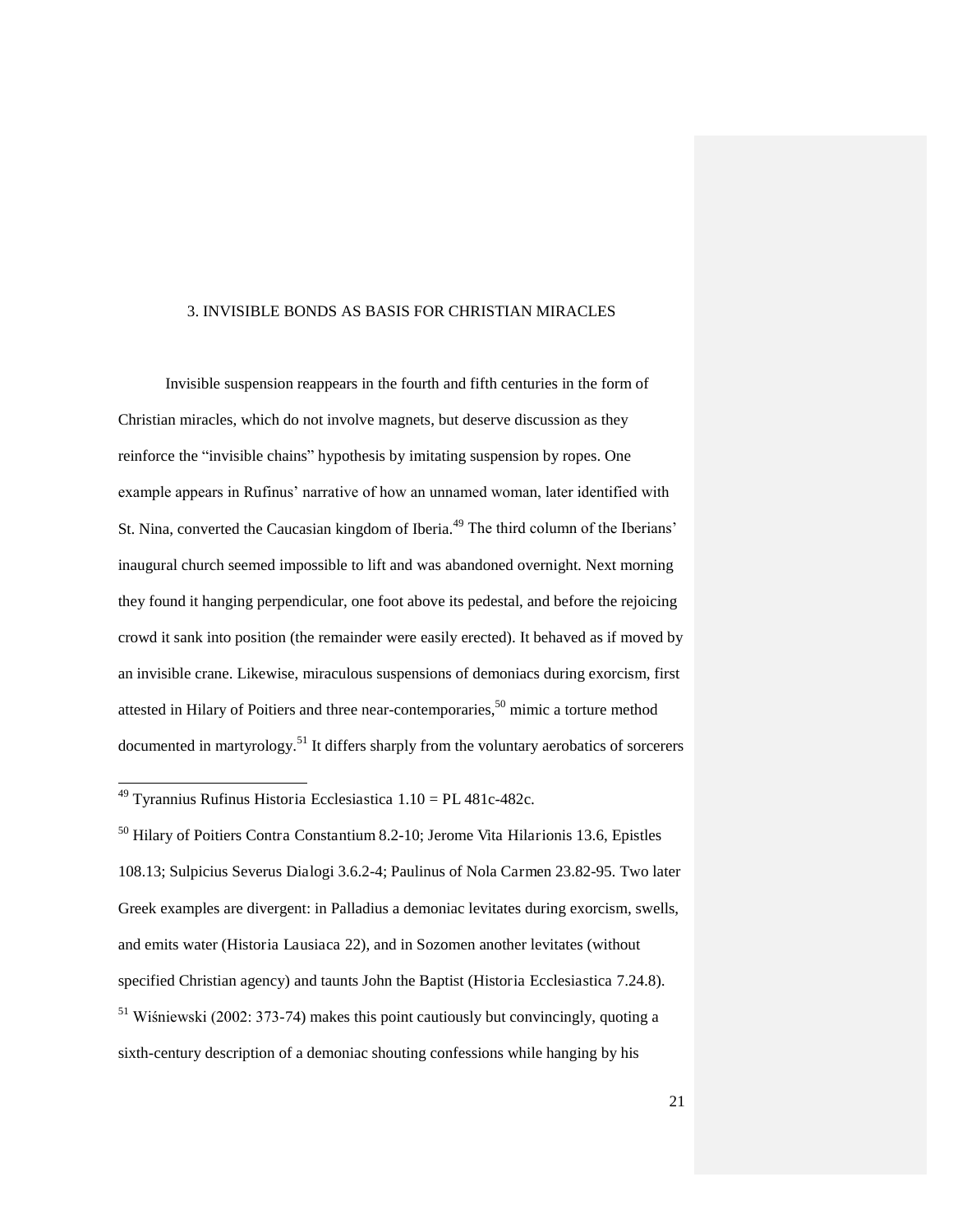like Simon Magus, who resemble birds (or rather Icarus, whose pride led to a fall).<sup>52</sup> The four early sources consistently describe demoniacs hanging before saints upside down, specifying that their clothes are supernaturally held upward to cover their nakedness. Decades earlier, Eusebius' description of martyrdoms at Thebais mentioned the "cruel and shameful spectacle" of women indecently suspended by one foot from pulleys (μαγγάνοις τισίν).<sup>53</sup> This implies that these miraculous levitations of humans came about because martyrdom was sublimated into exorcism. As saints torture demons into confessing, the demoniac hangs temporarily from invisible ropes, just as metal objects hang more permanently from invisible chains.<sup>54</sup>

elbows over a saint's cinerary urn, like criminals "condemned to flogging on nooses" (tendiculis iudicum sententia verberari, Anon. Vita Patrum Iurensium 42). Wiśniewski also quotes Augustine comparing the tormented status of demons (physically celestial, spiritually terrestrial) with suspension head-downwards (Civ. D. 9.9).

l

<sup>52</sup> Anon. Acts of Peter; cf. Iamblichus De mysteriis Aegyptiorum 3.5.112.3-5. Demons were imagined as native to the air. Gregory of Tours (Liber Miraculorum 24 = PL 71.735c) combines exorcism with aerobatics: the saint extracts a confession by lifting someone by the feet and dropping him on his head (cf. Constantius of Lyons Vita Germani 7.18-37).

<sup>53</sup> Eusebius Historia Ecclesiastica 8.9. It may be relevant that in Sophronius' seventhcentury Life of Mary of Egypt, Zosimas clothes Mary's nakedness immediately before her levitation that closely resembles exorcism (Life  $15 = PG 87.3708d$ ).

<sup>54</sup> The same principle underlies a later class of miracle (attributed to Goar, Aicandrus, Aldhelm, Dunstan, and others) in which saints accidentally cause garments to levitate by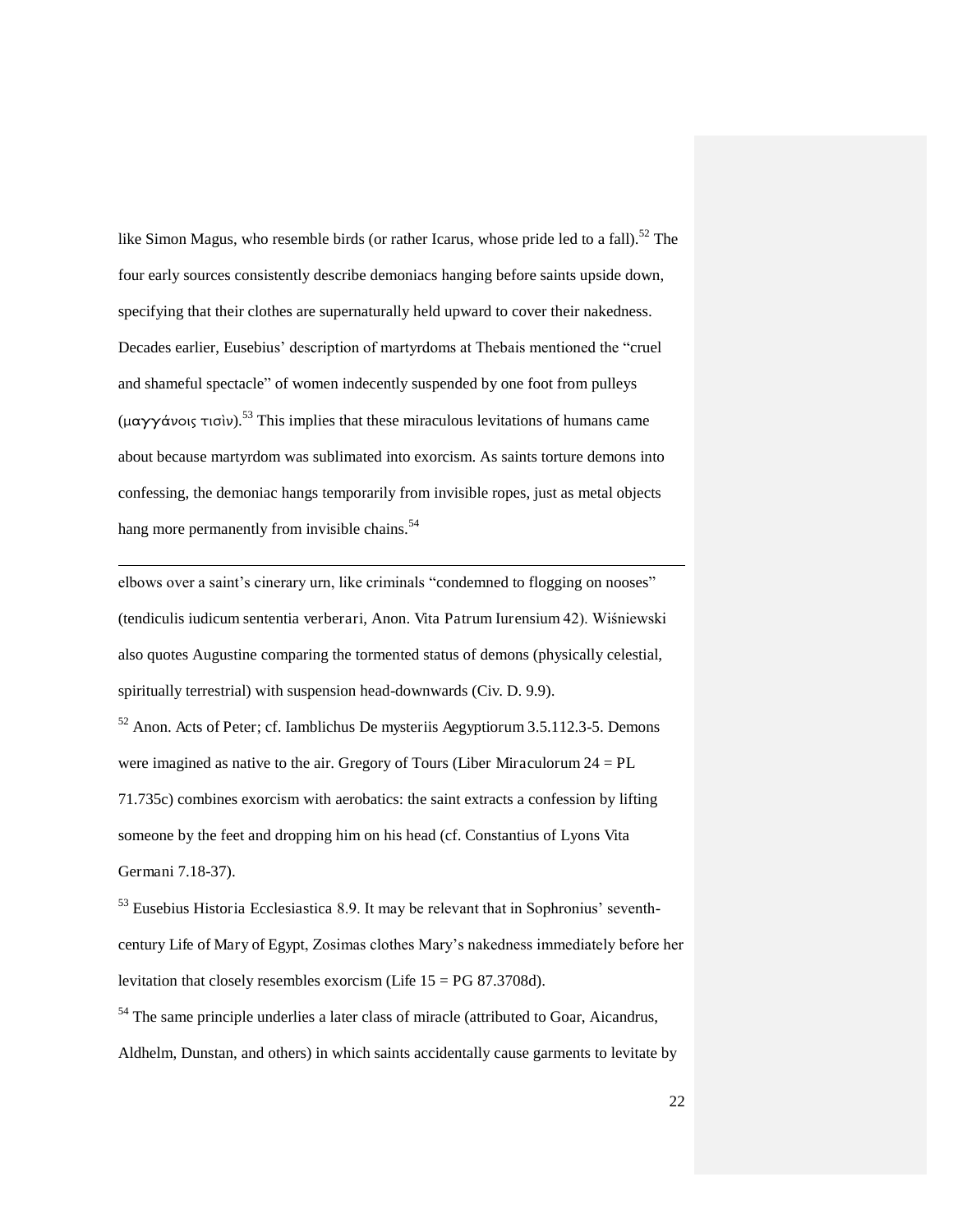#### 4. SYRIA: NIKE AND BELLEROPHON

Our second-earliest classical source concerning levitation (after Pliny) is frequently overlooked, but will prove very significant. It is a brief notice in a catalogue of the world's wonders from Ampelius' book of facts for boys, probably written in the fourth century AD. Unlike the Arsinoe monument, it is described as real and is located in a different prosperous Hellenic city:<sup>55</sup>

At Magnesia-under-Sipylus there are four columns. Between these columns is an iron Victory, hanging without any suspension (pendens sine aliquo vinculo), bobbing in the air (in aëre ludens); but every time there is wind or rain (quotiens ventus aut pluvia fuerit), it does not move.

Ampelius does not actually mention magnets, but his ultimate source probably did, since the levitating Nike is both made of iron and located at Magnesia, reputed origin of Magnesia lapis or magnetite.<sup>56</sup> That source was probably a Hellenistic Greek

-

hanging them on a sunbeam. This is modelled on the use of wooden perches as coatracks: the first recorded example (Waldelbert's expanded Life of St. Goar) makes this explicit. <sup>55</sup> Ampelius Liber Memorialis 8.9.

<sup>56</sup>Ancient sources already show uncertainty over which Magnesia (those in Thessaly, on the Maeander in the province of Syria, and under Mount Sipylus in the province of Asia)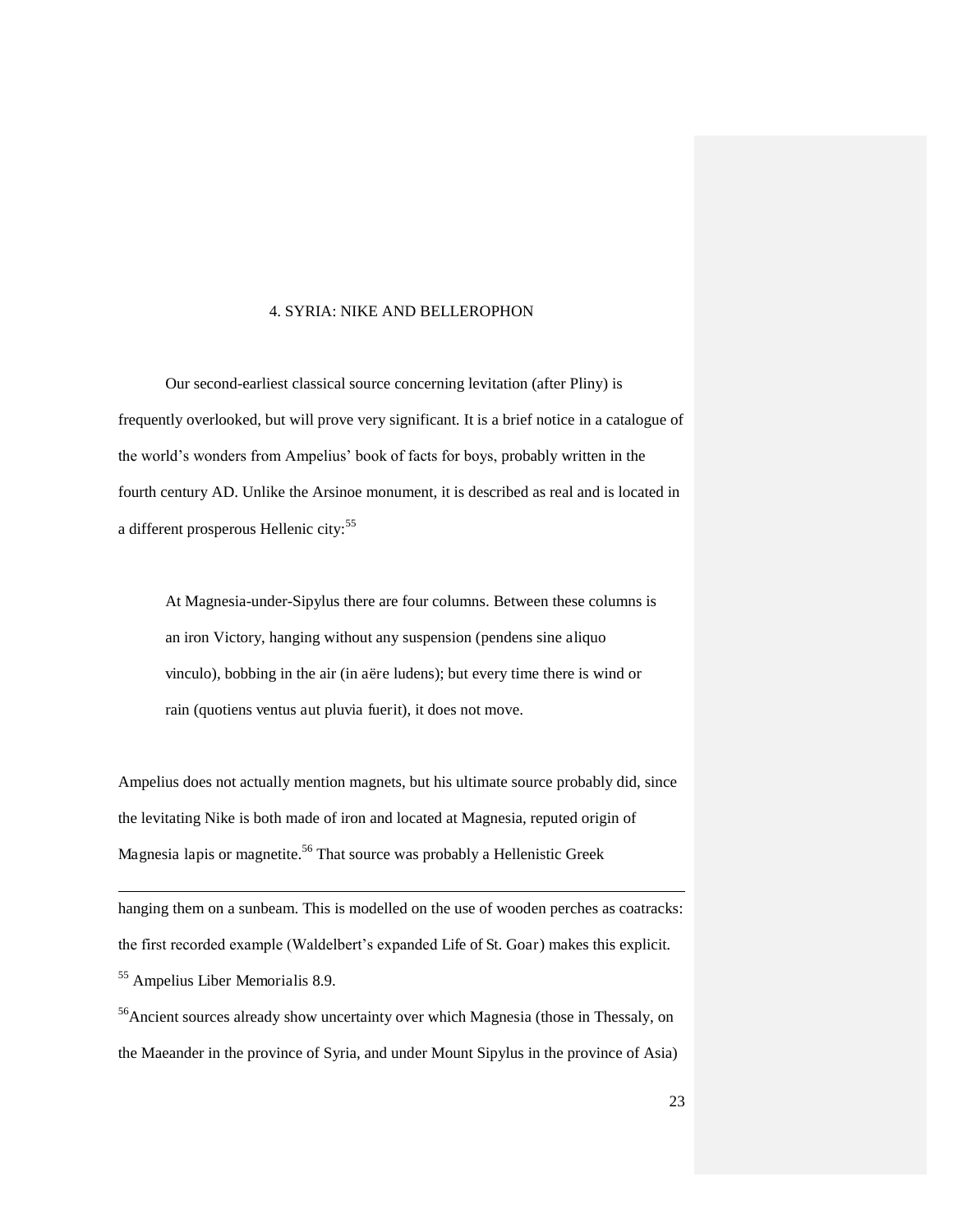paradoxography from Alexandria.<sup>57</sup> Like Erotes, Nikai were commonly portrayed in flight and sometimes used as metal pendants in jewelry: suspending Nike aloft, perhaps using a concealed bracket, would be a reasonable continuation of Greek sculptors' efforts to represent her alighting weightlessly, as in the famous Paionian and Samothracian statues. We hear of a sizeable mechanically suspended Nike statue at Pergamum in the first century BC.<sup>58</sup> It seems likely that Ampelius' "four columns" means a tetrapylon, since there is at least one Hellenistic parallel for a goddess statue thus installed.<sup>59</sup>

exported magnetite. Its other early names, "Heraclean stone" and "Lydian stone" (Rommel 1927: col. 475), offer little help because there were also several Heracleas. This may be the most overdue application of magnetometry to any ancient enigma.

<sup>57</sup> von Rohden 1875: 3-29.

-

<sup>58</sup> In the theater at Pergamum, which is far north of Magnesia but still within the Hellenistic province of Asia, a suspended Nike was employed to lower a crown onto Mithridates Eupator (Plut. Sull. 11). On nikai as pendants in jewelry, see LIMC s.v. Nike. <sup>59</sup> At least one tetrapylon in Hellenistic Syria contained a goddess statue, although no exact parallel for a Nike image survives. When Seleucus destroyed the city of Antigonia in the second century BC, he installed a statue of Antigonia's Tyche inside a tetrapylon at Antioch (Malalas 8.201). This is probably the Tyche shown sitting between two pairs of columns on Antiochene coin-issues, especially of the second and third centuries AD (LIMC s.v. Antiocheia). Other Syrian cities including Anjar, Palmyra, and Aphrodisias gained tetrapyla between the second and fourth centuries AD; Palmyra's tetrakionion could have housed four statues, although none survive. That of Aphrodisias bears reliefs of Nikai and Erotes in flight. An Aphrodite statue in fifth-century Gaza occupied a plinth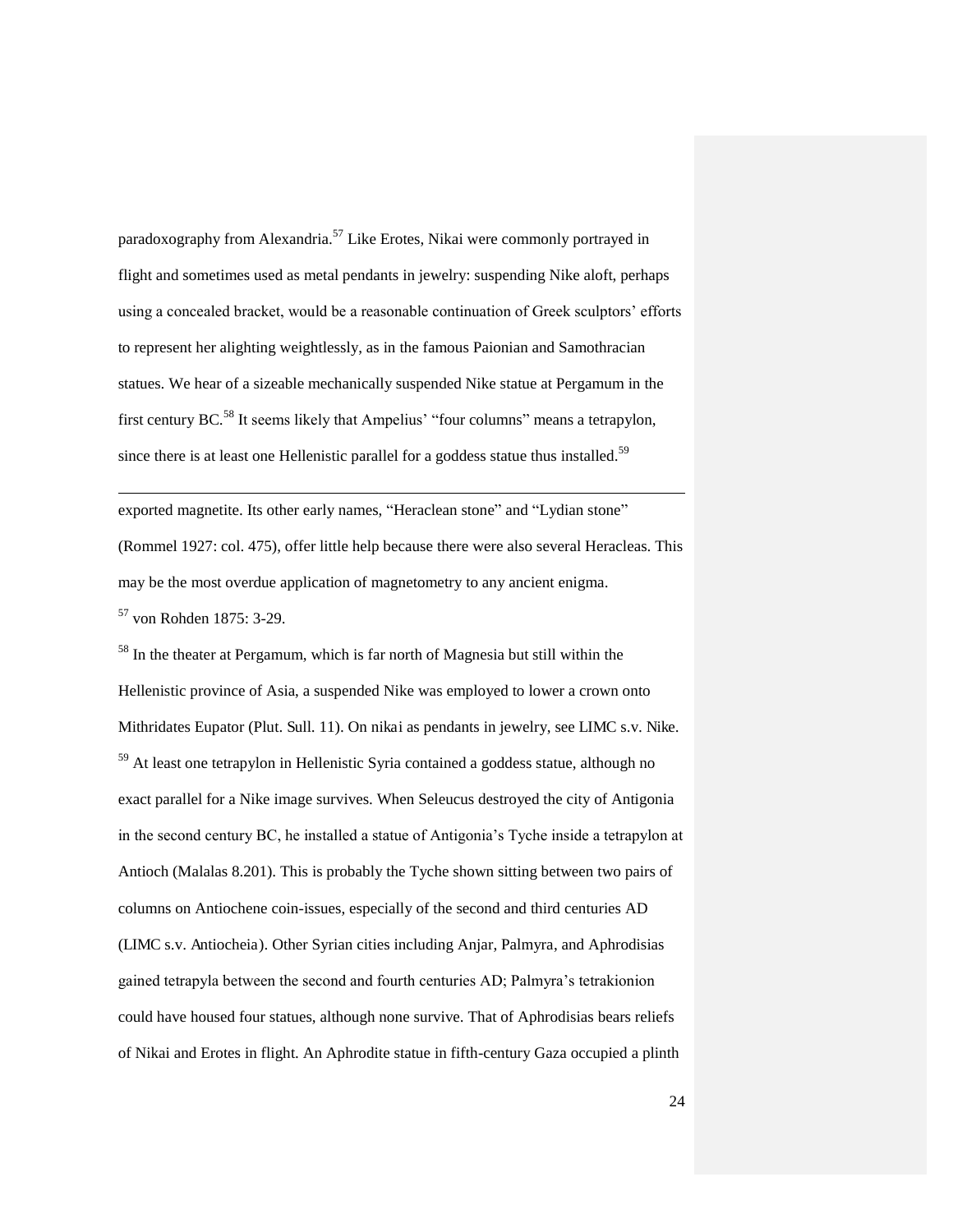Meanwhile, his description of the Nike, which even wobbles (when touched?), matches the model I have established for magnetic forces as invisible chains (especially sine aliquo vinculo). $60$ 

Despite sharing the recurrent assumption that magnets work like chains, Ampelius is best treated separately from the "mainstream" tradition about Alexandria that I have outlined, because he seems to preserve an independent tradition concerning the Near East that surfaces again many centuries later. This late resurgence has two points of contact with Ampelius' brief notice, one geographic, the other thematic. In the High Middle Ages we hear of a new levitating monument: a giant airborne statue of Bellerophon riding Pegasus. Scholars have traced its evolution from what was probably a genuine monument from classical antiquity into a world wonder.<sup>61</sup> This begins with Cosmas of Maiuma's eighth-century commentary on Gregory of Nazianzus' poems.<sup>62</sup> Gregory alludes to the

at a crossroads, perhaps within another tetrapylon (περὶ τὸ καλούμενον τετράμφοδον...ἐπάνω βωμοῦ λιθίνου, Mark the Deacon Vita Porphyrii 59). Classical Magnesia-under-Sipylus (modern Manisa) remains largely unexcavated. <sup>60</sup> Pliny describes both a "rocking stone" at Harpasa (cautes stat horrenda uno digito mobilis, eadem, si toto corpore inpellatur, resistens, HN 2.98, cf. Ap. Rhod. Argon. 1.1304-1308) and the colossal Zeus at Tarentum, said to revolve on its axis and as resisting force despite yielding to manual pressure (mirum in eo quod manu, ut ferunt, mobilis ea ratio libramenti est, ut nullis convellatur procellis, HN 34.40).

 $<sup>61</sup>$  Reinach 1912, Deonna 1914, Rushforth 1919.</sup>

-

 $62$  Eckhardt 1949: 80 wrongly derives pseudo-Bede's levitating Bellerophon from Prosper of Aquitaine (i.e. Quodvultdeus).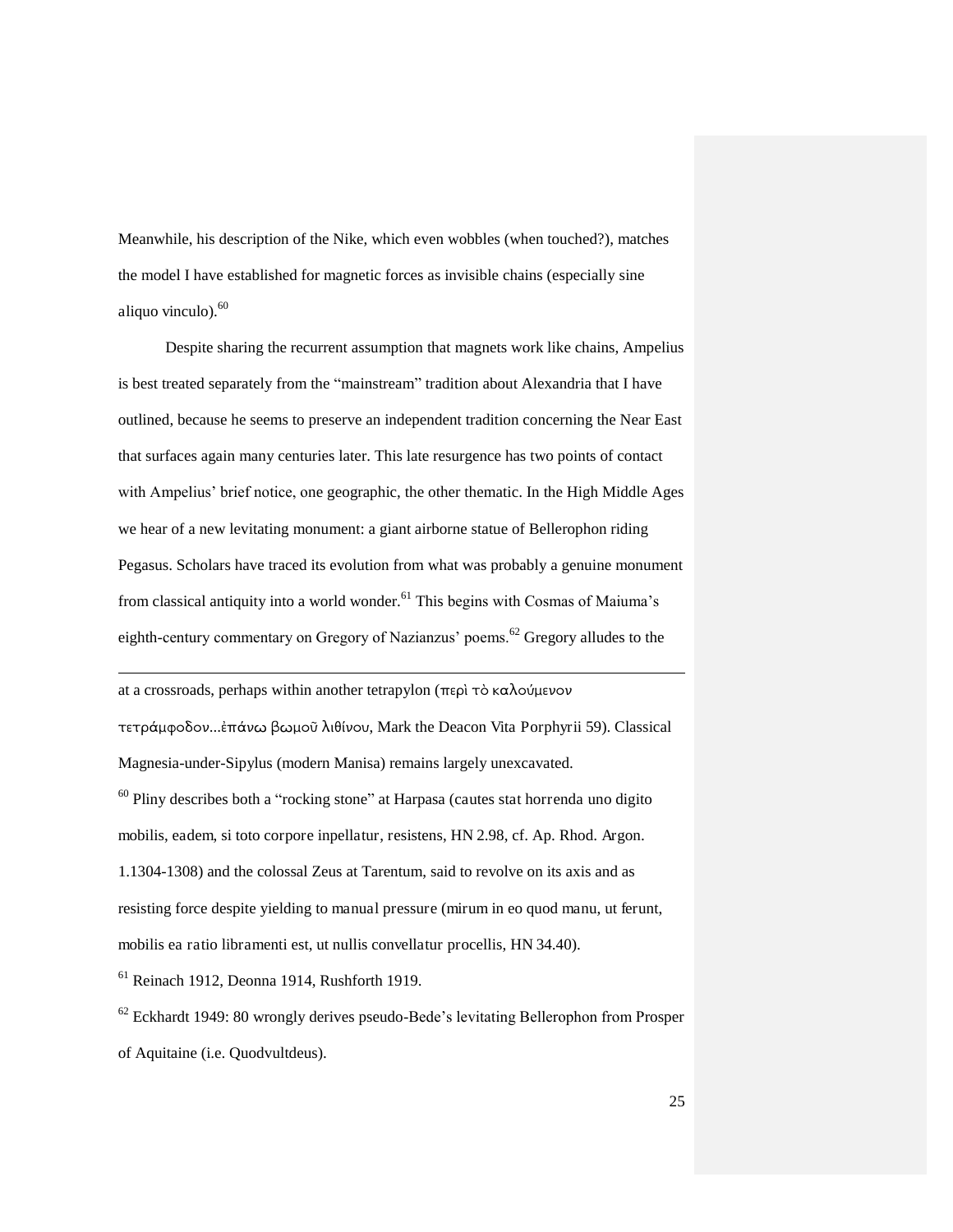Seven Wonders rather obliquely and Cosmas only gets some of them right; for example, he knows that one of the two statues is the Colossus of Rhodes, but seems unaware of the Zeus at Olympia. Perhaps because Cosmas is a native of Damascus in Syria and more familiar with the near East, a different statue comes to mind: $63$ 

"Άγαλμα πάλιν ἐστὶν τὸ ἐν Σμύρνη τοῦ Βελλεροφόντου, ὅπερ ἐστὶν ἐπ όχήματος ἐπὶ τὴν θάλασσαν προκύπτον τοῦ τείχους, ὅ τε Πήγασος ἵππος μικρὸν ὄπισθεν τοῦ ποδὸς κατεχόμενος, πολλάκις μὲν ἠρέμα σαλευούσης συνεπόμενος χειρός· προωθούμενος δὲ σὺν βία, μένων πάγιος καὶ ἀκράδαντος.

The second "statue" is that of Bellerophon in Smyrna, which is on a carriage above the sea pointing out over the wall. Pegasus the horse is attached discreetly behind one hoof, rocking slightly many times when a hand follows along with it, but remaining firm and unshaken when shoved with force.

No such statue is attested elsewhere. I suggest that Gregory or his source wrote "Syria" (Συρίη), not "Smyrna" (Σμύρνη), since a likely site for such a statue was Syria's maritime city of Bargylia, which derived its name from Bargylus, Bellerophon's friend killed by Pegasus.<sup>64</sup> Cosmas' Bellerophon is wondrous because deceptively resilient.<sup>65</sup>

l

 $63$  Cosmas Commentarii in sancti Gregorii Nazanzieni carmina = PG 38.545-46.

 $64$  Steph. Byz. s.v. Βαργύλια (quoting Apollonius of Aphrodisias' Karika, c.AD 200). According to Ampelius, Syria's Mount Bargylus had another wondrously resilient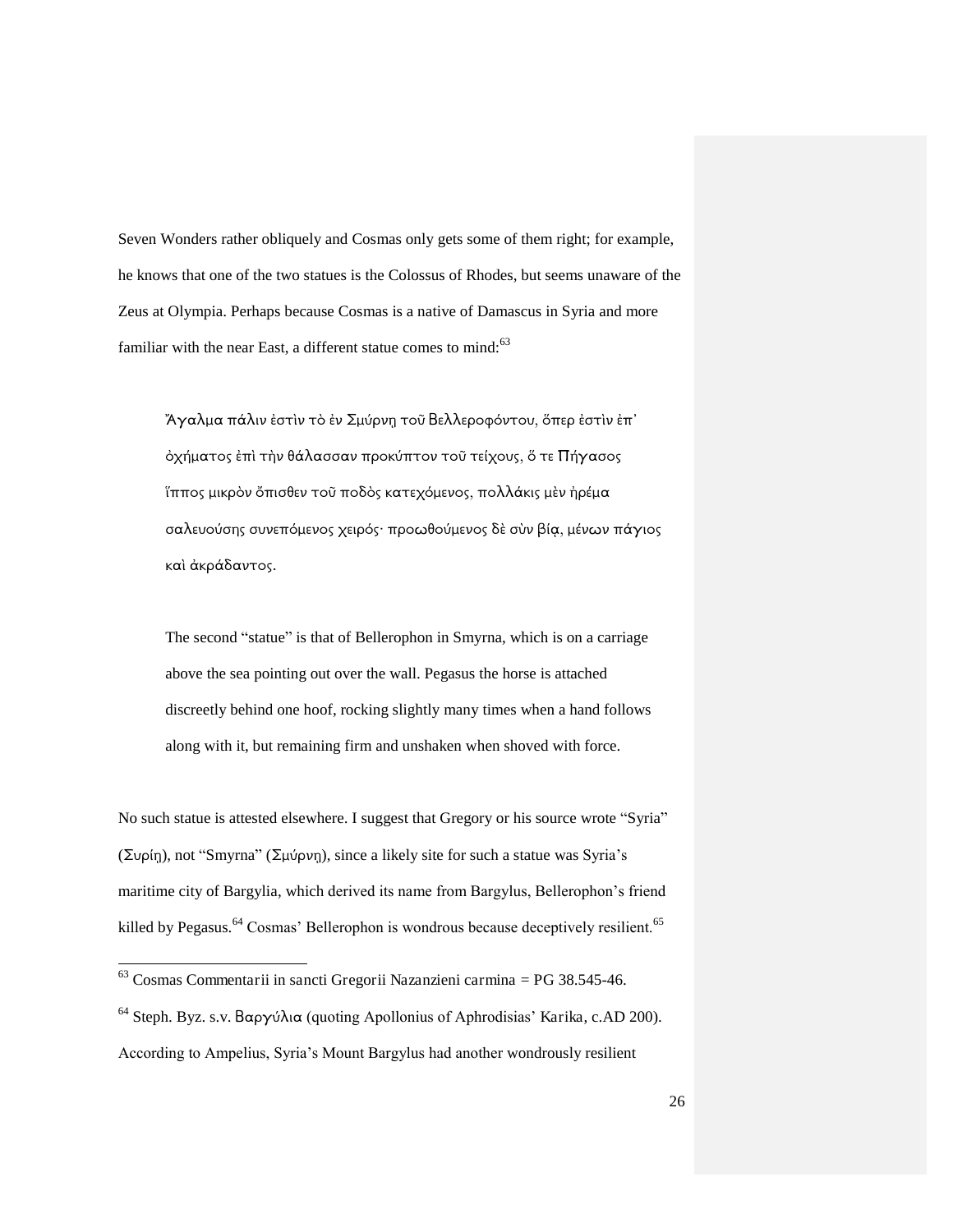This probably reminded later readers of magnetic monuments locked in place by invisible chains, especially Ampelius' Nike, which wobbled but stayed put. That would explain why, in the tenth-century Seven Wonders of the World, the statue "at Smyrna" is now made of iron and magnetic stones "in the vaults" (archivolis) suspend it in equilibrium (in mensura aequiparata consistit), even though it weighs around 5000 pounds.

 This Bellerophon is no longer poised to leap from a cliff-top, but airborne within Smyrna. It has apparently merged with Ampelius' levitating Nike; indeed, Magnesiaunder-Sipylus was only twenty miles northeast of Smyrna, enjoying sympolity with it. The magnets are fixed in the conventional "vaults," probably meaning vertical suspension; but the non-vertical hinc et inde implies horizontal suspension between two or more magnets, for which the only precedent is Ampelius. In the twelfth century, the well-read pilgrim "Master Gregory" attempts to reconcile his reading of the Seven Wonders with what he personally saw at Rome. Despite following his source closely,

artwork: a lamp outside a temple of Venus that burned constantly, resisting wind and rain (quam neque ventus extinguit, nec pluvia aspargit: Ampelius Liber Memorialis 8, cf. Aug. Civ. D. 21.6).

-

<sup>65</sup> Reinach 1912 and Deonna 1914: 102 believe that this statue somehow oscillated in a socket. I suggest instead that the effect was achieved by embedding a metal armature deep into the base, and Cosmas means that Pegasus wobbled or vibrated when shoved, but was never dislodged.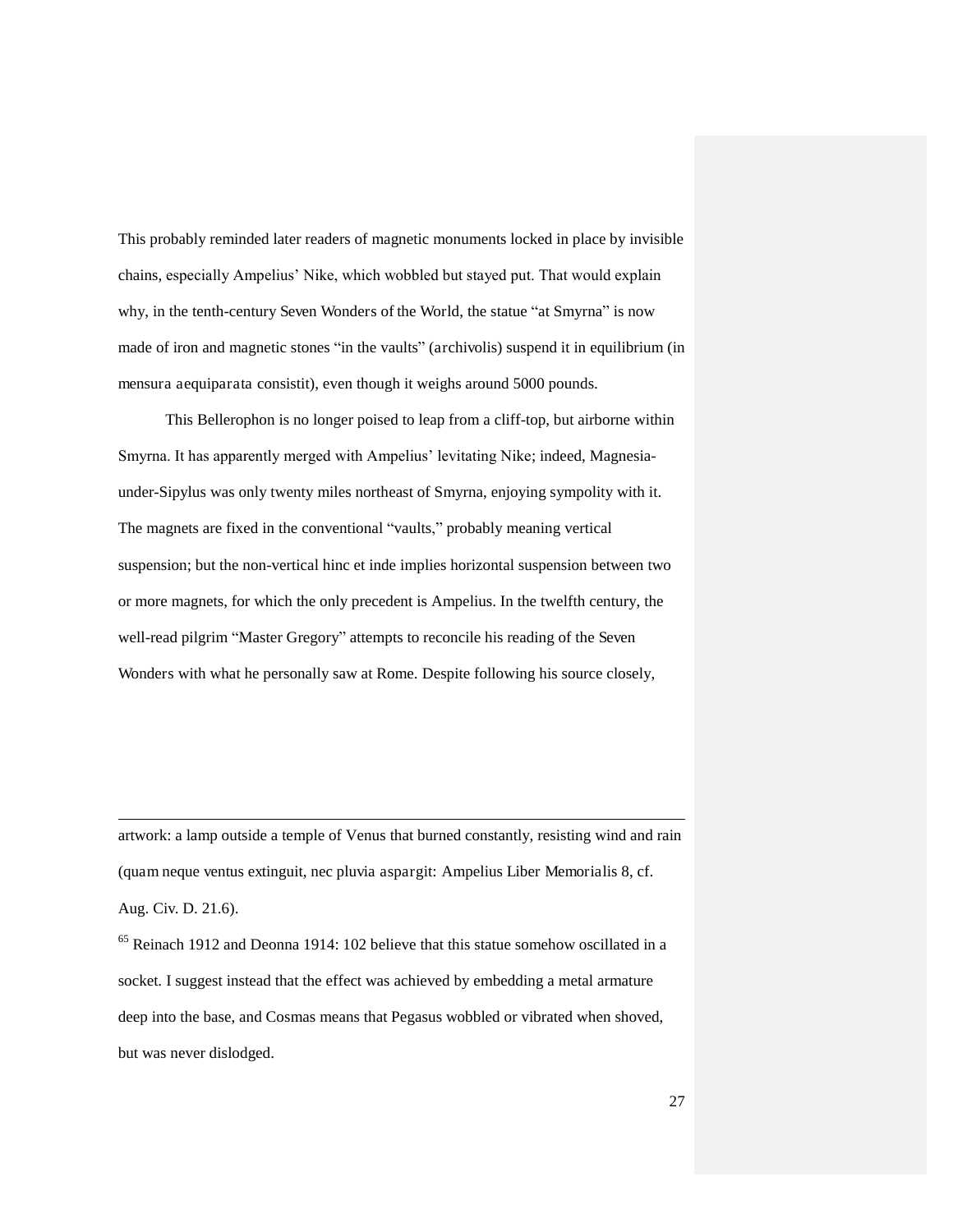Gregory relocates the Bellerophon to Rome on the basis of a textual error,  $66$  which (since he observed nothing like it there) obliged him to consider it a thing of the past.

 Pseudo-Bede's and Gregory's Bellerophons hang between multiple magnets Ampeliusstyle, not from a single magnet Rufinus-style, nor as a pair above and below Augustinestyle. However, Gregory's wording suggests that his occupies the focal point inside a round-topped Roman archway.  $^{67}$  It is tempting to see this focal-point arrangement as the reason why levitating statues usually hang within vaults (and as we shall see, domes). It may even be what our earliest sources intended, though descriptions vary over time.

#### 5. NEAR EASTERN IDOL-WORSHIP AND THE TOMBS OF SAINTS

emendation of in arcus involsura).

<sup>&</sup>lt;sup>66</sup> As Rushforth 1919: 43-44 shrewdly observes, Gregory must have read the Seven Wonders (or something similar) not with in Smyrna civitate, "in the city of Smyrna," but with the variant in summa civitate, "over the top of the City." (I have already suggested that Smyrna was itself a corruption of Syria.) Meanwhile the name Bellerophon has been corrupted to "Belloforon" and the weight tripled to 15000 Roman libra (the lower weight of 5000 is realistic for a full-size iron equestrian statue. Estimating one libra at 328.9g makes 5000 libra around 1640 kg; the equestrian statue of Marcus Aurelius, which is over-life-size and made of heavier bronze, weighs 1920 kg: Marabelli 1994: 2).  $67$  Magnets exert equal forces "in the arches of the vault" (in arcus voltura, Rushforth's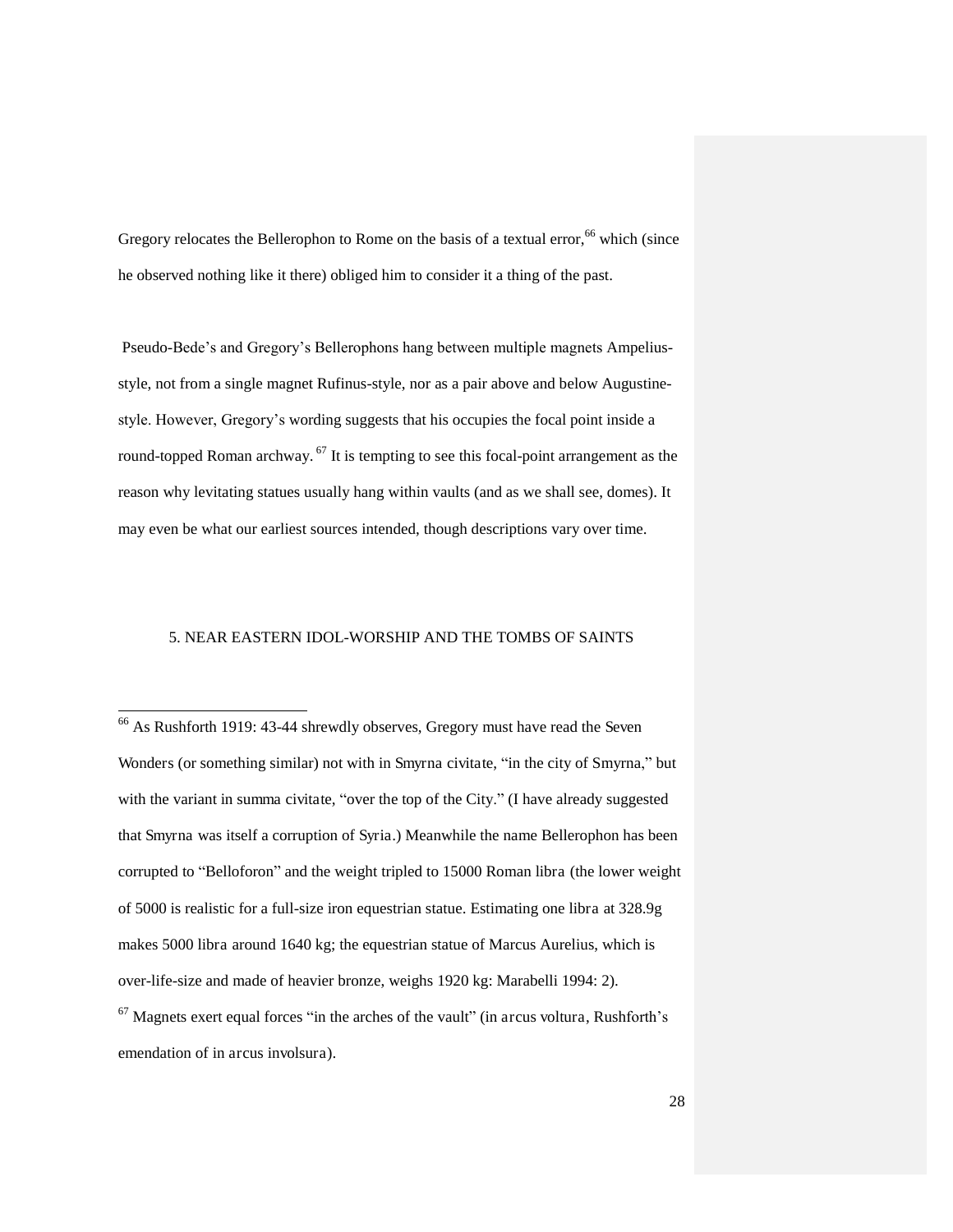During the first millennium AD, the ancient cultures of the Levant—or rather, the reflections of their cultural heirs—yield a handful of allusions to levitation that differ from those in our Greek and Latin sources. The Midrash (c.AD 200) reports among hypotheses about how Gehazi sinned that "Some say he set up a lodestone according to the sin of Jeroboam and made it stand between heaven and earth."<sup>68</sup> Jeroboam had erected two golden calves as cult-objects in Bethel and Dan (II Kings viii.3); according to the Babylonian Gemara (c.AD 500), he deployed magnets to hold these in mid-air. Although the mechanical details differ,<sup>69</sup> these remarks agree with the Serapeum chroniclers (and many later reports of magnetic suspension) that idolaters successfully created false miracles using magnetism. More surprisingly, a theory ascribed elsewhere in the Gemara to the third-century Rabbi Jose ben Hanina involves a sacred usage.<sup>70</sup> When asked how David could wear the gold Ammonite crown weighing one Babylonian talent (around 30 kg: 2 Samuel xii.30), the Rabbi suggests that a magnetic stone held it above his head. $71$ 

<sup>&</sup>lt;sup>68</sup> Tractate Sotah fol. 47a (trans. Robert Travers Herford).

 $69$  The first passage is the only known pre-modern description of a magnet itself levitating, instead of suspending other objects. The second passage also differs from Greek and Roman accounts because it neither indicates where the magnets were placed nor suggests that the golden calves contained iron.

<sup>70</sup> Gemara Avodah Zarah fol. 44a.

 $71$  This is probably inspired by the suspension of a heavy crown (from a chain inside an arch) over the Sassanian monarch at Ctesiphon: see Erdmann 1951: 114-17.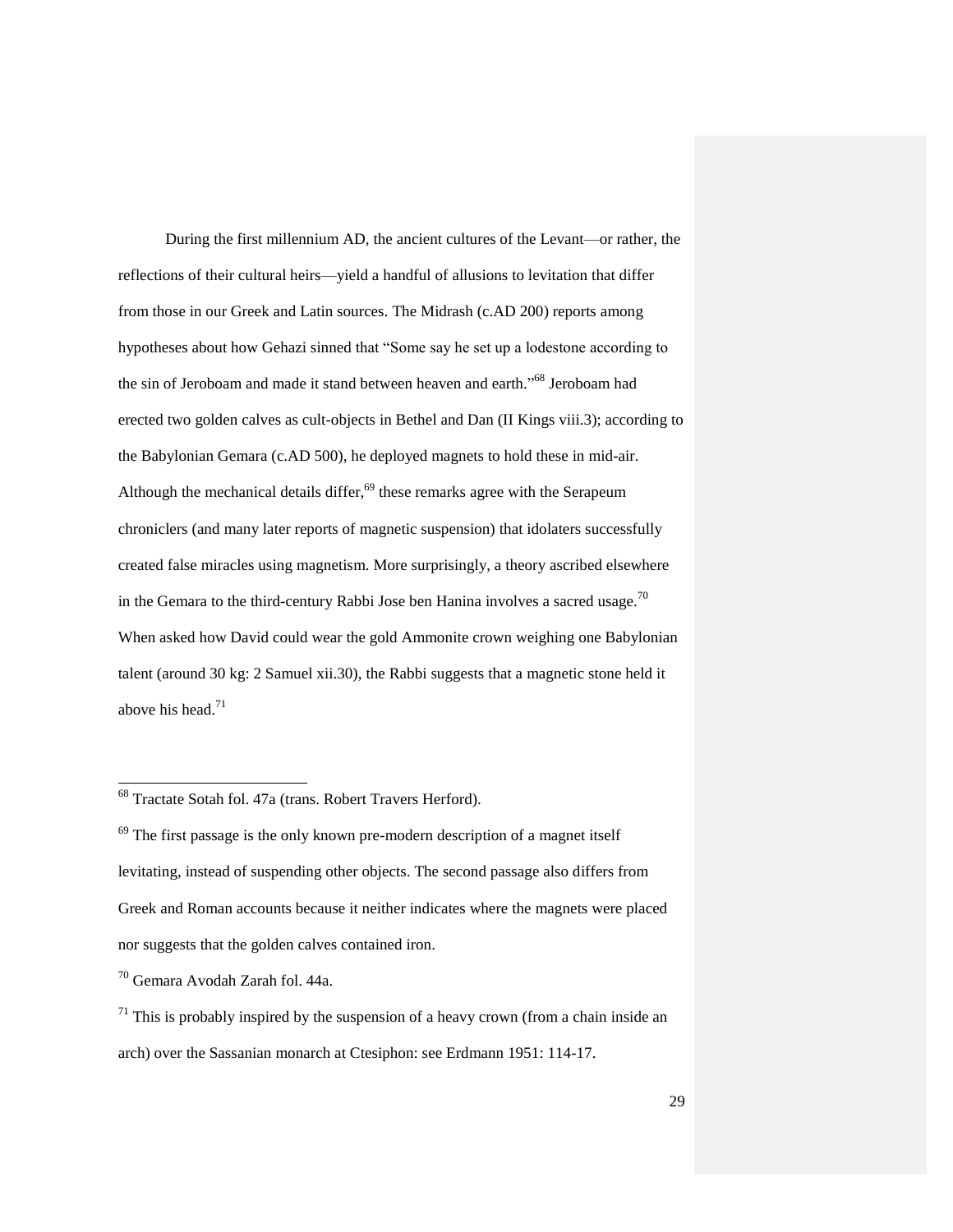To these three Talmudic examples we may add an Arabic one. Ibn Wahshiyya's translation of The Nabatean Agriculture in the early tenth century AD explains that when Tammuz was murdered, Babylon's statues all assembled in the temple of the Sun to mourn him, whereupon the large golden Sun figure, normally suspended between heaven and earth, came down among them. The date and authorship of The Nabatean Agriculture itself is very uncertain, let alone this particular fable, but influences from late antique and medieval Greek agronomic texts (mediated through the context of medieval Iraq) have been detected elsewhere.<sup>72</sup> This Babylonian Sun-statue could therefore derive partly from the Alexandrian one, even though its levitation is a supernatural miracle with no mention of magnets.<sup>73</sup> Meanwhile, it is a golden idol, like Jeroboam's calves, hangs "between heaven and earth," like Gehazi's magnet, and is neutral or positive in character, like David's golden crown. These allusions all envisage non-Jewish peoples suspending golden objects in the air, without mentioning vaults, iron, or extant monuments, but are otherwise heterogeneous. Perhaps Western reports of magnetic suspension influenced some or all of these Semitic reports of levitating gold objects, but indirectly at best. They have no obvious bearing on its recurrent associations with the Near East.

 $72$  The relevant passage is reported in Maimonides Guide for the Perplexed 29. The Nabatean Agriculture and its interpretative problems are discussed in Hämeen-Anttila 2002–2003.

 $<sup>73</sup>$  Two other tenth-century Muslim writers, describing India, mention a suspended idol</sup> and golden temple without mentioning magnetism (Abu Dulaf and Al-Mas'udi, discussed below), though no connection with Ibn Wahshiyya can be made.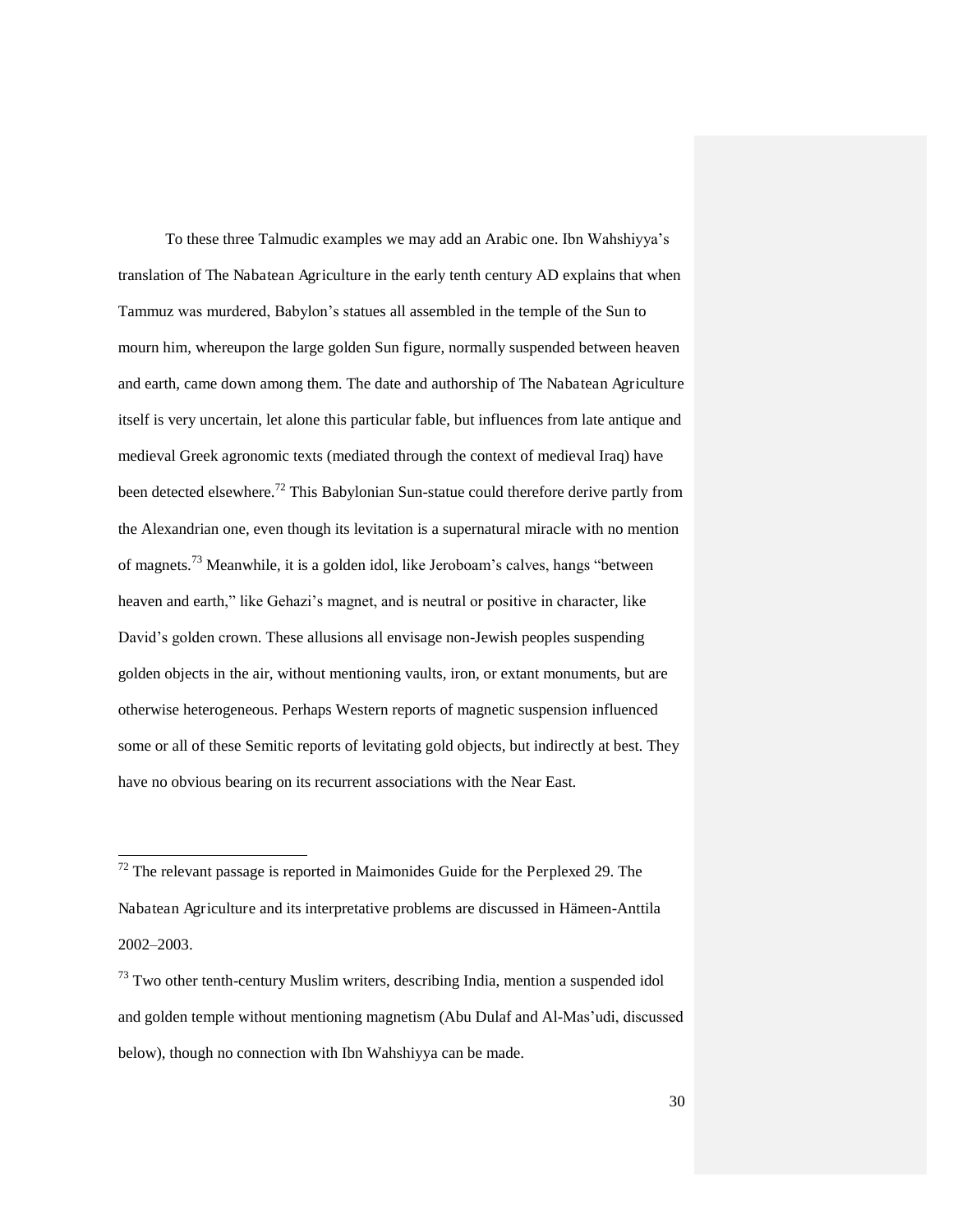After Ibn Wahshiyya, many other Muslim scholars report non-Muslims worshipping levitating objects, in which the relationship between trick and miracle remains close. The first and fullest reference to a levitating tomb of a Christian saint or sage on Sicily comes from Ibn Hawqal in the late tenth century:  $74$ 

The great city of Balarm (Palermo)…contains a large mosque for assembly, which was the church of Rome before the conquest, and where there is an impressive shrine. I have heard from a logician that the philosopher (hakim) of the Greeks, Arastutalis (Aristotle), was suspended in a wooden coffin within this chapel, which Muslims have converted into a mosque. The Christians honored his tomb and went there to receive healing, because they had seen how the Greeks had regarded and revered him. He also told me that he lies suspended between heaven and earth so that people can beg him to send rain or bestow a cure, or for all other important matters in which it is essential to address God in the highest and propitiate him: in case of misfortune, destruction, or civil war. And there I saw a wooden coffin which was probably his tomb.

l

<sup>74</sup> Ibn Hawqal Surat al-*'Ard*, translation adapted from Vanoli 2008: 247-48.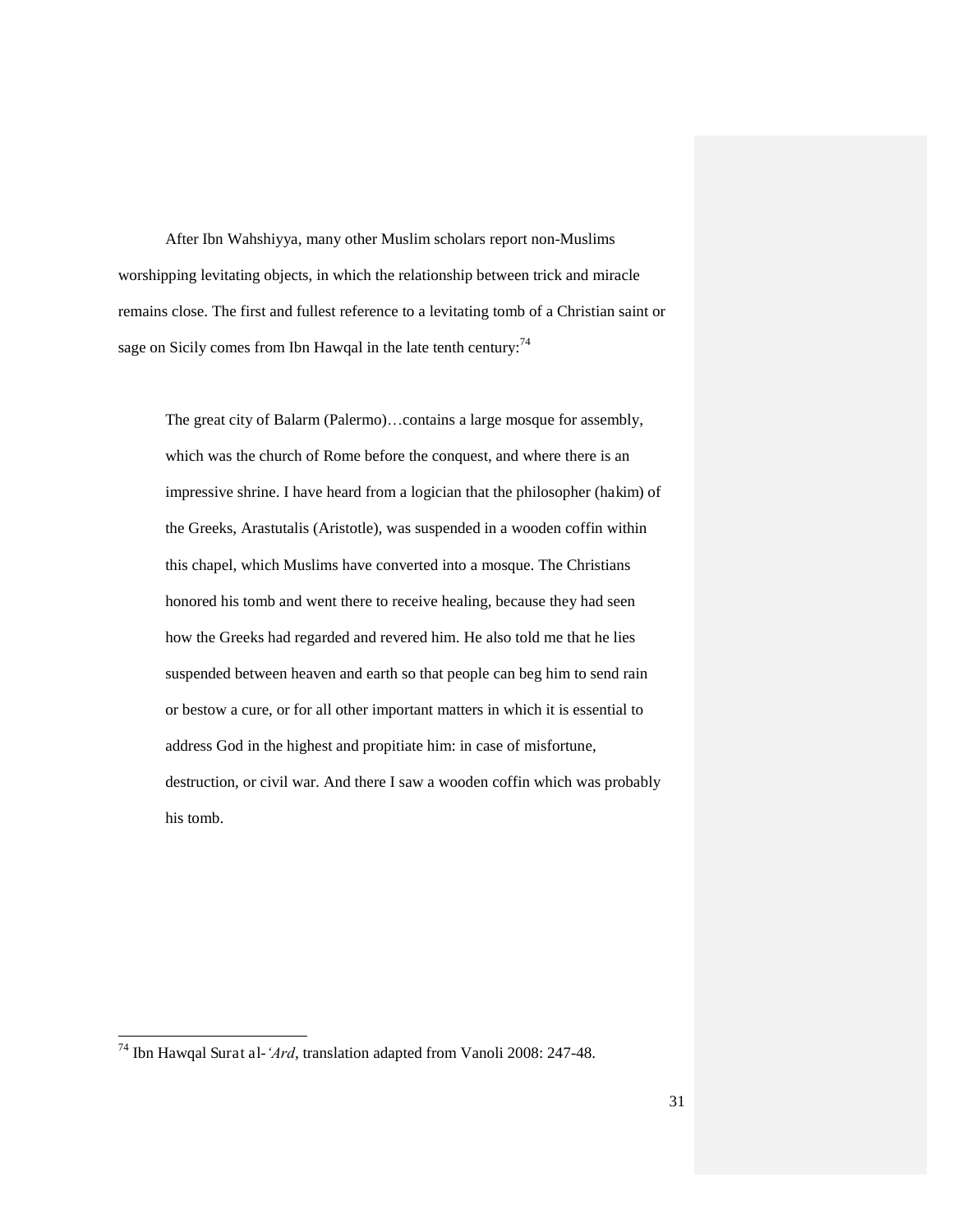Palermo had been Arab-controlled since AD 831, so Ibn Hawqal's informer was telling a tale set more than two centuries in the past.<sup>75</sup> This imagined veneration of Aristotle reflects mutual Christian and Muslim respect for him in the tenth century, when Sicily was pre-eminent in Aristotelian scholarship. These remains, surely belonging to a Christian saint, become those of Galen or Socrates in later Muslim references.<sup>76</sup> As a Greek hakim occupying a suspended coffin, Aristotle represents occult Hermetic knowledge reimagined as Christian hierolatry. The hakim-saint purportedly received intercessory prayers while poised between heaven and earth, neatly encapsulating Sicily's cultural melting pot. On Cyprus, another "frontier island," Christian-Muslim interactions proved less harmonious. The silver-clad wooden cross of the Good Thief, which St. Helena brought to Stavrovouni Monastery, was miraculously suspended before the gaze of several pilgrims who recorded the experience.<sup>77</sup> Felix Faber's description is fullest: the

-

 $^{76}$  In the thirteenth century, the Tunisian author Ibn al-Shabb $\bar{a}t$  says that Sicily is where  $\tilde{G}$ ālīnūs (Galen) is buried; in the fifteenth century, al-Bākuwī says it was Sukrat (Socrates): citations in Vanoli 2008: 249-50.

 $77$  Daniel the Traveler Puteshestive igumena Daniila; Wilbrand of Oldenburg Itinerarium terrae sanctae 30 (Itinera Hierosolymitana Crucesignatorum III p. 230); Ogier d'Anglure Le Saint Voyage de Jherusalem 295; Felix Faber Evagatorium 36B-37B. These visits occurred respectively in AD 1106, 1211, 1395, and 1480. Around 1370, Guillaume de Machaut attested its fame in verse (*Prise d'Alexandrie* 291-98).

 $75$  The eleventh-century Book of Curiosities says only that Christians at Palermo used to pray to "a piece of wood" for rain (Savage-Smith 2014: 457), indicating that it was not revered during Arab occupation.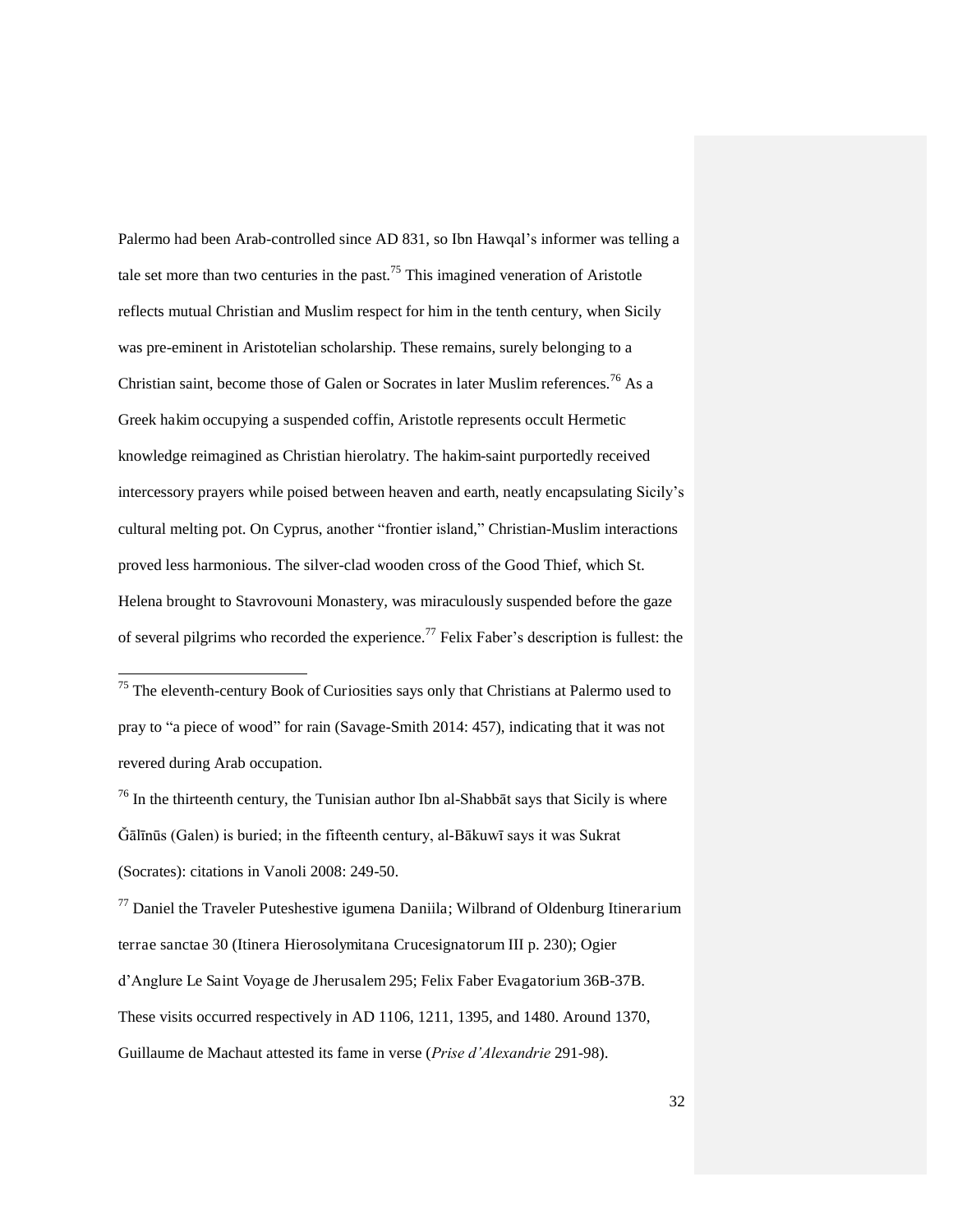cross hung within a blind window, its arms and foot reaching into oversized recesses. Like Cosmas' Bellerophon (and Ampelius' Nike) it wobbled when touched, $^{78}$  and was probably suspended on a concealed metal bracket. But we have two Muslim retorts to Christian polemics that denounce it as a trick involving magnets. In mid-twelfth-century Cordoba, Al-Khazraji pours scorn on reputed miracles, the second of which is a cross hanging in mid-air. He calls this no miracle, merely a trick (*hīla*) achieved using magnets hidden inside the church walls.<sup>79</sup> In 1321, Al-Dimashqi confirms the identification by including in a similar list "the cross in Cyprus, suspended in mid-air using magnets."<sup>80</sup> These denunciations of idolaters tricking spectators with magnetism match those in the Talmud. However, as we have seen, Christianity possessed its own long tradition of such denunciations.

In the early sixth century, Cassiodorus passingly alludes to an otherwise unknown iron Cupid that hung in a temple of Diana "without any attachment": Helios has probably been replaced here with a better-known flying god, and the Serapeum with the better-

<sup>78</sup> ut dicunt, nullo innitens adminiculo, in aëre pendet, et fluctuat; quod tamen non videtur de facili (Wilbrand of Oldenburg Itinerarium terrae sanctae 30 = IHC III p. 230); "quant l'en y touche elle bransle fort" (Ogier d'Anglure Le Saint Voyage de Jherusalem 295).

 $^{79}$  Al-Khazraji Maqami al-sulban (Triumph over the Cross), framed as a retort to an anti-Muslim priest called Al-Quti ("The Goth"), cited in Vanoli 2008: 257.

<sup>&</sup>lt;sup>80</sup> Ibn Ali Talib Al-Dimashqi Response to the Letter from the People of Cyprus 54r.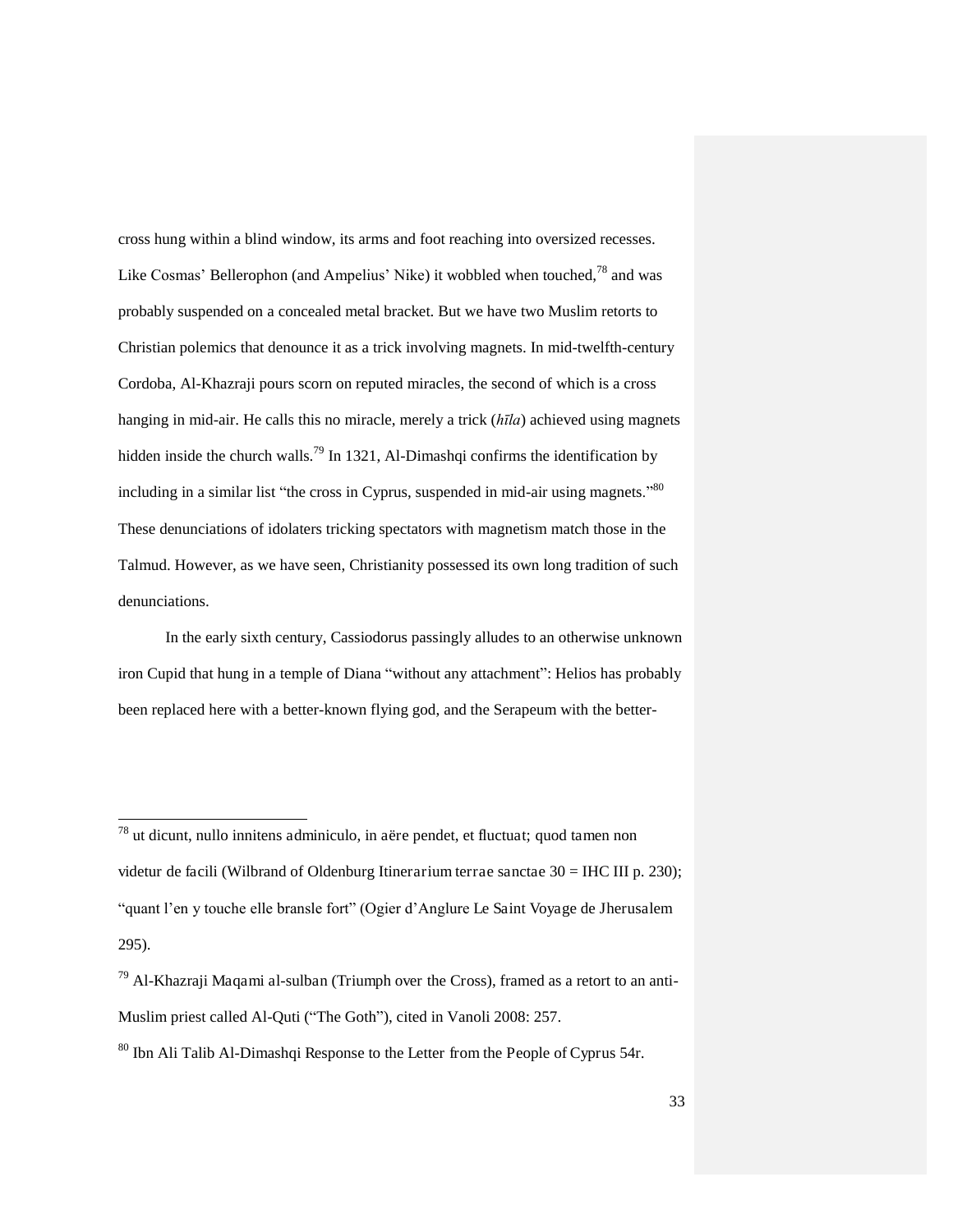known temple of Ephesus.<sup>81</sup> By contrast, a much later European source endows a different flying god—Mercury—with a similar statue using a direct Christian model. The relevant passages of the eleventh- or twelfth-century Gesta Treverorum spin tall tales of Treveri's historic remains,<sup>82</sup> aiming to establish that the town (briefly the Western Empire's capital in the fourth century) had both a longer history and more splendid monuments than Rome.<sup>83</sup> Treveri's include a temple with a hundred statues and a vast iron Mercury in flight. These correspond to wondrous monuments in High Middle Age accounts of Rome: the "Salvatio Romae" statue-group, and the aforementioned iron Bellerophon.<sup>84</sup> The Mercury hung inside an arch with magnets above and below (Augustine-style). The author forestalls doubt by including a documentary letter from an eyewitness, as well as a Latin inscription clearly aimed at readers, not observers: Ferreus in vacuis pendet caducifer auris, "The iron caduceus-bearer hangs in thin air."<sup>85</sup>

<sup>81</sup> *mechanisma…fecisse dicitur…ferreum Cupidinem in Dianae templo sine aliqua*  alligatione pendere (Variae 1.45.10).

<sup>82</sup> PL 154.1094-95, 1122.

-

<sup>83</sup> The Gesta contributes to a High-Middle-Age rebranding of Trier as "the second Rome" (Hammer 1944). Its comically majestic antiquities include a marble Jupiter commemorating how taxes withheld by five Rhenish cities were "extracted by thunder and celestial terror" (fulmine et caelesti terrore extorto, Gesta 23 = PL 154.1122). <sup>84</sup> Note the competitive emphasis on the size and weight of the Mercury statue (mirae magnitudinis, 1094-95; magni ponderis, 1122).

<sup>&</sup>lt;sup>85</sup> This hexameter has strongly Ovidian features, especially his characteristic epithet caducifer (compare metrical parallels: Ars Am. 1.473 **ferreus** adsiduo consumitur anulus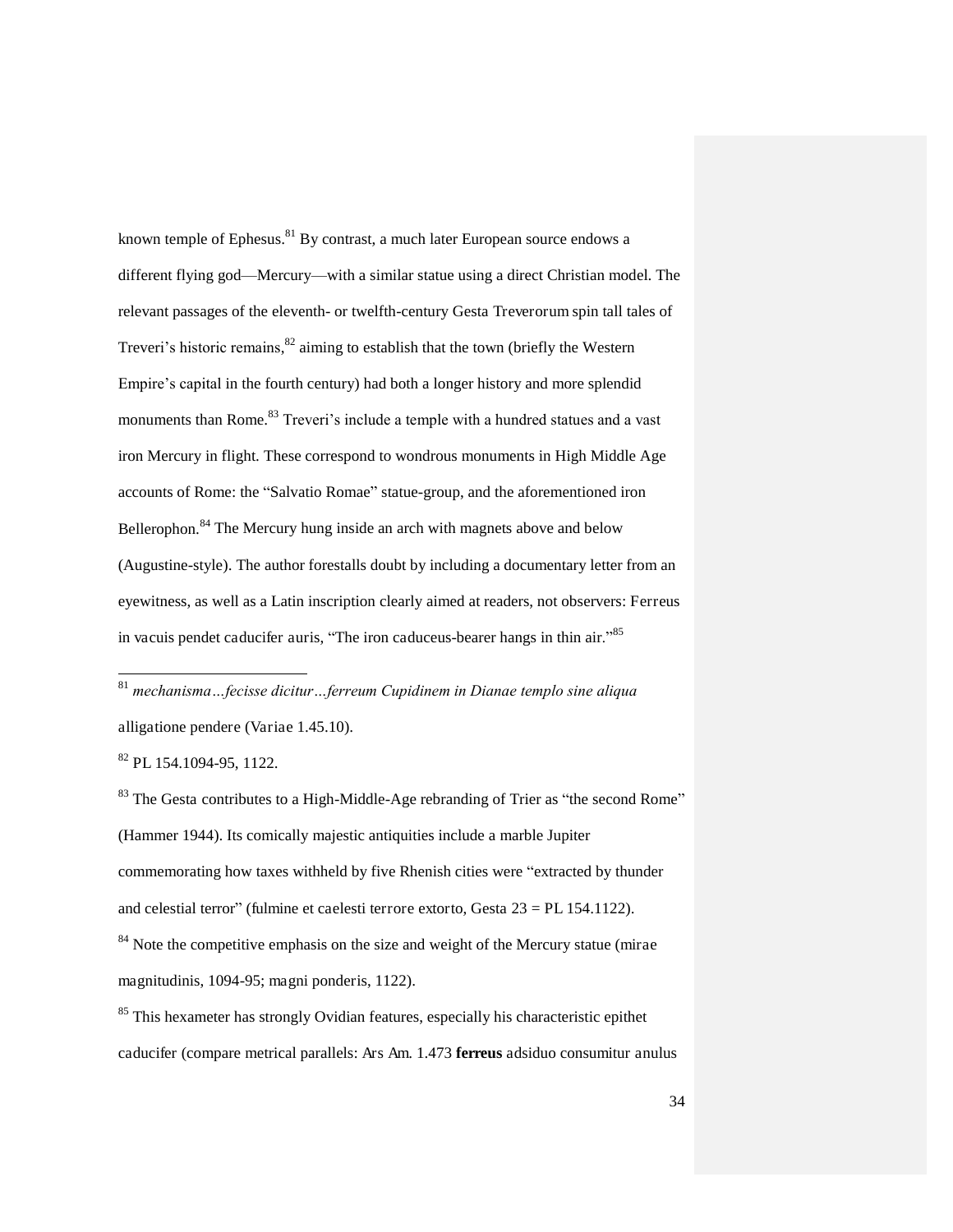I suggest that this story is best compared with a Christian miracle, narrated later in the self-same text, concerning St. Paulinus of Treveri whose coffin was suspended from iron chains. When the Norman marauders of AD 882 ripped these away, it remained hanging in mid-air, only sinking to rest years later when some unbelievers pushed it downward, incurring doom in the process.<sup>86</sup> For this semi-fantasized crypt, as for the purely fantasized Mercury-temple, a fictive document is "quoted" extensively.<sup>87</sup> Another correspondence is that numerous fellow martyrs surround Paulinus. In an irreverent reimagining of local legend these became the hundred pagan statues, while Paulinus' levitating wooden coffin became the levitating iron Mercury, hanging on the invisible "chains" of magnets. It is just possible that Christian relics really were suspended on chains in the High Middle Ages; most reports of chain-hung coffins are dubious, since

usu, cf. Am. 1.6.27, 1.7.50, 2.5.11, 2.19.4; Met. 8.820 adflat et **in vacuis** spargit ieiunia venis; Fast. 4.605 Tartara iussus adit sumptis **Caducifer** alis, cf. Met. 2.708, 8.627). It is tempting to see in caducifer a pun on caducum ferrum, "iron ready to fall." Embrico shows Ovidian influence too: Cambier 1961: 376 notes that the lines Nam si vixisset opus atque loqui potuisset / *"*Materiam vici!*"* diceret artifici allude to Ovid's comment on the sumptuous temple of the Sun, materiam superabat opus (Met. 2.5). South Germany's early twelfth-century Ovidian renaissance (Conte 1994 [1987]: 360) is the mutual context for Embrico and the Gesta.

-

<sup>86</sup> Gesta  $43 = PL$  154.1164. This narrative combines miraculous suspension with the topos of the saint's coffin becoming immobile, signifying his desire to remain on site.  $87$  A verbose lead tablet incorporating a prophecy about the Normans: Gesta  $42 = PL$ 154.1161.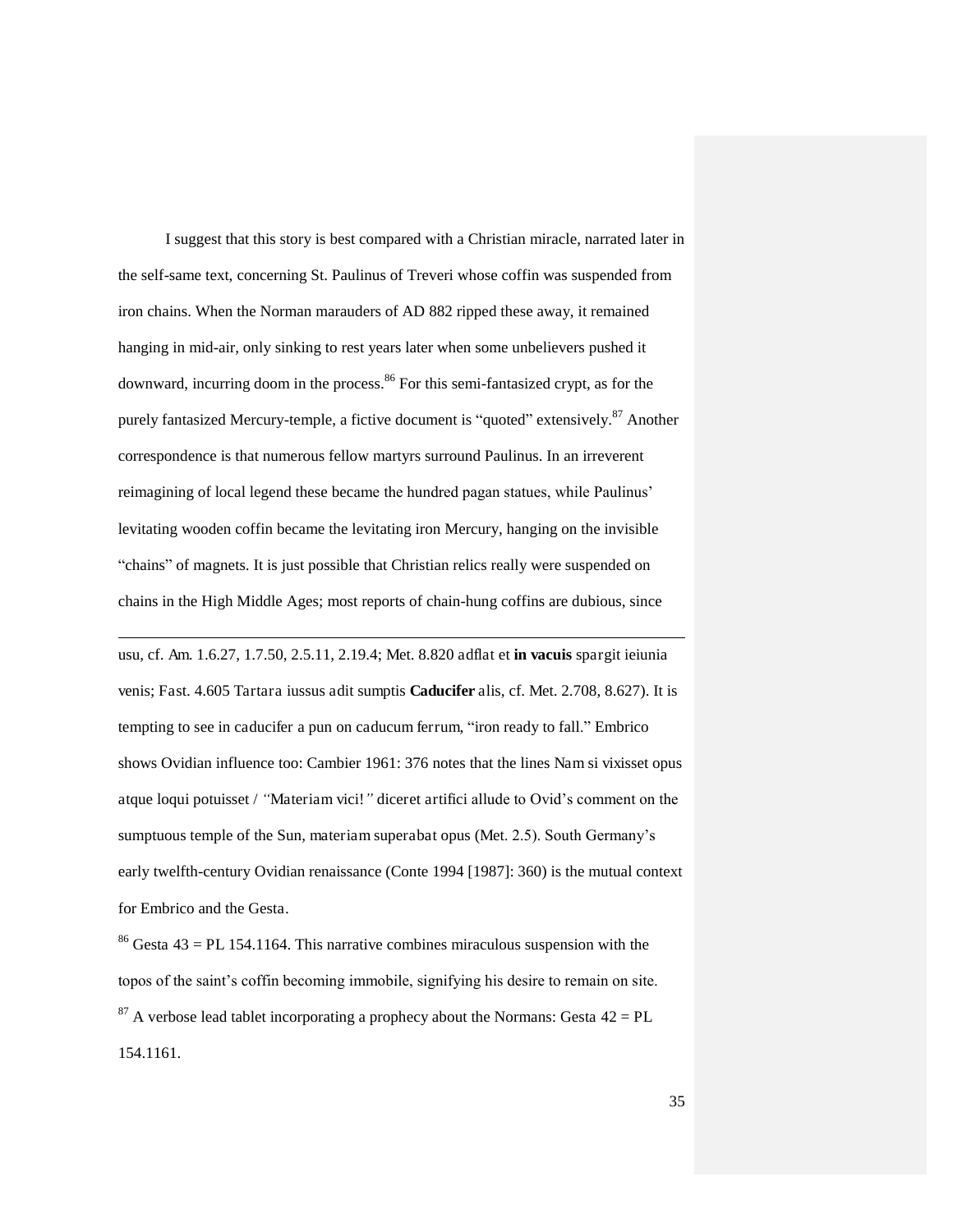they appear in travelers' tales, but a suspended reliquary appeared at Nuremberg in the fifteenth century.<sup>88</sup> However, a levitating tomb of any material has no Christian

-

<sup>88</sup> On suspended ostrich-eggs and similar objects in Eastern medieval churches and mosques, see Green 2006; in sacred art, Flood 2001:15-58. Two twelfth-century Jewish periegetes claim that the prophet Daniel's remains could be seen in a shining glass or bronze coffin in Susa, hanging from iron chains under a bridge over the Choaspes to shed blessings on both banks: Benjamin of Tudela Itinerary (Adler 1907: 52-53), Petachiah of Regensburg Travels (Benisch 1856: 38-41). In the same century (c. AD 1170), Barbarossa donated the four-meter-wide gilt chandelier hanging from 25 meters of chain in Aachen Cathedral. Al-Harawi, in his late twelfth- or early thirteenth-century Guide to Knowledge of Pilgrimage Places, claimed that Rome's largest church kept St. Peter's remains "within a silver ark hanging by chains from the ceiling" (trans. Lee 1829: 161). This may be a garbled account of Constantine's thirty-pound gold chandelier, which hung over St. Peter's bronze-clad tomb (according to the Liber Pontificalis, and is shown hanging on chains on the Pola Casket). Robert of Clari, narrating Constantinople's fall in 1204, claims that a shroud and a tile imprinted with Jesus' face hung in gold vessels from silver chains (83). From the fifteenth to eighteenth centuries, a casket of relics including the spear of Longinus (when not ceremonially displayed) hung on two chains in Nuremberg's Holy Ghost Hospital Church (Kahsnitz et al. 1986: 179-80). It is relevant that when a fourteenth-century source claims that Muhammad's embalmed foot occupies a golden casket at Bladacta, the three large magnets suspending it are "in the chains hanging above it" (a tribus magnis lapidibus calamitis in cathenis pendentibus super eam, Anon. Liber Nicolay fol. 353 verso, quoted in Eckhardt 1949: 85).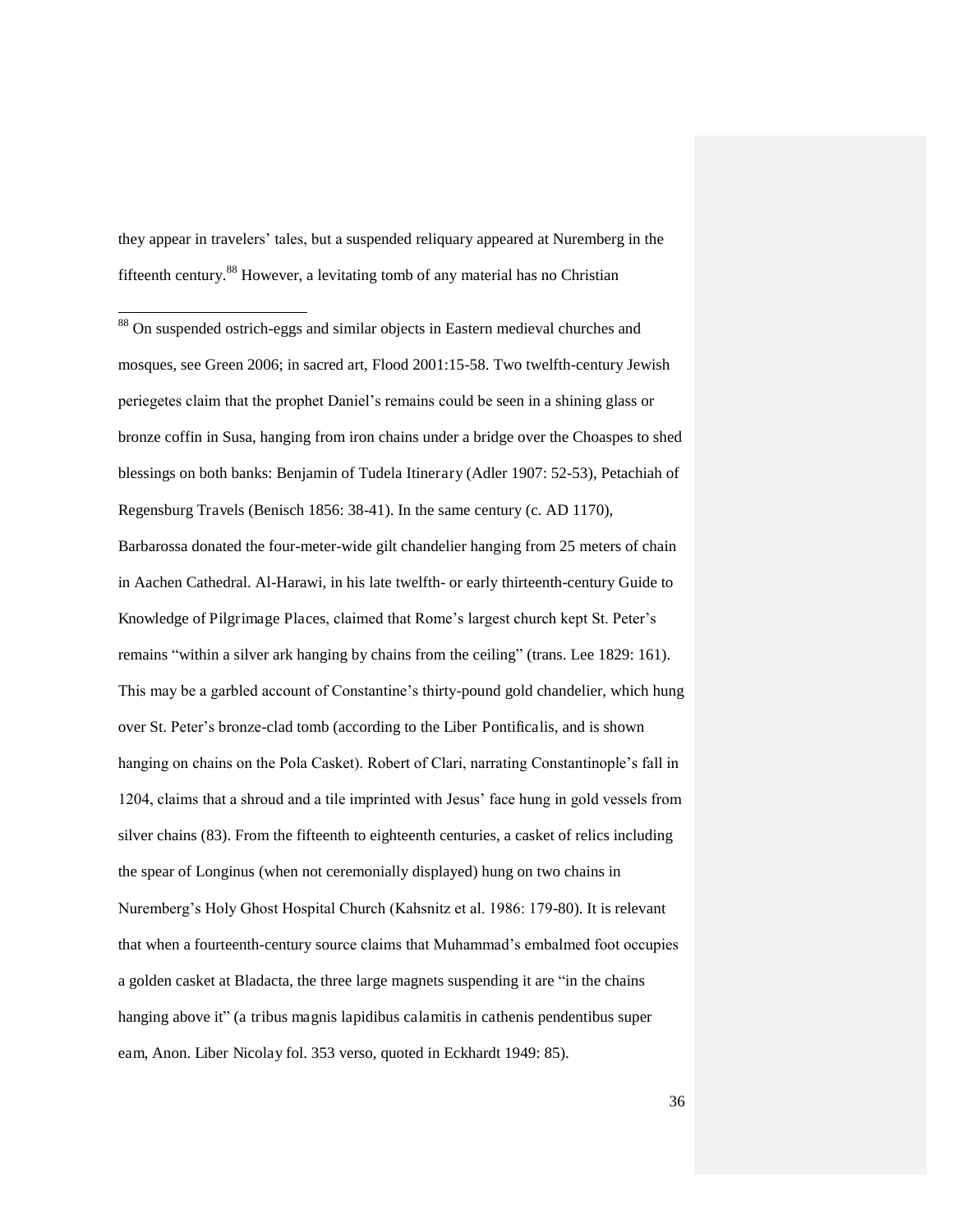precedent, and I would instead connect it with Ibn Hawqal's earlier report that a wooden coffin once hung in mid-air. It is also notable that the historical Paulinus died in AD 358 during exile in Phrygia, returning in the damask-wrapped cedarwood coffin where he remains today.<sup>89</sup> Paulinus himself therefore links the levitating Mercury in Trier's fanciful Gesta (or should that be geste?) back to the late classical Near East. This may reflect a broader European tendency to associate artificial marvels with the East.<sup>90</sup>

The "sacred physics" of the Stavrovouni cross and the coffins at Palermo and Trier consistently resembles magnetic suspension because, I propose, medieval Christendom substituted holy relic-matter for iron as the "active ingredient" of suspended objects.<sup>91</sup> This finally lets us explain an enigmatic monument in the eleventh-century Norman Life of St. Illtud which, like Rome's Bellerophon, found its way into a list of wonders.<sup>92</sup> It combines the levitating tombs of Ibn Hawqal and the Gesta Treverorum

 $89$  The rectangular coffin has no chains but its iron fittings have eyelets on the sides, probably for ring handles.

-

<sup>90</sup> "In general, the marvels of art came from Africa and Asia, lands believed far to surpass Europe not only in natural variety and fertility, but also in fertility of human imagination" (Daston and Park 1998: 88).

 $91$ <sup>91</sup> This also explains the ninth-century claim that inserted relics held Hagia Sophia's dome upright (Diegesis 14).

 $92$  On this episode, and our sources, see Evans 2011. Illtud's altar is the longest and the only man-made or Christian item in the De Mirabilibus Britanniae, appended to some manuscripts of the Historia Brittonum, which cannot be securely dated before the twelfth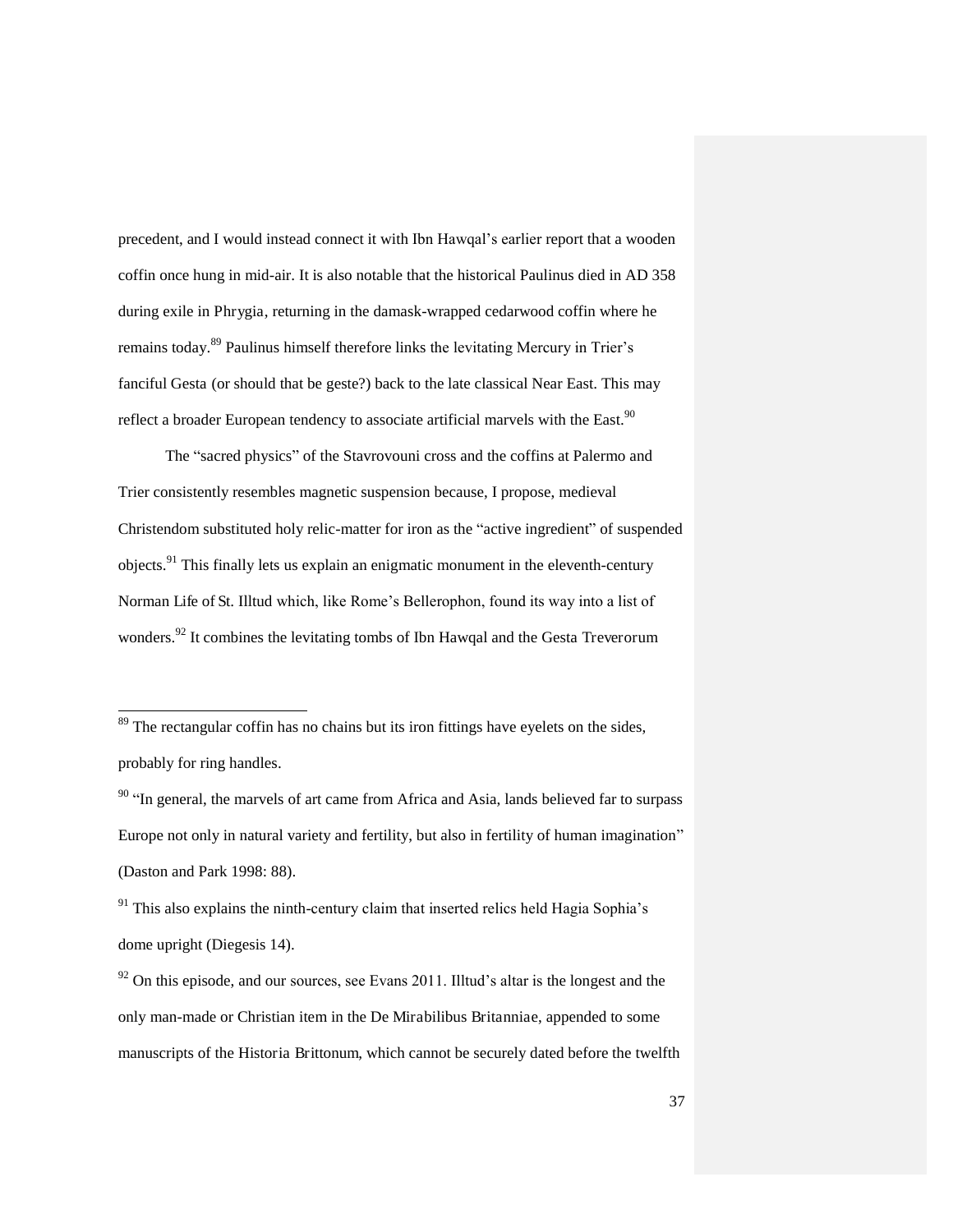with another class of miraculous object, the miraculously buoyant altars attributed to several Celtic saints.<sup>93</sup> In the longer version, two strangers sail to Illtud's cave, bringing him a saint's corpse with an altar above his face, "supported by God's favor" (Dei nutu fulcitur). Illtud buries the saint, who requested anonymity to avoid being sworn upon, and builds a church around the altar, still levitating "to the present day" (usque in hodiernum diem).<sup>94</sup> Church altars stood over a saint's tomb wherever possible, and likewise portable altars (wood, metal, or stone) featured a compartment for saints' relics. <sup>95</sup> Further confirmation of the parallel with Paulinus' coffin comes in the fates of two empiricists who later examined this altar. The first passes a withy underneath the altar and proves its levitation, but dies within a month, as does the second who looks underneath and is blinded; they resemble the doubters at Trier, who pushed Paulinus' levitating tomb downward and later fell sick. Lifris claims extensive cultural property for Cadoc, including descent from Roman emperors, burial in Italy, travels in Jerusalem, and

century. These idiosyncrasies imply that it was culled from a hagiography, apparently a lengthier version of the extant Life.

<sup>93</sup> Patrick, Brynach, Carannog, and Padarn's disciple Nimmanauc (Evans 2011: 59, 63- 64).

<sup>94</sup> De Mirabilibus Britanniae 10, cf. Life of Illtud 22.

-

<sup>95</sup> An extant example (c. 690) was found with the body of St. Cuthbert at Durham Cathedral. In 714, Jonas of Fontenelle described another, owned by St. Wulfram (*altare…in medio reliquiae continens sanctorum in modum clypei, quod, secum dum iter* ageret vehere solitus erat). In 787, the Second Council of Nicaea stipulated that every new altar must contain saints' relics.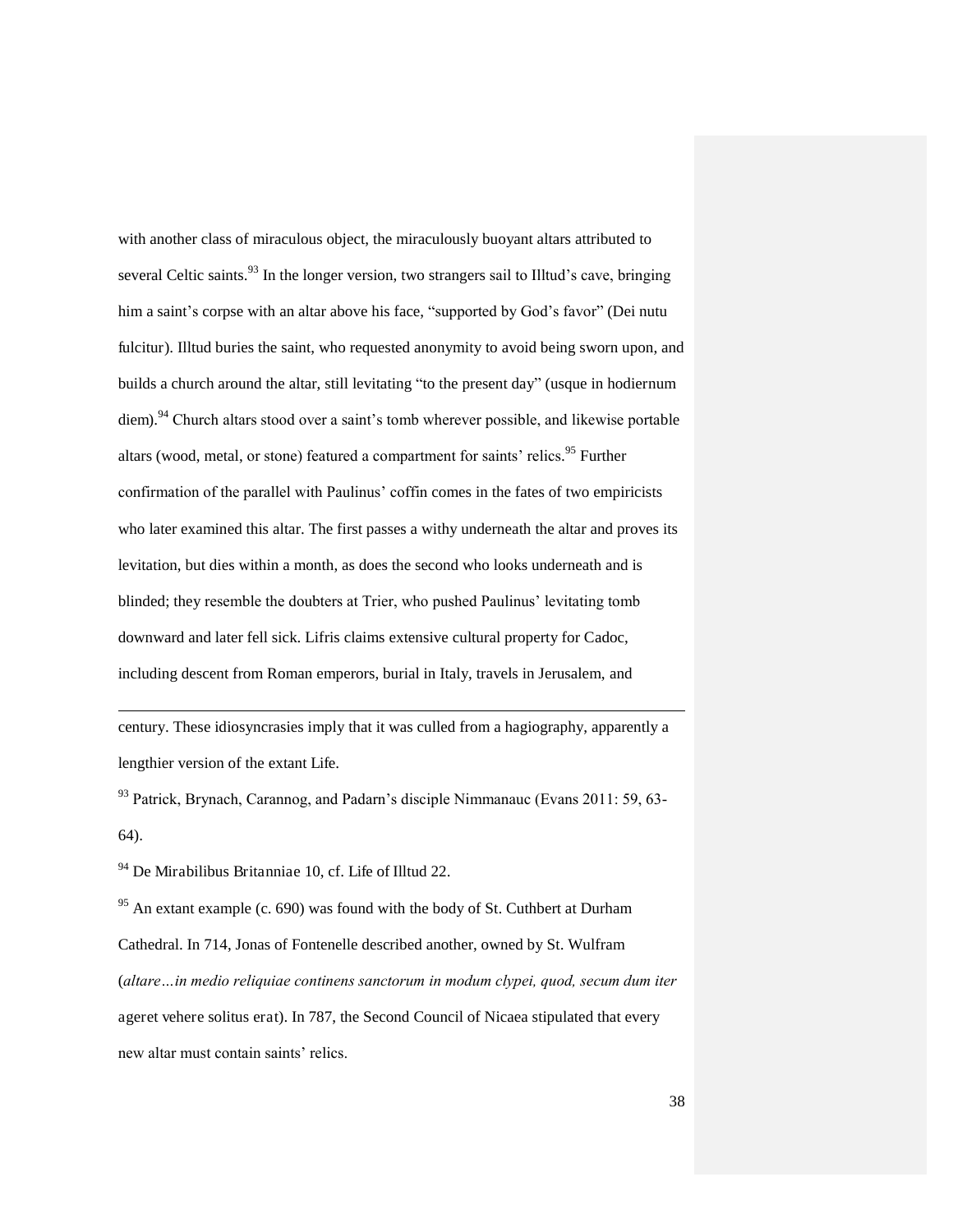interactions with King Arthur. These also include the relic-powered levitating monument, which brought this Christianized version of magnetic suspension as far west as Wales.

#### 6. THE TOMB OF MUHAMMAD

The iron Bellerophon, perhaps too fanciful and arbitrary for belief, apparently faded from memory after pseudo-Bede and Gregory. But in the High Middle Ages, in a politically charged context and with enough plausibility to retain credence across Europe until the sixteenth century, the tomb of Muhammad becomes history's most notorious magnetic monument.<sup>96</sup> Eckhardt astutely traces its development through anti-Muslim polemics back to the early twelfth-century Vita Mahumeti by Embrico of Mainz, but claims that Embrico borrowed the motif directly from Pliny and Rufinus, which I shall show to be incorrect.<sup>97</sup> In Chant 16, a magician installs Muhammad's corpse in a sumptuous temple using this trick:

Thus the lofty creation (opus elatum), furnished with a single magnet, stood in the center which was shaped like an arch. Muhammad is carried under this and put in a tomb,

 $96$  Gibbon 1789: 6.262 finds it still necessary to deny that Muhammad's tomb was suspended by magnets.

 $97$  Eckhardt 1949. The vita auctoris has since been discovered, correcting the misattribution to Hildebert of Lavardin.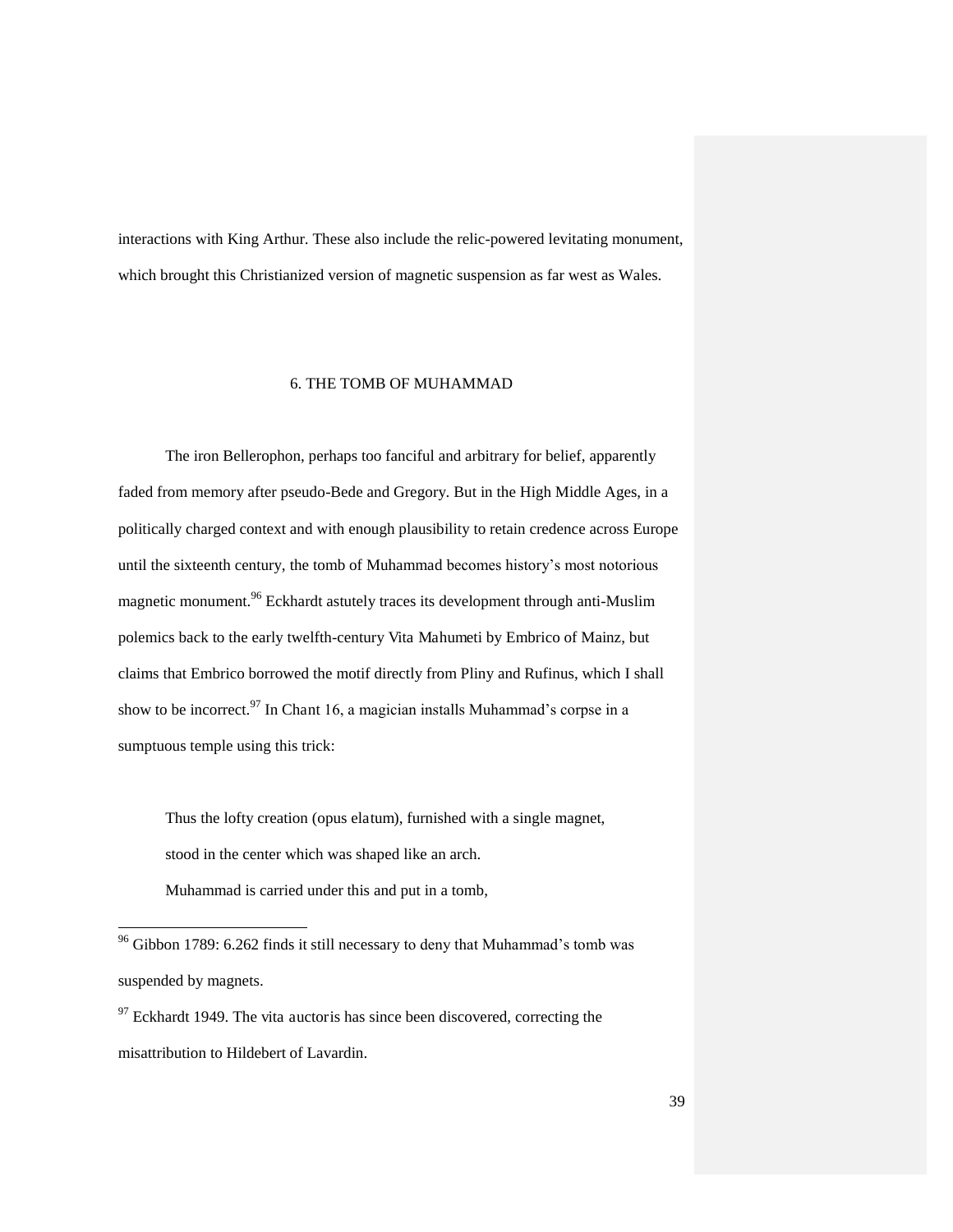Which, in case you should ask, had been made from bronze. And indeed, because [the magnet] pulls together such a mass of bronze (tam grandia contrahat aera), The tomb in which the king lay was lifted up. And there he hung, by the power of the stones. Therefore the ignorant public, after they saw the prodigy of the tomb, Took as fact what was merely a show (rem pro signo tenuerunt), Believing—miserable people—that Muhammad made it happen (per Mahumet fieri).

Embrico goes on to say that the tomb hangs "without a chain" (absque catena), by "magic" (ars magica). Gautier de Compiègne repeats most of the same details in his Otia de Machomete,<sup>98</sup> also composed early in the 1100s, although he explains the magnetic trick differently:

…For, as they say, the vessel in which the remains of Muhammad lie buried seems to hang, So that it is seen suspended in the air without support, But no chain pulls on it from above either. Therefore, if you should ask them how come it does not fall, They think (in their delusion) it is by the powers of Muhammad.

l

<sup>&</sup>lt;sup>98</sup> Verses 1057-77. Alexandre du Pont's thirteenth-century Li Romans de Mahon faithfully follows Gautier (1902-15) and adds no new details.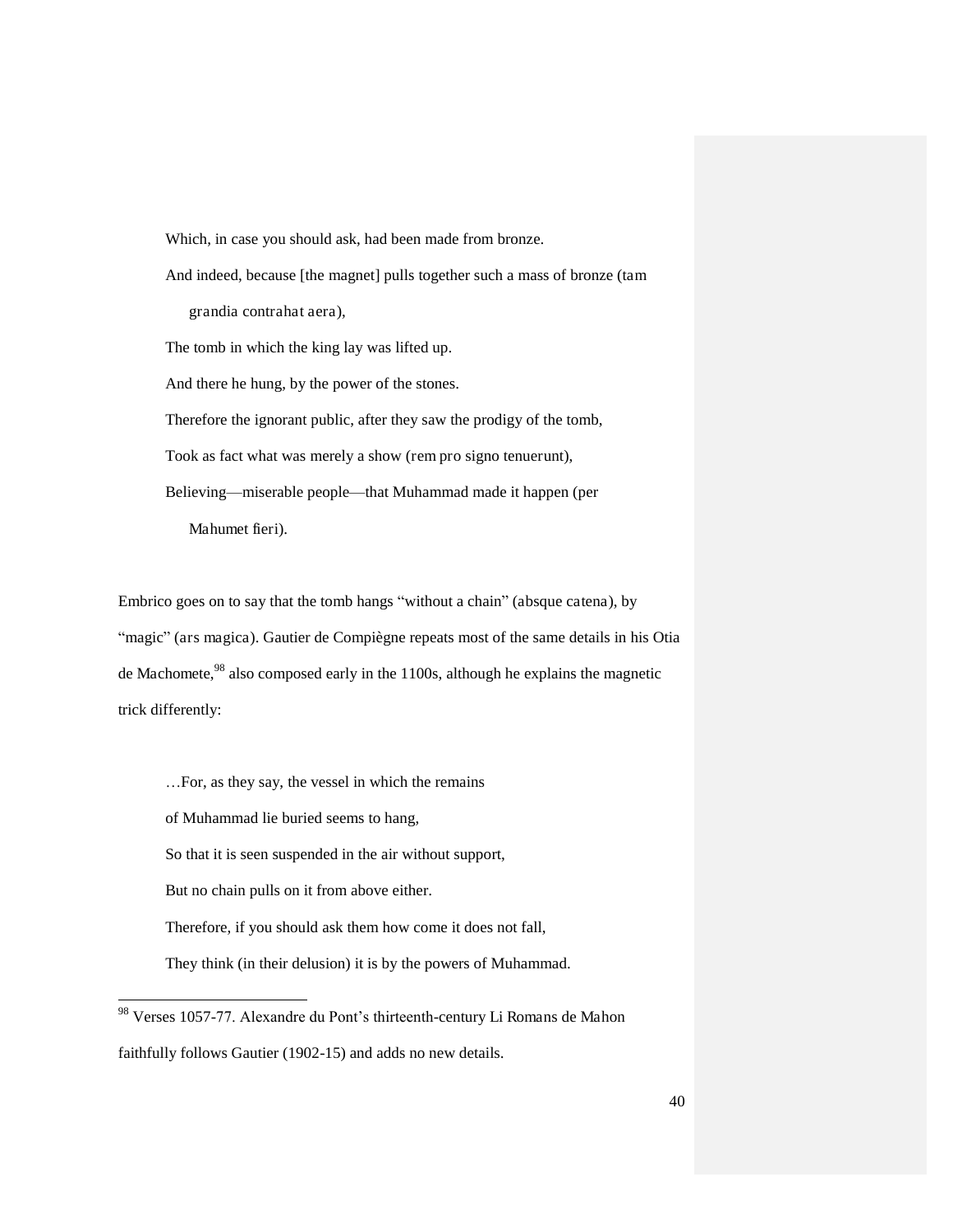But in fact the vessel is clad in iron on all sides, And stands in the center of a square house, And there is adamant-stone<sup>99</sup> in the four parts of the temple, At equal distances in one direction or another; By natural force it draws the bier towards itself equally, So that the vessel cannot fall on any side.

Importantly, Embrico specified that the coffin (tumulum, tumba) was bronze, like the statue in George the Monk without its iron nail. However, Gautier clearly has an independent source. He omits the dazzling wealth and moves the shrine from Libya to Mecca.<sup>100</sup> He also specifies that the tomb has iron all around, and that four magnets balance it horizontally, not just one suspending it inside an arch. I suggest that Gautier's

-

 $100$  Muhammad's tomb is actually at Al-Masjid al-Nabawī, but the confusion between Islam's two oldest sites of pilgrimage is understandable. In the thirteenth century, Cardinal Rodrigo Ximénez claimed that the sacred Black Stone embedded in the Kaaba was a magnet (Historia Arabum 3, published in van Erpe 1625), perhaps taking literally Nasir Khusraw's remark in the Safarnama that the Qarmatians thought the stone was a "human magnet" and would draw crowds when relocated. Al-Mas'udi says much the same about a temple at Multan in India (Muruj adh-*dhahab wa ma'adin al*-jawhar 63.1371).

<sup>&</sup>lt;sup>99</sup> Gautier's term adamas reflects the confusion in Old French between the homonyms aymant < Lat. adamas "adamant, diamond" and aymant < Lat. amans "lover, magnet" (von Lippmann 1971 [1923]: 182, 194, 213).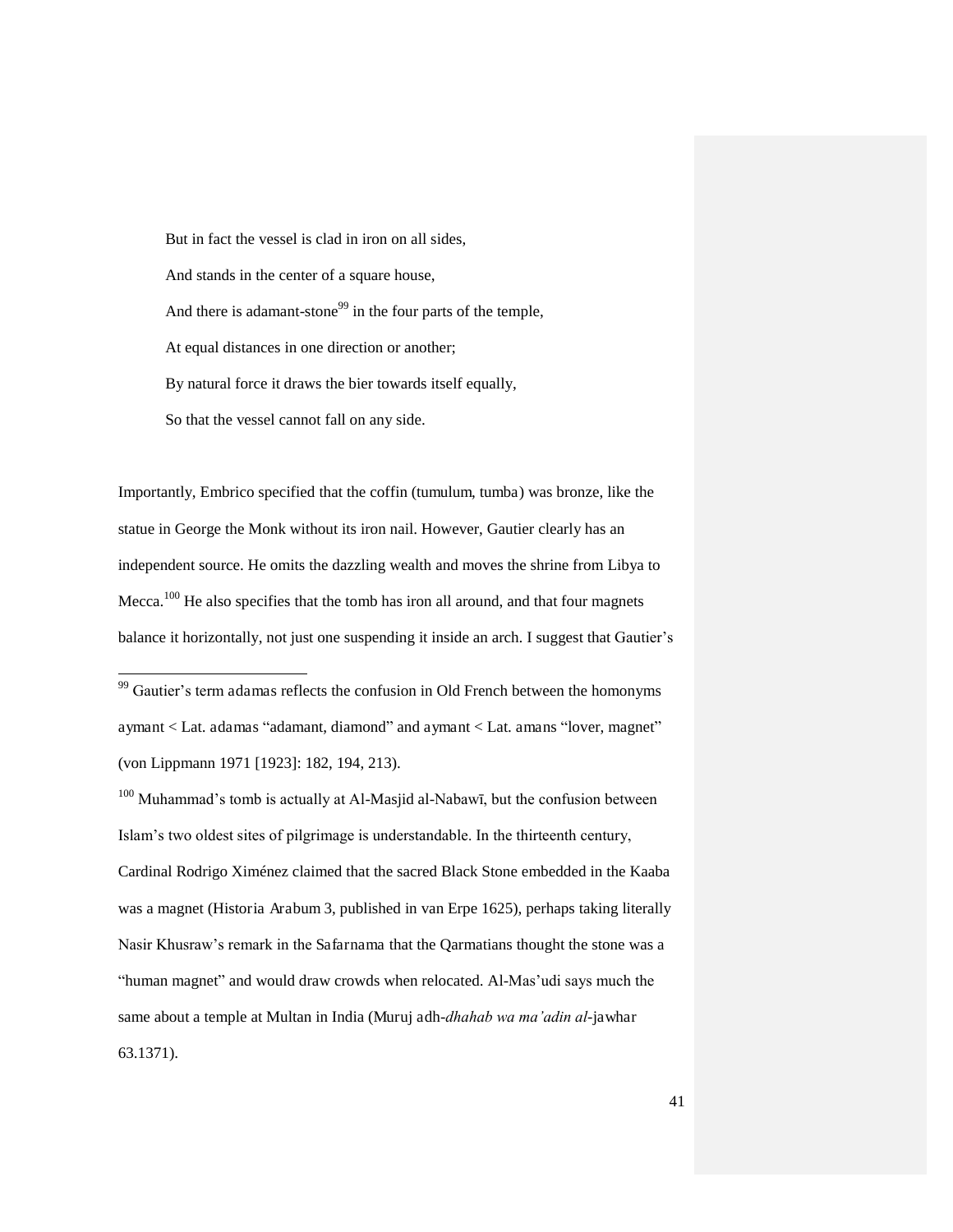independent source also informed Glycas' description of the Serapeum some sixty years earlier, which diverged from earlier descriptions by adding the same details. Both specify a four-magnet configuration and explicitly state that this prevents the iron-girt idol from tipping over.<sup>101</sup> Whatever this shared source may be, it strongly resembles Ampelius' description of the Nike bobbing between four columns. Apparently this (or a text from the same chain of transmission) circulated in the twelfth century, causing both Gautier and Glycas to diverge from their immediate models.

A third twelfth-century poem, Graindor's Chanson d*'Antioche* (c. AD 1180), can reveal more about Muhammad's tomb.<sup>102</sup> Graindor drew on an earlier chanson by a shadowy "Richard the Pilgrim," very likely adding fantastical elements. These include the erection of a Muhammad-statue above a tent, so nicely balanced upon four magnets that a fan rotated it:

On the top [of the tent] the Sultan had an idol set up (*fist mestre…un aversier*), Made all in gold and silver, finely carved. If you had seen it, without a word of a lie

-

 $102$  Allusions to Muhammad's magnetic suspension in subsequent chansons de geste (e.g. Les Quatre Fils Aymon 9613-16: iron statue; Le Bâtard de Bouillon 1364-66: golden statue) are brief and add little.

 $^{101}$  Compare Ἰσοδυνάμως γὰρ τετραμερόθεν ἑλκόμενον, καὶ μὴ ἔχον ὅπου καὶ νεύσεις (Glycas Chronicle  $4.257 = PG$  158.433) with pendere res plena quod pendeat absque catena, nec sic pendiculum quod teneat tumulum (Graindor *Chanson d'Antioche* 1143- 44).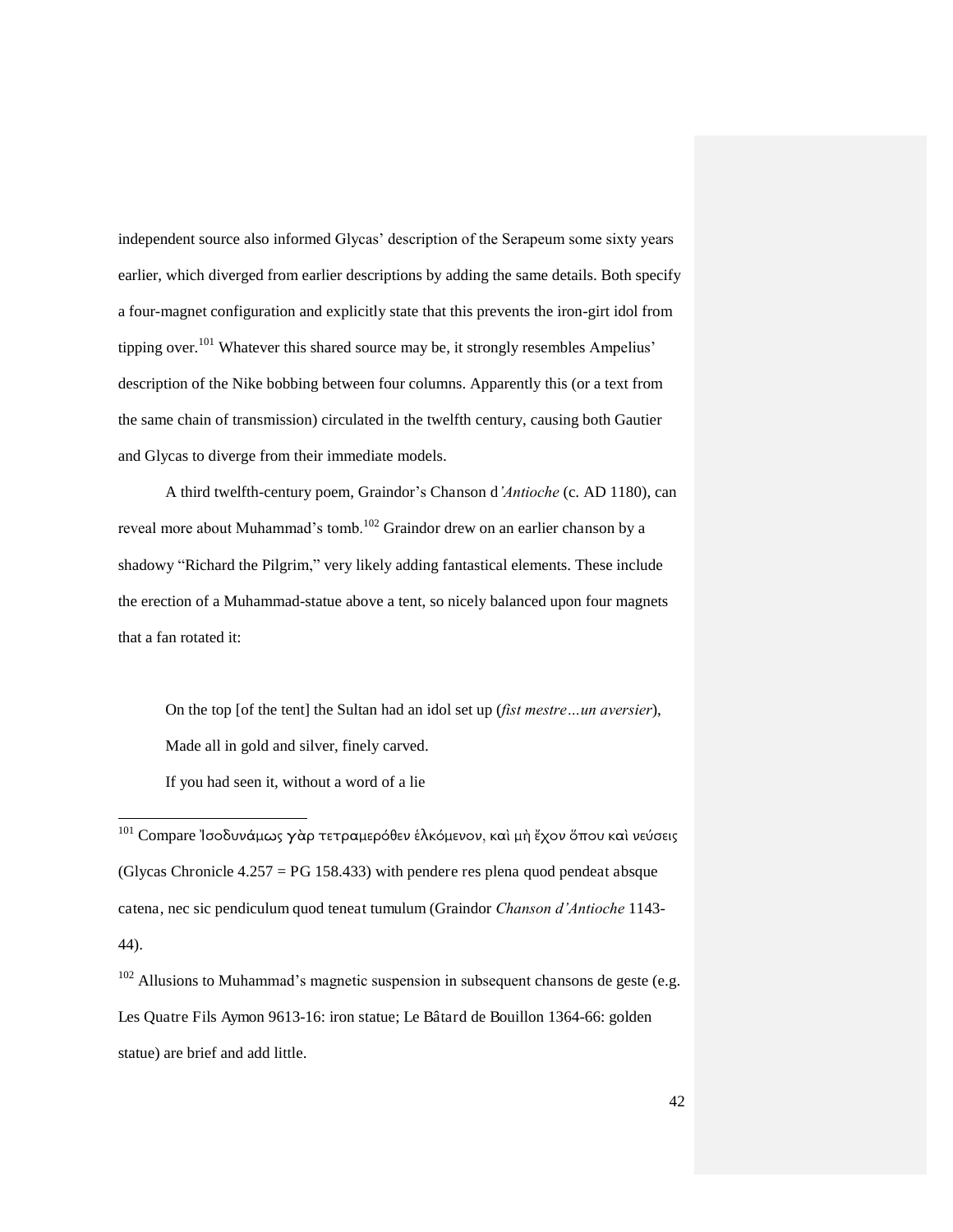You could not see or even imagine a finer sight: It was large and shapely, with a proud face. The Sultan Emir ordered it to be lowered: Four pagan kings run to embrace it, Erecting it in position (le font metre et drecier) upon four magnets, So that it does not tilt or lean in any direction. Muhammad was in the air, rotating (si prist à tournoier), Because a fan (uns ventiaus) moved him and set him rotating …

Muhammad was in the air, by the power of the magnet (*par l'aimant vertus*), And pagans revere him and offer him their salutes.

Sansadoine denounces the false cult, punches the idol to the ground, and overleaps its belly, much as Quodvultdeus' inspired Christian destroys the Helios in the Serapeum.<sup>103</sup> The precious metals and absence of iron recall Embrico, but the four magnets preventing it from tipping (*quatre aimans…qu'il ne puist cliner ne nule part ploier*) recall Gautier. The suspension above magnets (de sor) and the fan-powered rotation are entirely new, probably inspired by a description of the panemone windmill. Many scholars assume that our version of the Chanson, despite postdating Embrico and Gautier, represents an earlier phase involving a suspended idol based on classical accounts, later supplanted by

<sup>&</sup>lt;sup>103</sup> The statue's precious materials and proud appearance may recall the Alexandrian cultstatue of Serapis, whose description routinely accompanies that of the magnetically levitating Sun statue from Rufinus onwards.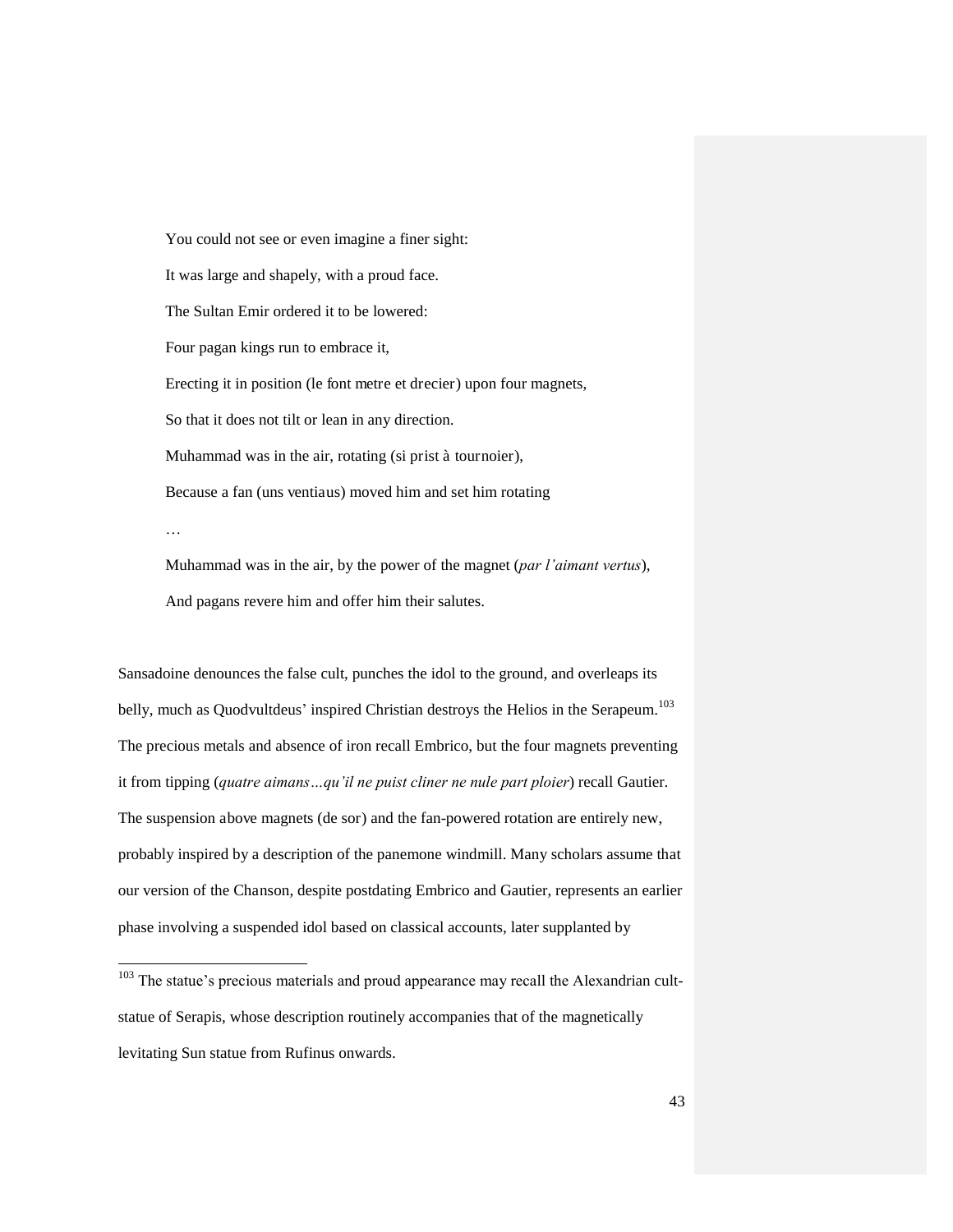Muhammad's real body.<sup>104</sup> I suggest that the partly "classicizing" variant involving an idol and magnets (which nonetheless contains no iron and lacks any direct model) is actually later: the suspension of the prophet's own remains came first, directly counterfeiting Christian relic-powered suspension. Geographic proximity does not in itself prove oral or literary influence, but seems particularly relevant in this case. Embrico wrote at Mainz, Gautier at Marmoutier; around the same time, the anonymous monk (or monks) behind the Gesta Treverorum wrote at Trier. These three towns form an approximate triangle less than a hundred miles wide in the northeast Holy Roman Empire, and although the Gesta is hard to date, it belongs to a Latin literary scene whose coherence is implied by Gautier's obvious dependence on Embrico. I suggest that relicmiracles, and not classical reports about Alexandria, are the true model for Muhammad's magnetically levitating tomb, which ironically makes the same accusation against Muslims that Al-Khazraji and Al-Dimashqi were almost simultaneously hurling against Christians.

One late thirteenth-century author reclaims Muhammad's suspended tomb for Christendom using a different fantastical setting. The Account of Elysaeus of the 1280s<sup>105</sup> is an interpolated version of the Letter of Prester John, containing a description of St. Thomas' tomb.<sup>106</sup> This occupies a mountain in central India where, when the Indus

 $104$  E.g. Tolan 1996.

<sup>105</sup> Thus Zarncke 1876: 120.

 $106$  The tomb description (except its levitation) was extracted from the anonymous De adventu patriarchae Indorum ad Urbem sub Calixto papa secundo (AD 1122).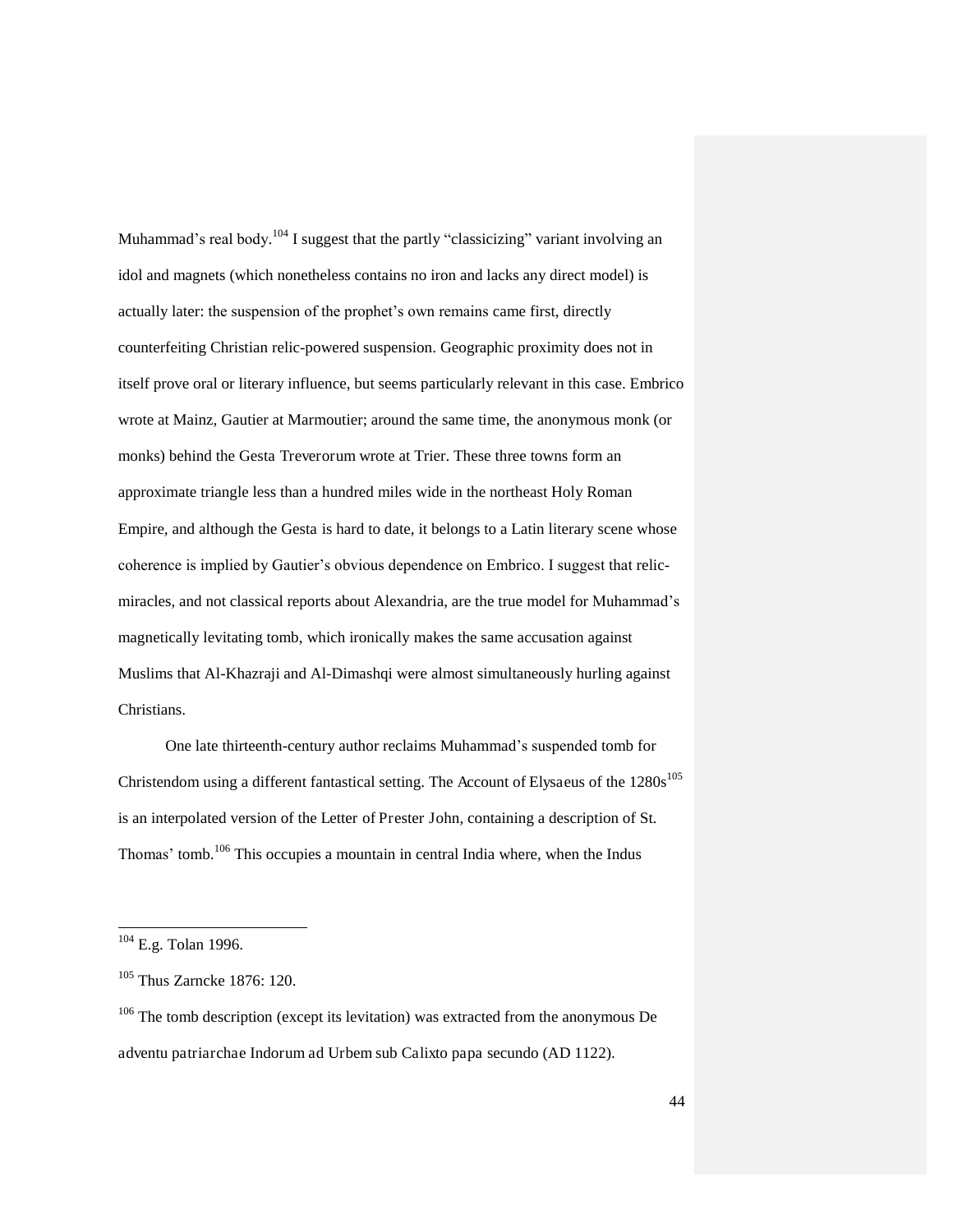annually recedes, Thomas' incorruptible hand is used to dispense the Eucharist (closing its grip to reveal any person's guilt): $107$ 

Now, the apostle is in a church on that same mountain, and he is entombed in an iron tomb (in tumulo ferreo tumulatus); and that tomb rests in the air by the power of four precious stones. It is called adamans; one is set in the floor, a second in the roof, one at one corner of the tomb, and another in the other. Those stones truly love iron (isti vero lapides diligunt ferrum): the lower one prevents him from rising, the upper one from sinking, and those at the corners prevent him from moving this way or that. The apostle is in the middle.

The iron coffin locked in position, the four magnets, and the term adamas (here adamans) are recognizable from Gautier. As irreverently as when Paulinus' relic-miracle was separately transferred onto both Muhammad and the iron Mercury, only in reverse, the author transfers Muhammad's magnets onto a saint's tomb, albeit in an exotic Eastern setting. The ease with which Muhammad's false miracle is reclaimed for a Christian context shows how closely it was patterned on Christian relic-miracles in the first place. The author takes a positive attitude to magnetic suspension by turning it from miraclesubstitute to miracle in itself, unconsciously echoing our earliest pagan sources, and to be echoed in turn centuries later.

l

 $107$  Account of Elysaeus 16-17. The relevant portion (16-17) is published in Zarncke 1876: 123-24.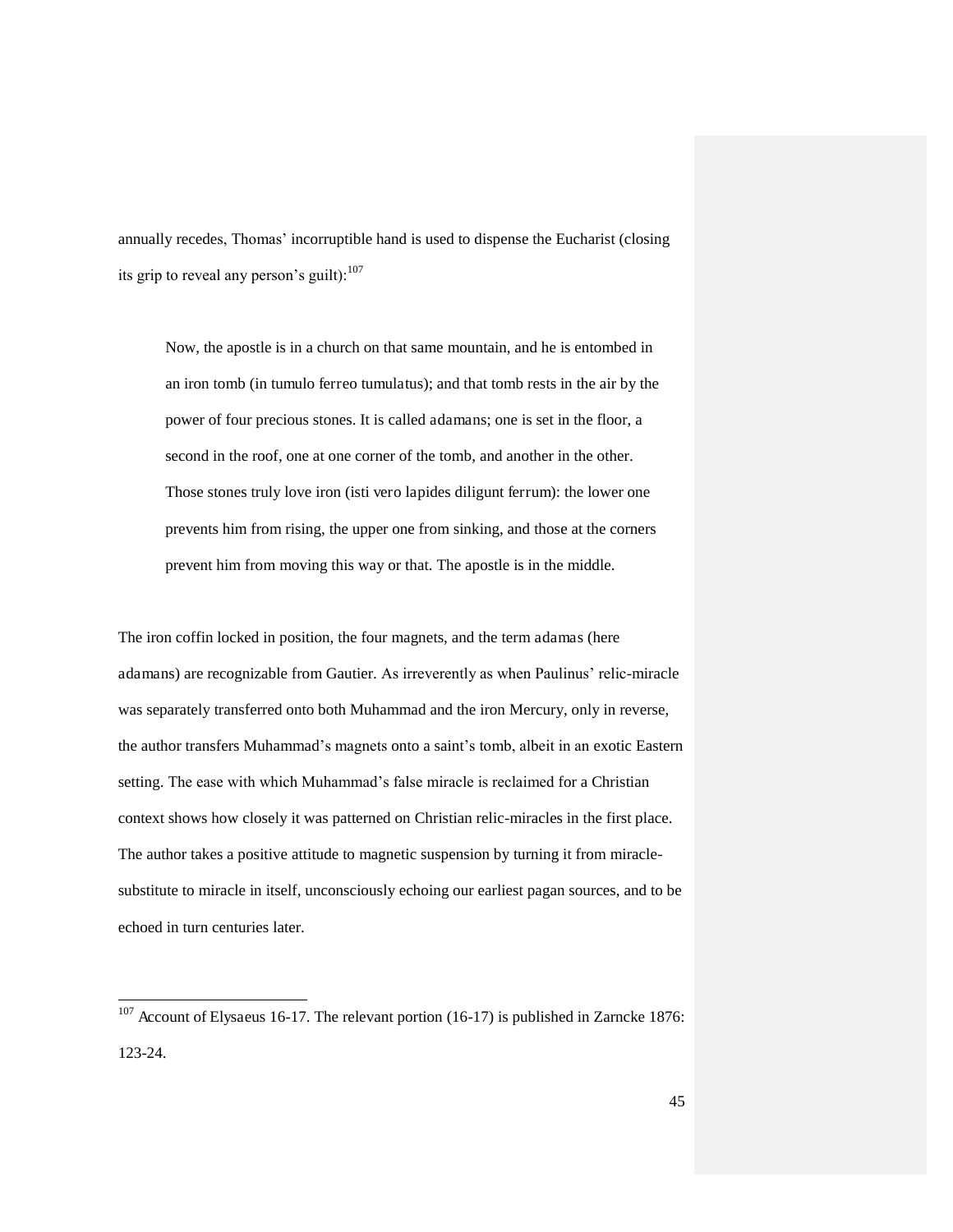#### 7. ASIA AND INDIA: GNOSTIC, HINDU, AND BUDDHIST WONDERS

At the time when magnetic suspension was giving rise to a form of relic-miracle in Western Europe, which would later contribute to the fantasy of Muhammad's tomb, Muslim sources were already counting it among the marvels of India. I shall demonstrate that whereas very early Asian sources attribute self-levitation to holy individuals in Hinduism and Buddhism, and Sanskrit medical texts describe the properties of magnets, Muslim descriptions of magnetic suspension show the influence of Western antiquity.<sup>108</sup> The remarkable result is that just as eastward-facing Christians ascribed the technique to Muslims, eastward-facing Muslims were simultaneously ascribing it to other non-Muslims. Independent channels of transmission had produced such ironies before, yet this branch of the tradition (in which the Eastern dome replaced the Western arch or vault) flourished for centuries longer, relocating and evolving. Always in the margins, magnetic levitation illuminates the thought of many ages: from Hellenistic and Roman learning, across a spectrum of medieval Christian beliefs, into medieval and later Islam. As I shall show, a Hindu appropriation finally brought it into the modern era.

<sup>108</sup> On Hellenic (largely Hellenistic) influences on medieval Islam, see Peter 1988. Any evidence contradicting this Eurocentric model would of course be very important. I have only found one thirteenth-century Sanskrit example of magnet folklore, not involving levitation. In Hemadri's Chaturvarga Chintamani, Shukracharya creates a mountain-like magnet to divert the gods' iron-tipped arrows from the besieged daityas; Indra's lightning shatters it, distributing magnetite worldwide.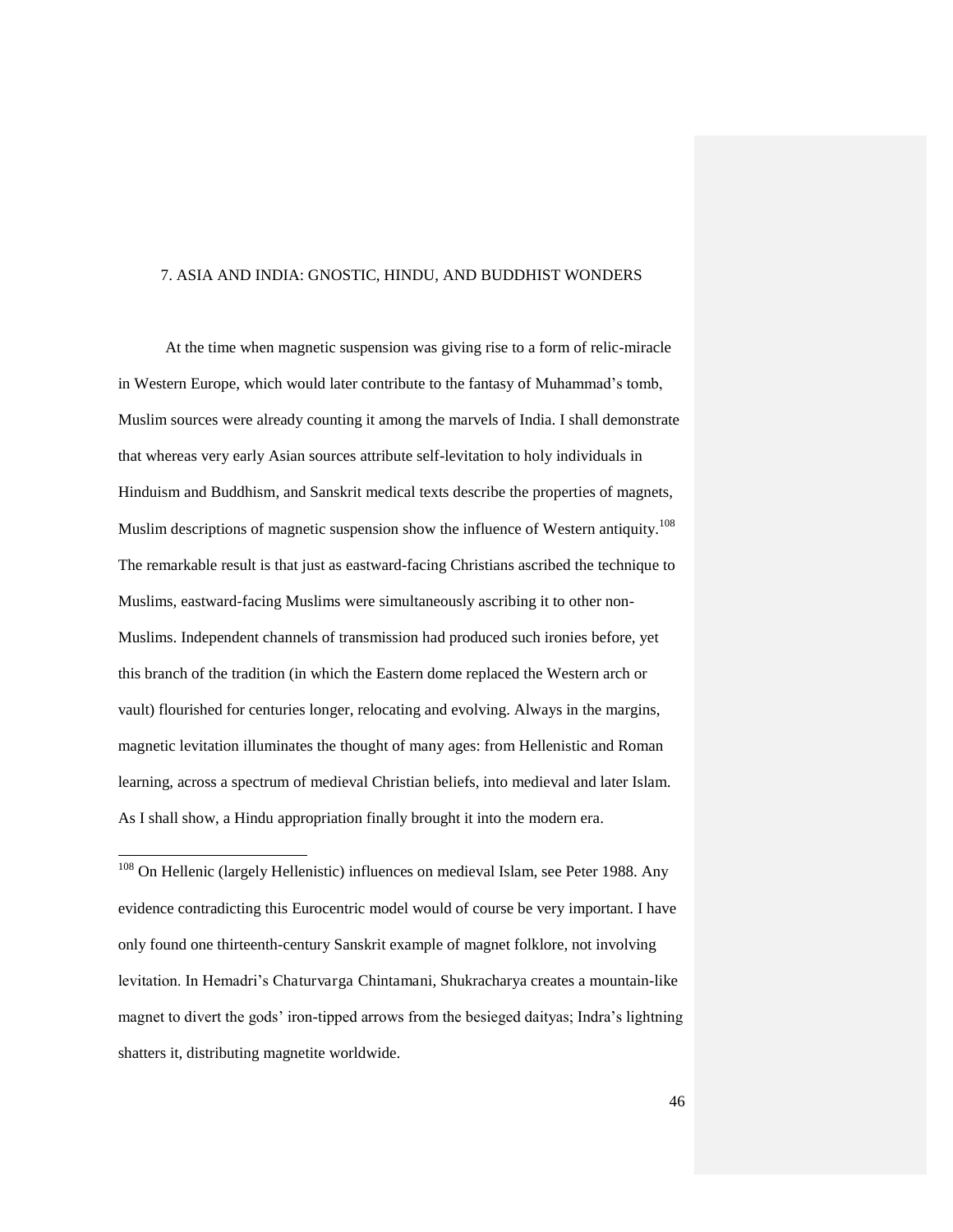The earliest Muslim references to suspended monuments arise from allegory and fables. Later, these develop into reports anchored to Indian cities, in exegetical genres such as travel writing and historiography. The latter resemble many earlier pagan and Christian sources, especially those concerning the Serapeum, which served as a template for the idolatrous splendor of Hinduism and Buddhism. One early reference, redolent of Gnostic allegory, appears in Al-Mas'udi's tenth-century world history. He describes an ancient seven-sided "Sabian" (Harranian) temple on China's borders—meaning at the world's end—containing a well inside which all past and future knowledge may be seen. It is also crowned with a radiant gemstone that kills anyone who approaches it or attempts to destroy the temple. Al-Mas'udi says that according to "certain sages," the effect was created using magnets regularly placed around the temple.<sup>109</sup> India attracted curiosity and wonder among Muslim intellectuals, a fact exploited later in the tenth century by Abu Dulaf al-Yanbu'i in his first risala (letter), which blends gleaned knowledge with Mandevillean fantasy. He counts among India's wonders a solid-gold temple, reputedly levitating somewhere between Makrana and Kandhar (over 700 miles apart).<sup>110</sup> This statement is cited by a contemporary geographer, and another geographer three centuries later, implying that levitation could feature among "wonders of the East"

<sup>&</sup>lt;sup>109</sup> Al Mas'udi 67 (de Meynard 1914: 69-71). For commentary on the Gnostic symbolism of this and other temples, see Corbin 1986: 132-82.

 $110$  Dulaf's temple in the sky probably derives from the splendid city built for Kay Kavus, Persia's legendary shah, "between heaven and earth" (al-Tabari *Tarīkh* 1.602), or alternatively the vimanas of Hindu myth.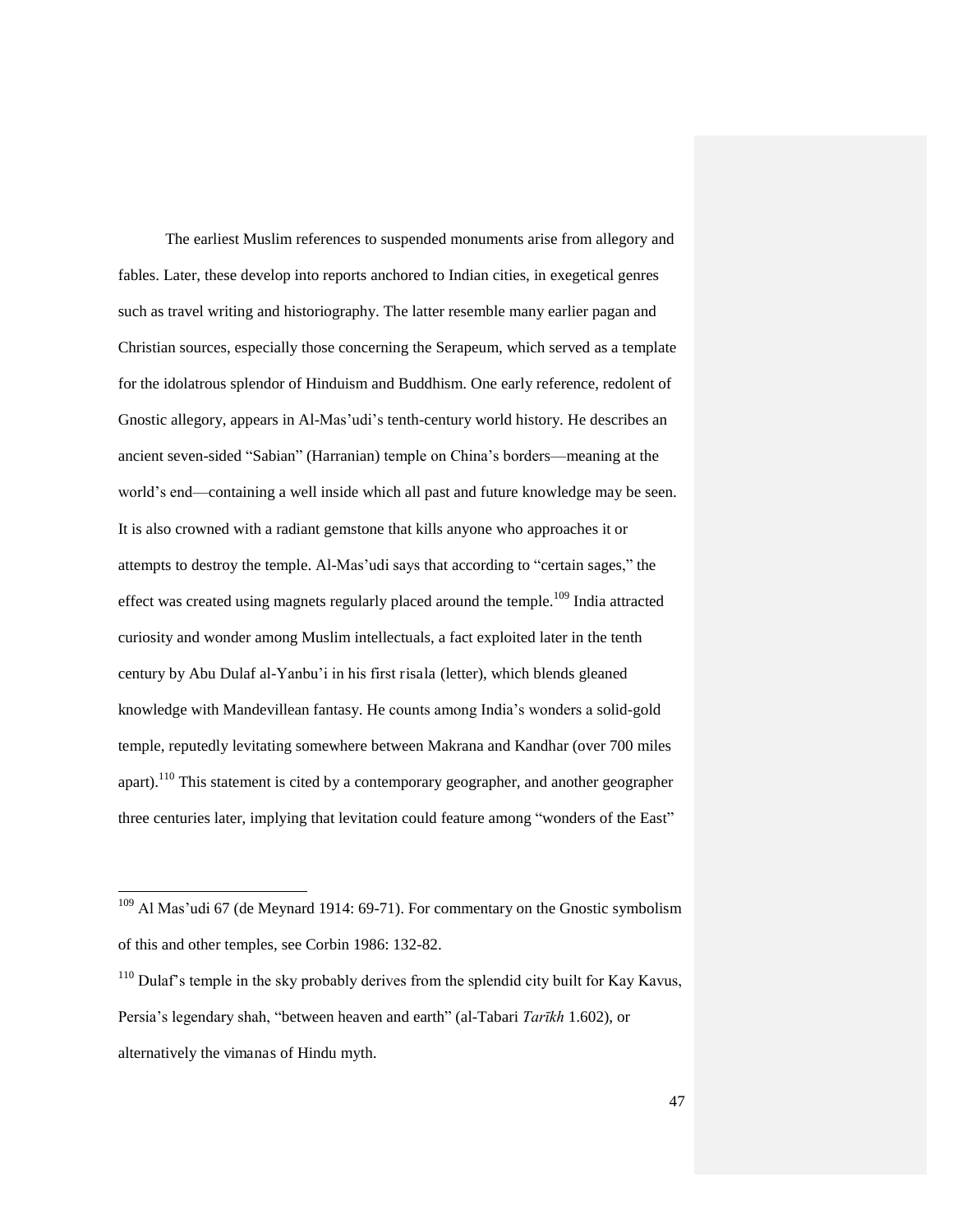without mention of magnets or other rationalizations.<sup>111</sup> In the same text, Dulaf describes the "idol" at Multan as not merely suspended in the air, but a hundred cubits distant from both floor and ceiling, itself a hundred cubits tall.<sup>112</sup> Whether Dulaf read about a smaller suspended statue is unknown, but this has an air of satirical exaggeration, much like Lucian's hundred-cubit footprint of Heracles.<sup>113</sup> Dulaf is the earliest known Muslim scholar to locate a suspended statue in India, as his successors would do for centuries to come, though at different locations.

Another Muslim echo of Western accounts of the Serapeum is denouncing magnetic suspension as religious fraud. The first trace of this is Al-Mas'udi's claim that the Hindu temple at Multan contained magnets.<sup>114</sup> Three centuries later (AD c. 1220), a catalog of fraudulent miracles in Al-Jawbari's "Book of Selected Disclosure of Secrets" includes a levitating iron statue, in India's "Monastery of the Idol" (deir al-sanam).<sup>115</sup> This seems to be an adaptation of the iron Helios in the Serapeum, being not only suspended under a dome—the Eastern answer to a vault—but also ascribed to a Greek hakim, this time Apollonius ("Yablunus").<sup>116</sup> Apollonius was also (as "Balinas") the

<sup>&</sup>lt;sup>111</sup> Ibn Al-Nadim Kitab al-Fihrist 347; Yaqut al-Hamawi *Mu 'jam Al*-Buldan 3.457.

 $112$  MS. Rishbad f. 192a.

<sup>113</sup> Lucian Ver. Hist. 1.4. Scythia's Heracles footprint was two cubits long (Hdt. 4.82). <sup>114</sup> Al-Mas'udi 63.1371 (on "Mandusan"), cited by Vanoli 2008: 25.

<sup>&</sup>lt;sup>115</sup> Al-Jawbari *Kitāb al-mukhtār fī kashf al-asrār* (The Meadows of Gold and Mines of Gems) chapter 4, cited in Wiedemann 1970: 359.

<sup>116</sup> Apparently here, as often in medieval Islam, the wonder-working Apollonius of Tyana is confused with the astronomer Apollonius of Perge.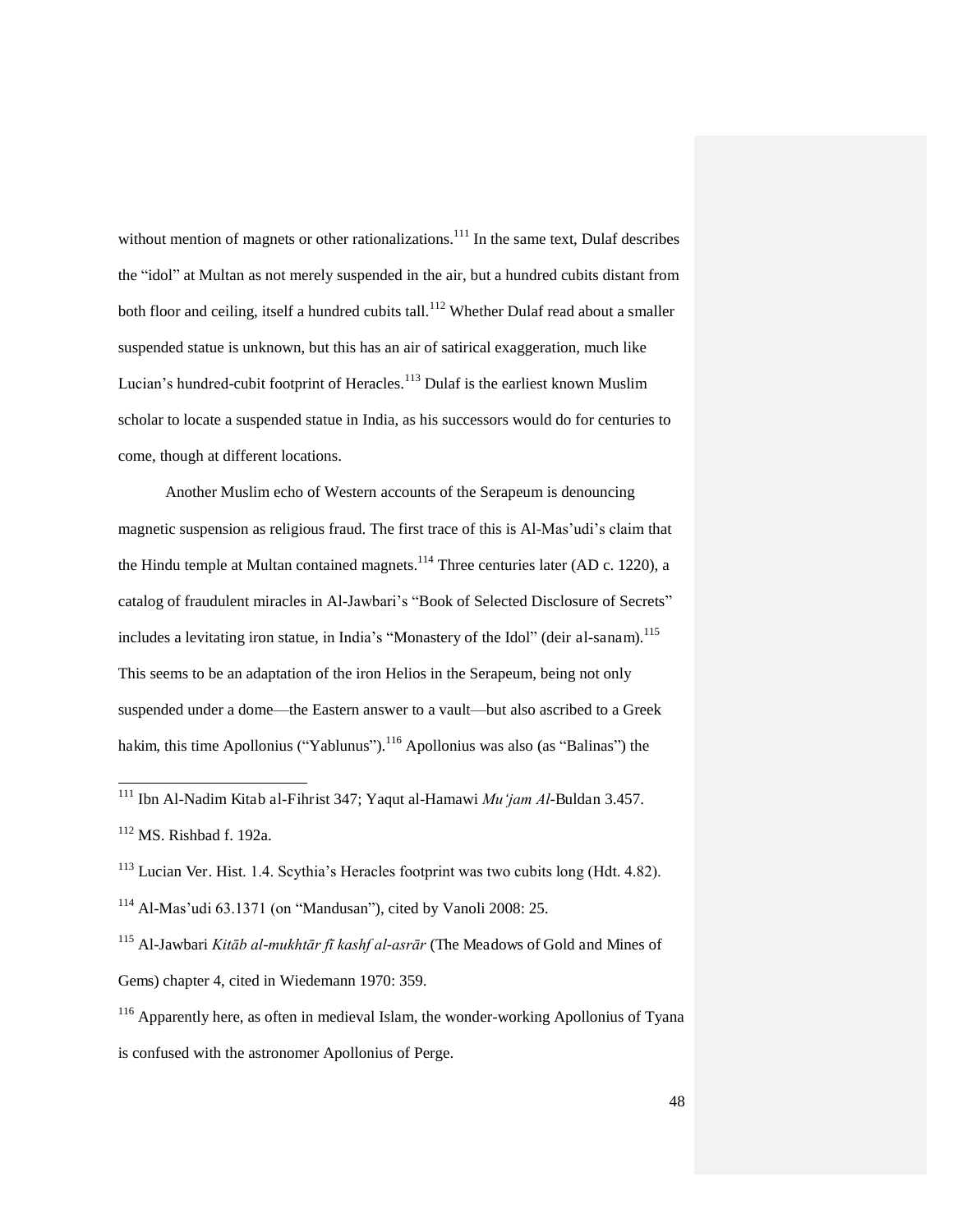purported author of a near-contemporary hermetic text, which described another allegorical seven-sided temple.<sup>117</sup> This suggests that the magnetic marvels of both the "Monastery of the Idol" and the allegorical Harranian temple may ultimately derive from Byzantine historians' reports of the Serapeum.<sup>118</sup>

Although magnetism as religious fraud starts to appear in these High Middle Age Muslim accounts of unreal Asian temples (particularly those of Al-Mas'udi and Al-Jawbari), it features more prominently in later descriptions of real ruined temples. This is the strongest indication that the suspension motif itself passed from European texts through Muslim mediation into India, where it served many of the same cultural functions, especially since another iconolatry-iconoclasm conflict was under way. The great ruined Hindu temple of Somnath becomes, so to speak, the first Serapeum of Indian historiography. Somnath was destroyed in 1025, but around 1263 (decades after Al-Jawbari and his "Monastery of the Idol"), the Persian geographer Zakariya Al-Qazvini endowed it with splendors as lavish as those described in Rufinus or the Chanson *d'Antioche*. These include a suspended statue that initiates a drama of empirical analysis: $119$ 

 $117$  Heptagonal temples, one side for each known "planet," suggest the astronomical mysticism of Harranian culture: see Van Bladel 2009.

<sup>&</sup>lt;sup>118</sup> "Balinas" Book of the Seven Idols (Kitab al-Asnam al-Saba), cited and discussed in Al-Jaldaki Al-Burhan. This heptagonal temple contains seven talking statues representing the planets, whose sermons initiate the reader into alchemy.

<sup>&</sup>lt;sup>119</sup> Al-Qazvini, trans. Eliot and Dowson  $1871 = 2.63$  Wüstenfeld.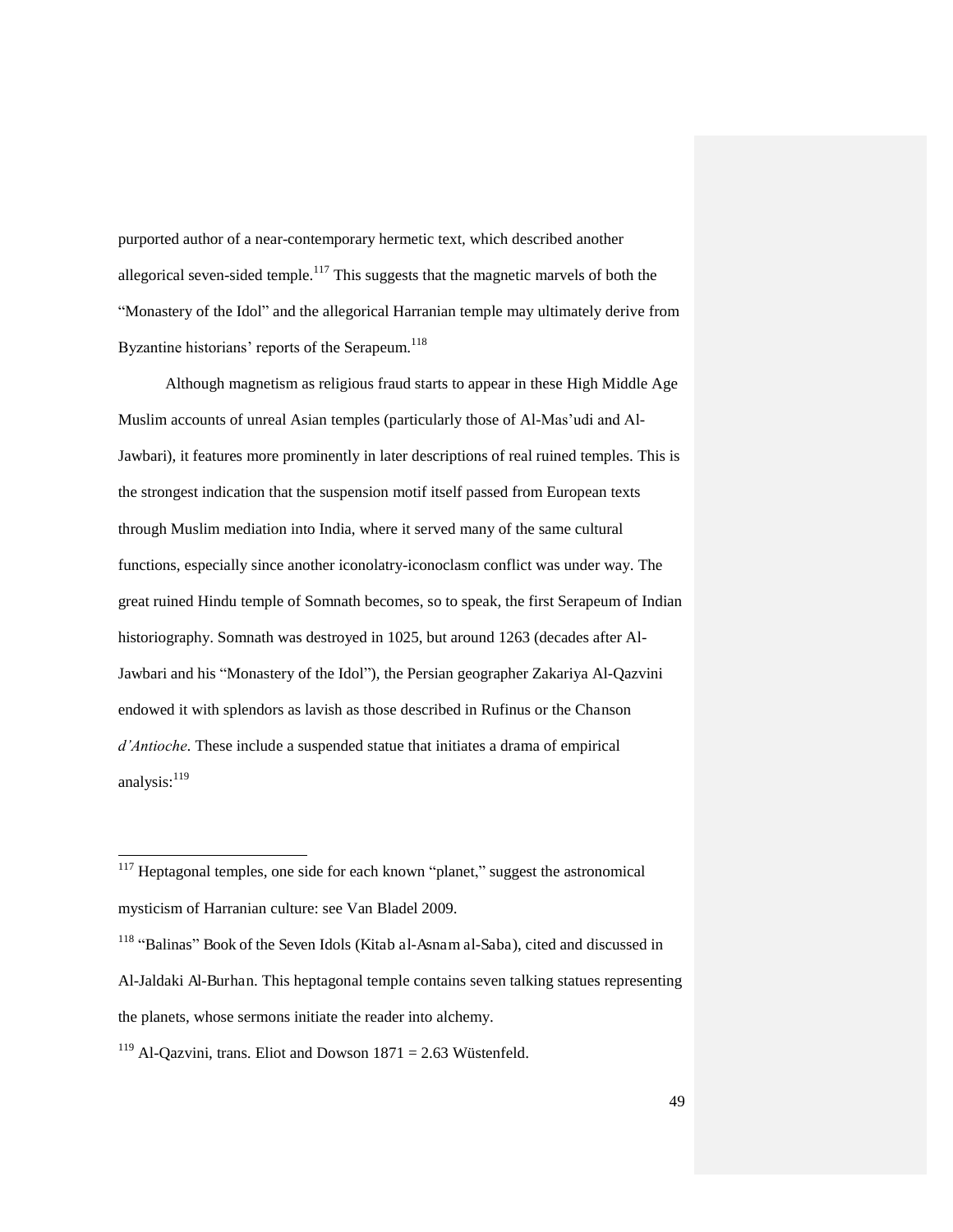This idol was in the middle of [Somnath] temple without anything to support it from below, or to suspend it from above. It was regarded with great veneration by the Hindus, and whoever beheld it floating in the air was struck with amazement, whether he was a Mussulman or an infidel.… When the king [Sultan Mahmoud of Ghazni] asked his companions what they had to say about the marvel of the idol, and of its staying in the air without prop or support, several maintained that it was upheld by some hidden support. The king directed a person to go and feel all around and above and below it with a spear, which he did, but met with no obstacle. One of the attendants then stated his opinion that the canopy was made of loadstone, and the idol of iron, and that the ingenious builder had skilfully contrived that the magnet should not exercise a greater force on any one side—hence the idol was suspended in the middle.… Permission was obtained from the Sultan to remove some stones from the top of the canopy to settle the point. When two stones were removed from the summit, the idol swerved on one side; when more were taken away, it inclined still further, until at last it rested on the ground.

In this version of the focal-point model (in a dome, as in Al-Jawbari), removing the stones does not topple the statue instantly. Instead it dangles lower without falling, until reaching the ground, as if numerous chainlike bonds were progressively detached from highest to lowest. Although no connection with the Serapeum is visible here, a similar story among the Muslim Bohra of Gujarat confirms it. In this story of uncertain date, set less than 250 miles away at Khambhat around a century later, Moulai Yaqoob visits a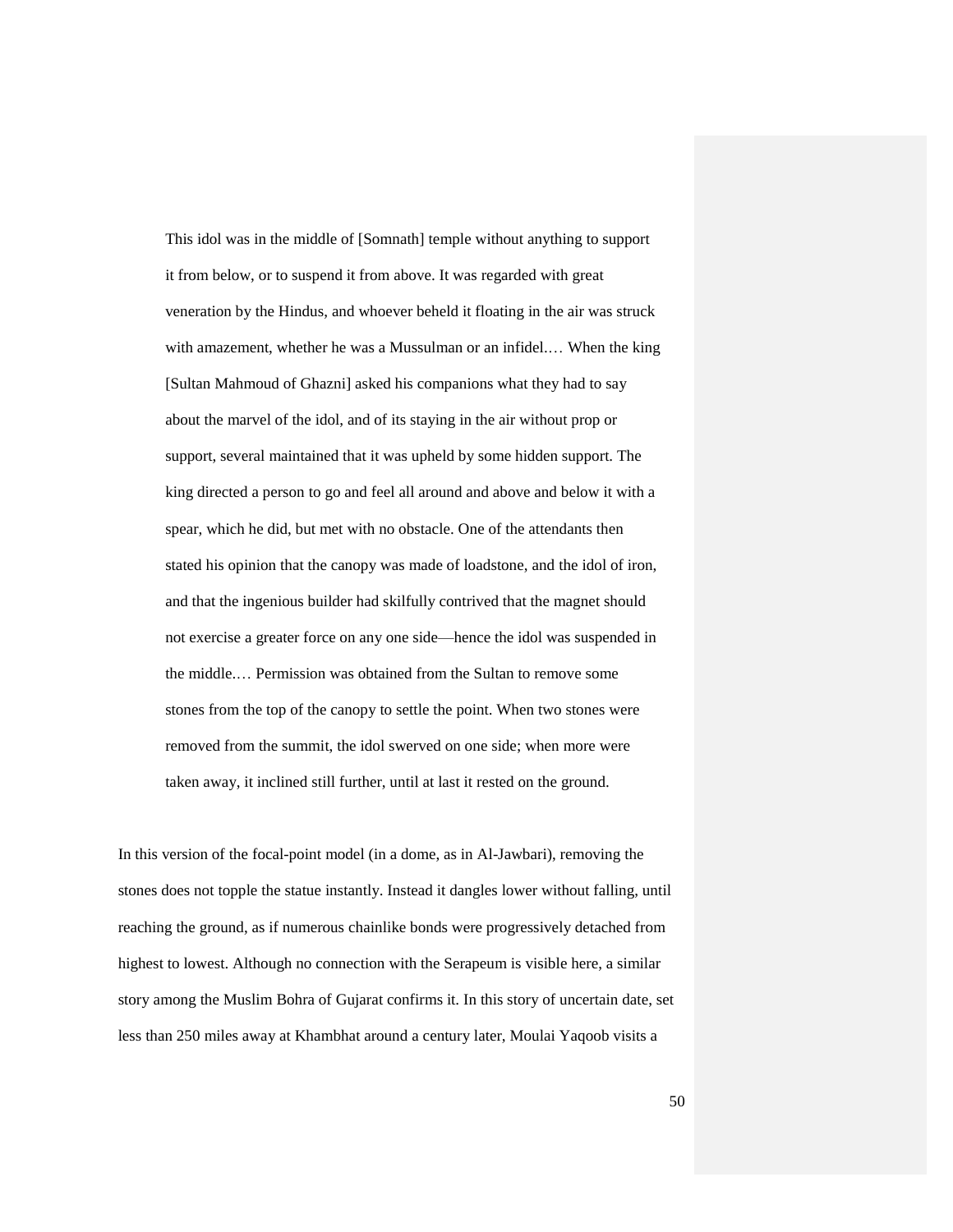Brahmin temple and removes four magnets suspending an iron elephant (Ganesh?) inside. This, with other feats, causes mass conversion to Islam.<sup>120</sup> This story of a false miracle exposed resembles that of Somnath in its setting, but in other respects strongly resembles that of Alexandria as told by Quodvultdeus.<sup>121</sup> Yaqoob follows in the footsteps of the "servant of Christ," who validates his own new faith by dislodging the hidden magnets supporting the old one.

Since the early nineteenth century, a similar tale of magnetic levitation has been told much further east, about Konark's thirteenth-century Sun Temple on the Bay of Bengal. This owes much to the earlier accounts of Eastern temples in Muslim geographies and other prose genres, but has emerged from oral tradition and, furthermore, remains current today. Konark probably fell into disuse after the sixteenthcentury Afghan conquest of Odisha, and by the eighteenth century its tall vimana (sanctum) had almost completely collapsed. A local tale recorded in the mid-nineteenth century claimed that its capstone had been a massive magnet that frequently caused shipwrecks on the nearby coast (presumably defending it from attack by sea), until a band of Muslims landed further away and stole it to prevent this effect, thereby desanctifying

 $120$  During the reign of "Sadras Singh" (Siddharaj Jaisingh, AD 1094-1143), Yaqoob visited a Brahmin temple containing the elephant: see Forbes 1856: 343-44. A summary of Bohra legends is provided by Jivabhai 1882: 328-45. Yaqoob and Graindor's righteous iconoclast seem independently derived from a shared source.

 $121$  One detail points to a later retelling of Quodvultdeus' story: the four magnets, seen in High Medieval texts (Glycas, Gautier, Graindor, Account of Elysaeus).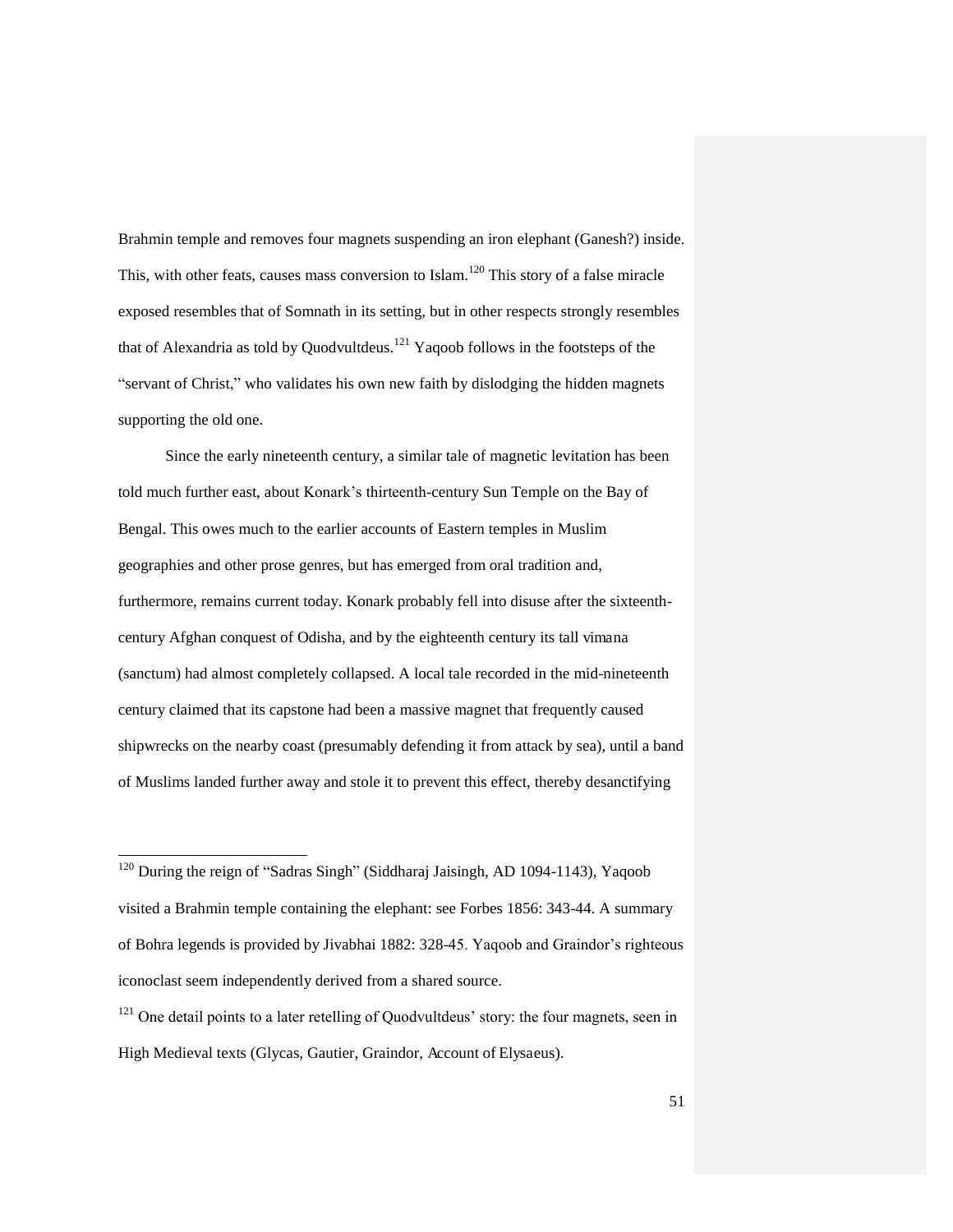the temple.<sup>122</sup> In more recent variants this capstone suspended a cult-statue in mid-air, as at Somnath, and it was the Portuguese or British who removed it.<sup>123</sup> This tale seems to merge Al-Mas'udi's deadly gemstone with the shipwrecking magnetic mountain; the copious iron clamps and girders in Konark's masonry probably seemed like evidence, especially if some were magnetized by lightning.<sup>124</sup> The tradition of suspended monuments being destroyed, previously communicated from Christian to Muslim chroniclers, survives at Konark in a final, post-colonial inversion. This temple magnet was no fraud, nor mere spectacle, but an immensely powerful weapon, as even its destroyers had to acknowledge.

It is instructive to compare the legends of Somnath and Khambhat with that of Konark. All explain why the miraculous object is absent from any extant ruins, but the first two condemn deception, whereas the last praises ingenuity. At Somnath and Khambhat, pious myth-busters expose the marvel as a heathen trick by destroying it, as in Quodvultdeus. At Konark it remains a cultural treasure, as in the earliest pagan sources and the Christian Account of Elysaeus, although spoilt by impious vandals, like the relicpowered tomb of Paulinus. This shows that for suspended monuments across a range of cultural contexts, the epistemological statuses of trick and miracle remained closely

<sup>&</sup>lt;sup>122</sup> Stirling 1825: 327.

 $123$  For a recent version involving the Portuguese, see Gupta 2012: 463. Further variants may be found online.

 $124$  Compare the magnetized ironwork pieces obtained from church spires at Mantua (Gilbert 1893 [1600]: 214-15), Rimini, Aix (Brewster 1837: 9), and Chartres (Lister 1699: 80-84).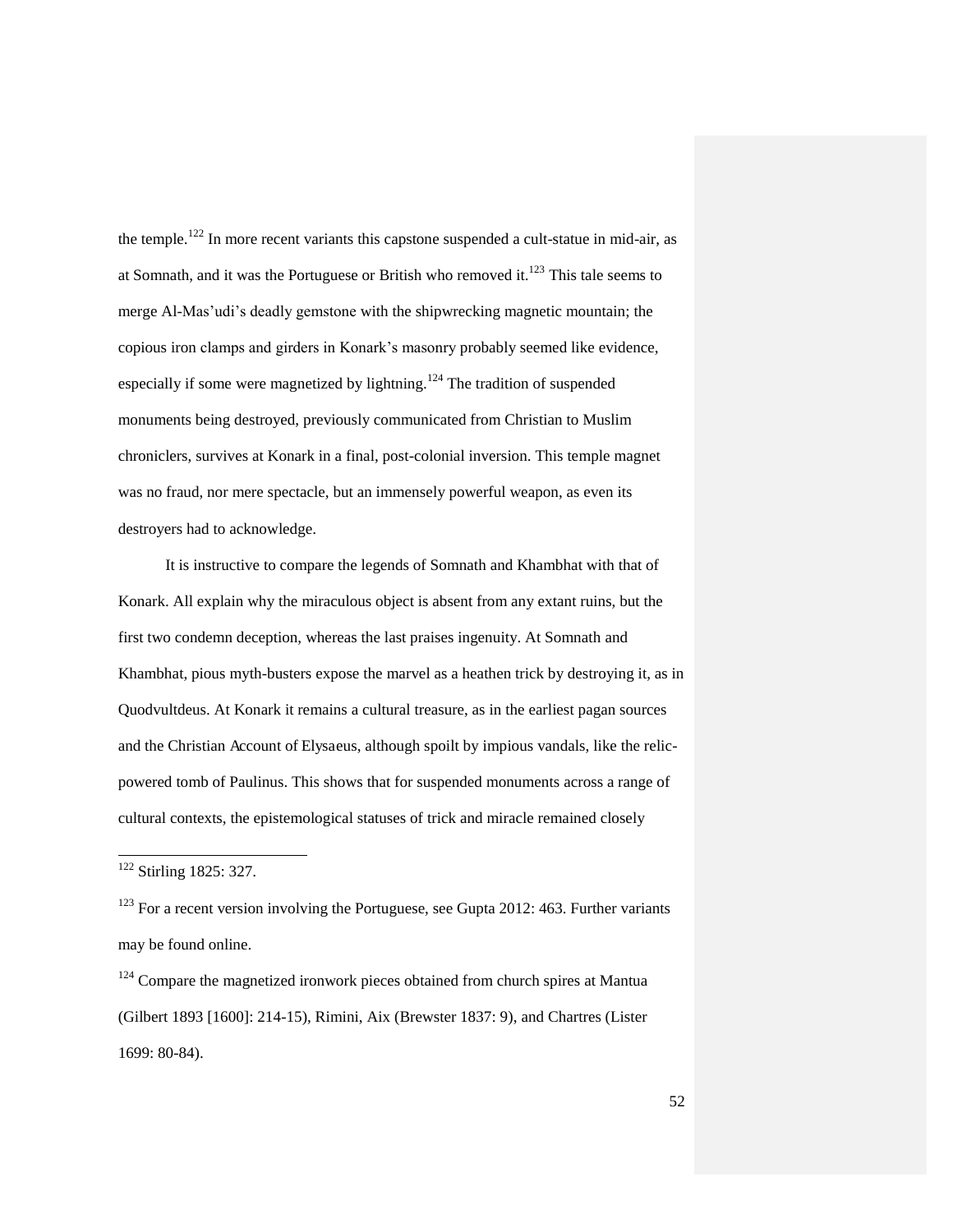related, even interchangeable. I have shown that there are many continuities among accounts of suspended monuments, but perhaps this changeability itself is their most enduringly transcultural property.

#### 8. CONCLUDING REMARKS

Static suspension has recurrently given foreign wisdom ostentatious material forms. In collected lore, travelers' tales, and religious denunciations from the Hellenistic period to the present and from Western Europe to the Far East, this mutable "wonder of the world" represents hidden knowledge inspiring faith, usually false, sometimes true. The suspended artifact is usually a cult-object: a sacred statue or, later, a holy person's remains. The notable exception is the statue of Bellerophon, which is better associated with other flying beings from pagan myth: Helios, Nike, Cupid, and Mercury. However, the medieval tradition of divinely or magnetically levitating relics, most notoriously Muhammad's body, does not (as some have claimed) come straight from Pliny and other classical sources. Instead it follows centuries of relic-miracles imitating magnetic monuments, including the coffins of Sicily and Trier, the cross on Cyprus, and the altar of Illtud. The idea of suspending relics from chains may have assisted this development. Descriptions of objects (for example in the Talmud, Ibn Wahshiyya, and Ibn Hawqal) with phrases meaning "between heaven and earth," which can metaphorically denote things high above ground as in the Greek "Meteora," could also have been misunderstood to mean miraculous levitation.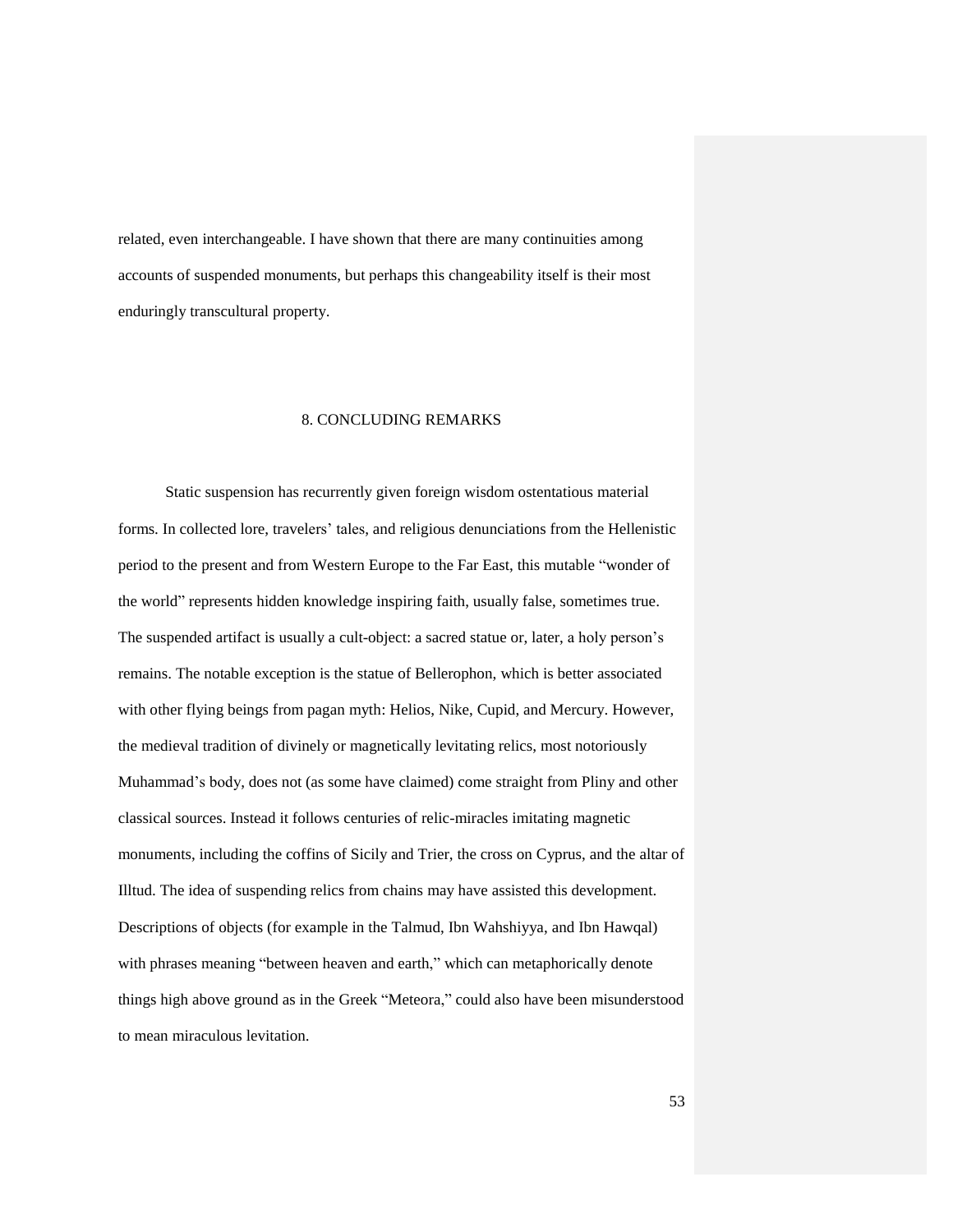Although the oral traditions so important for the study of marvels lie all but hidden, this collation of glimpses from erudite channels has brought historical developments to light. Our starting-points Pliny and Ampelius are both brief and paradoxographic, but probably represent earlier texts of the Hellenistic period documenting either scientific developments, or the growing taste for marvels, or both. From late antiquity onward, Rufinus and his successors describe the Helios in the Serapeum (possibly transferred from Carrhae) as a trick. They imagine the workings of magnetism in varying ways, describing different numbers of magnets under a vault or coffered ceiling, and circulate the classical concept eastward from Constantinople. Separately from the Serapeum tradition, a Bellerophon statue mentioned by Cosmas becomes a magnetically suspended monument in Rome through progressive reinventions. Meanwhile, the invisible chains of magnetic monuments inspire a form of Christian relicmiracle, possibly influenced by actual suspensions of Christian relics on chains,  $^{125}$  just as other suspension-miracles imply invisible ropes. This (and not the Alexandrian Helios or Arsinoe) ultimately leads to the fantasy that Muhammad's tomb was magnetically suspended. The fanciful Mercury statue at Trier and St. Thomas' coffin both "remagnetize" relic-miracles in similar ways. Medieval Muslim authors show an equally broad, though somewhat refracted, range of attitudes to static suspension. Some locate examples in a marvelous East, with or without domes containing magnets; others cite magnetic suspension to refute Christian relic-miracles; still others attack Hindu idolatry

 $125$  The medieval travelers who report chain-hung relics are Christian (Robert of Clari on Constantinople), Jewish (Benjamin and Petachiah on Susa), and Muslim (Al-Harawi on Rome).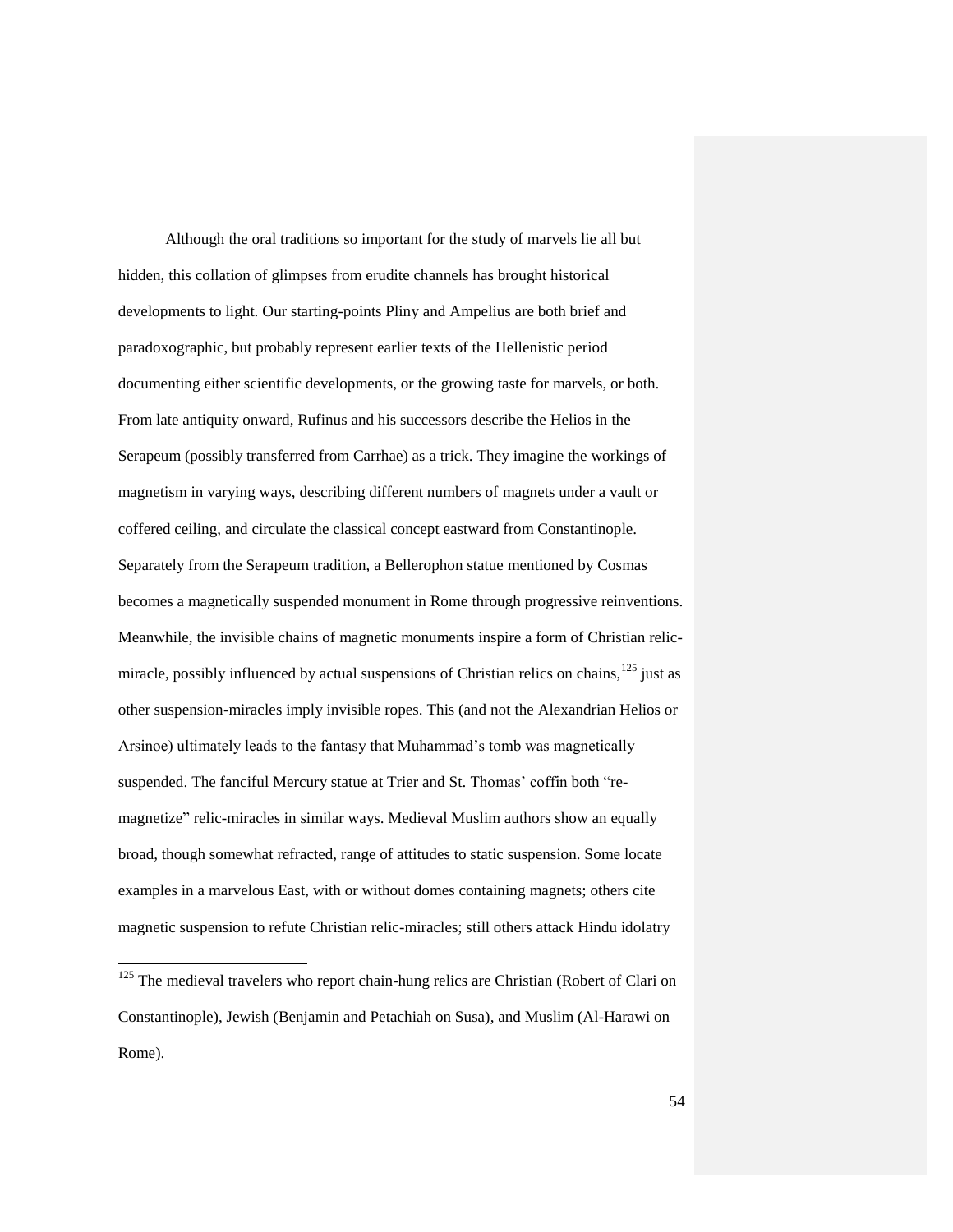by claiming that Muslims exposed magnetic suspension in now-ruined Indian temples (Multan, Khambhat, Somnath). The last category of tales echoes Quodvultdeus' account of the Serapeum. The latest reported magnetic monument is Konark, still renowned among some Hindus, which reasserts magnetism as a true miracle and powerful technology whose destruction was impious.

For historians of the marvelous in religious, scientific, and folkloric contexts, one of the most striking aspects of the suspended monument tradition is that until now it was virtually invisible. One might even say that it never existed. Despite the chains of influence linking antiquity to the Middle Ages and the modern era, our sources barely acknowledge one another and almost without exception (even including Christian relicmiracles) envisage one unique example. The result is an enduring disconnectedness, mirroring the physical phenomenon on the epistemological level. Furthermore, world religions ascribe magnetic levitation-frauds to one another in an unwitting chorus: Christians accuse pagans and Muslims, Jews accuse idolaters, Muslims accuse Christians and Hindus. This shows common ground not shared by our two earliest authorities, the Roman compilers Pliny and Ampelius, who describe without comment. Rufinus' late antique report of the Helios in the recently destroyed Serapeum is what turned magnetic levitation into both a means of scientific rationalization and a tool of religious polemic. This not only ensured rapid circulation in early Latin chroniclers and lasting popularity among Byzantine Greeks, but led to ongoing migrations and evolutions throughout the Middle Ages and beyond.

The re-emergence of static suspension as a Christian relic-miracle, replacing iron and magnetite with sacred wood and bone, is not as marked a change as one might think.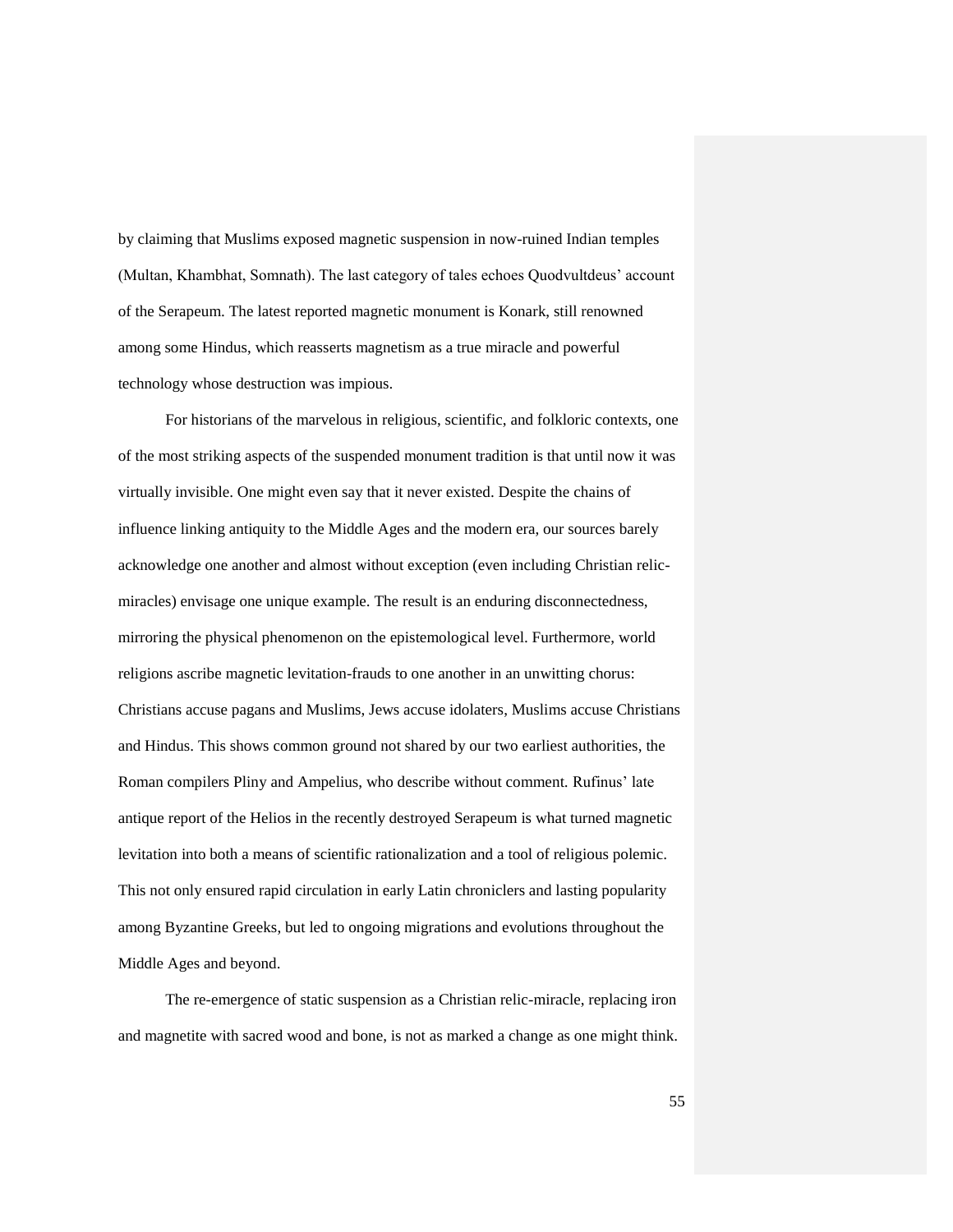Non-ferromagnetic substances appeared in earlier sources, showing that empirical phenomena held little sway over any suspended monument. Although iron predominates, alternatives included the suspended objects of gold in the Talmudic and purportedly Babylonian sources, Dulaf's hundred-cubit idol and golden temple, Embrico's tomb of bronze, and Graindor's composite idol. The chroniclers who pictured the Serapeum Helios with a small talisman-like magnet and a concealed iron nail may reveal why this is. For those whose magnetic theory has an empirical foundation, however indirect, the suspended object must be made of iron, but for most it is a form of sympathetic magic, whose power can be used on mostly or entirely non-ferrous objects (for example, in the magical papyri, figurines or people). Given that heavy iron objects hanging unsupported already seemed absurd, it was a short step from there to other metals, and (for Christians) to the potent and imperishable matter of holy relics.

I have shown that the static suspension motif migrated eastward after antiquity, which is apt enough since it had frequently pointed in that direction. The Alexandrian branch of the tradition held its place, although the Serapeum became the template for other locations, notably in India. The other and less continuous branch, starting from Ampelius, tended to locate levitating monuments in the Roman provinces of the Near East (especially Syria).<sup>126</sup> Later descriptions of magnetic monuments clustered further East: tales of Muhammad's tomb and statue postdating the First Crusade are set in Libya, Antioch, and Mecca; the Harranian temple is towards China; even the Mercury at Treveri

 $126$  Ampelius places the Nike in Magnesia-under-Sipylus and Cosmas locates the Bellerophon in Smyrna, though I have suggested that it might well have stood at Bargylia.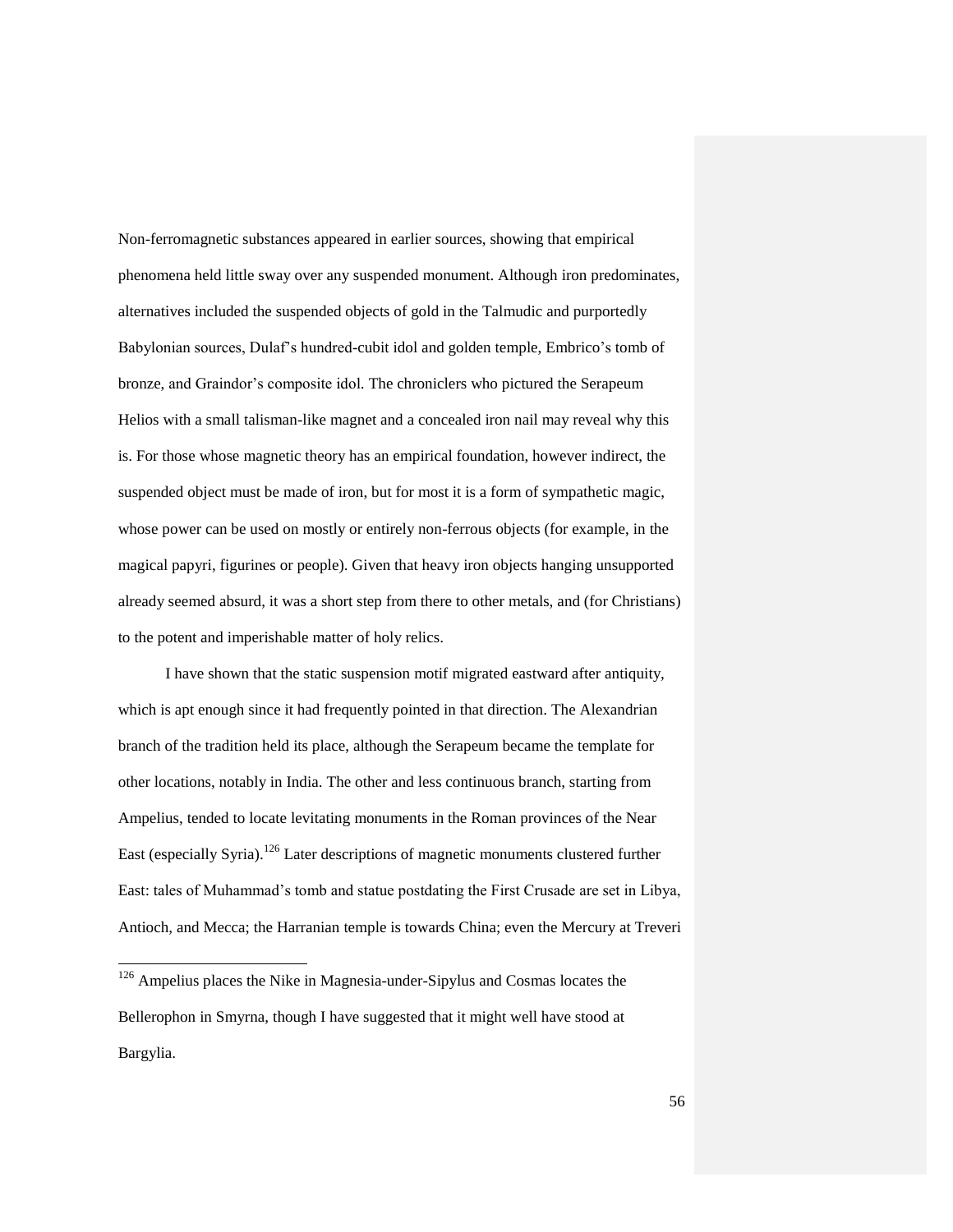playfully reimagined the coffin of St. Paulinus with its Near Eastern provenance of "Phrygia." Finally, Dulaf's golden temple, St. Thomas' tomb, the "Monastery of the Idol," Multan, Somnath, Khambhat, and Konark are all located in India.<sup>127</sup> If Alexandria were not so familiar to the educated elite of the Roman Empire, we might conclude that the entire history of magnetic levitation is dominated by Orientalism. It is better to say that suspended monuments are symptoms of speculation: not only about science, magic, and religion, but also about unfamiliar cultures, especially those subjected to conquest and ruination. Over many centuries of such speculation the motif spread across Europe and Asia.

> University of Kent d.m.lowe@kent.ac.uk

#### BIBLIOGRAPHY

Adler, F. 1901. Der Pharos von Alexandria. Berlin.

l

Adler, M. N., ed., trans., and comm. 1907. The Itinerary of Benjamin of Tudela. London.

 $127$  At the time of writing, a levitating statue of Vajravarahi is displayed (under a cloth inside a glass case) at Chumphu Nye Buddhist temple in Bhutan.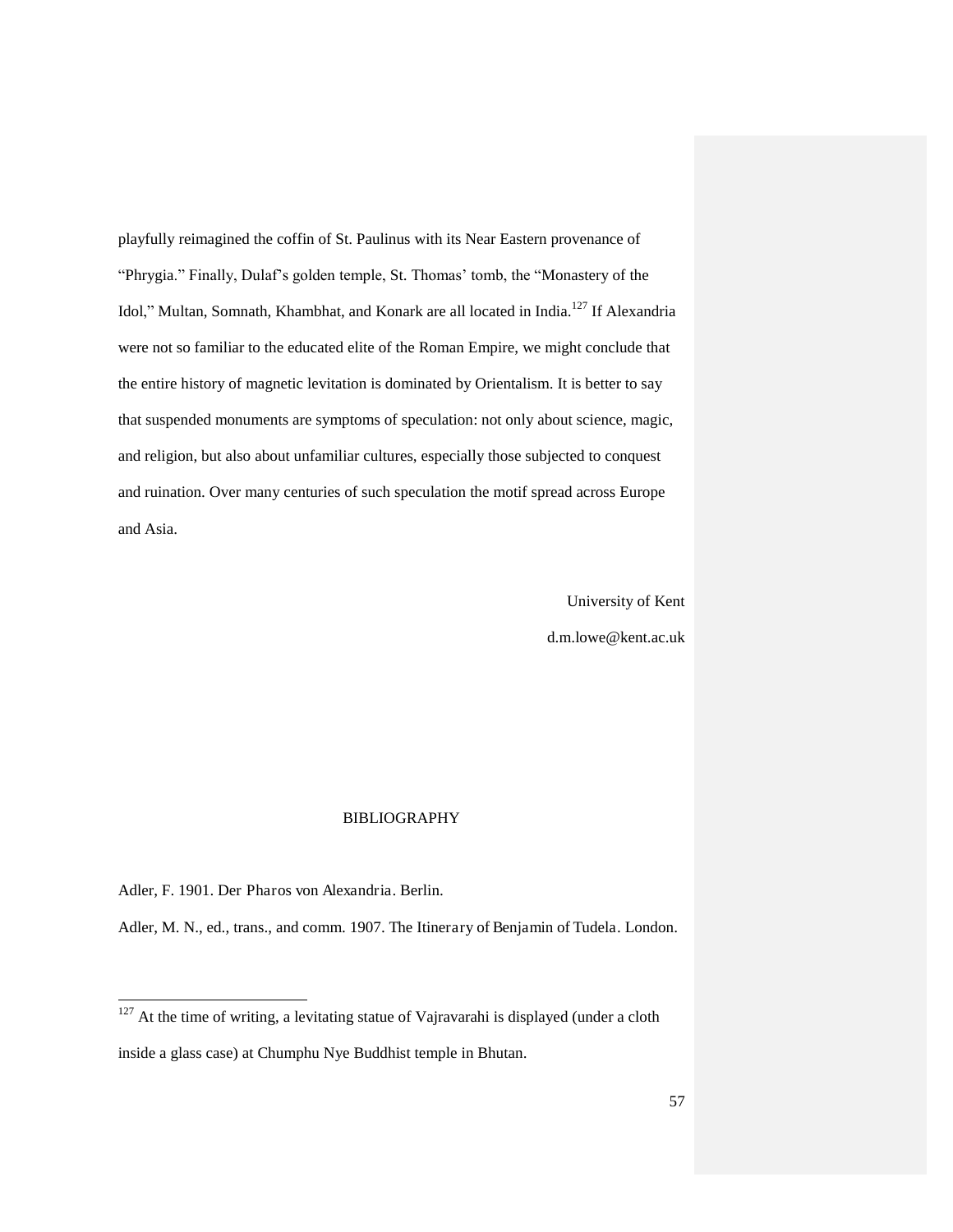- Al-Qazvini, Zakariyah. 1871. The History of India as Told by Its Own Historians. Vol. 1. Trans. H. M. Eliot and J. Dowson. London.
- Austin, C., and G. Bastianini, eds. 2002. Posidippi Pellaei Quae Supersunt Omnia. Milan.
- Barbier de Maynard, C., ed. and trans. 1914. *Les Prairies d'Or* [Al-Mas'udi, Kitab muruj al-dhahab wa-*ma'adin al*-jawahir]. Vol. 4. Paris.
- Beagon, M. 2011. "The Curious Eye of the Elder Pliny." In R. K. Gibson and R. Morello, eds., Pliny the Elder: Themes and Contexts, 71–88. Leiden and Boston.
- Benisch, A., ed. and trans. 1856. Travels of Petachia of Ratisbon. London.
- Bing, P. 2005. "The Politics and Poetics of Geography in the Milan Posidippus Section One: On Stones (AB 1–20)." In K. Gutzwiller, ed., The New Posidippus, 119–40. Oxford.
- Bladel, K. van. 2009. The Arabic Hermes: From Pagan Sage to Prophet of Science. Oxford.
- Blakely, S. 2012. "Toward an Archaeology of Secrecy: Power, Paradox, and the Great Gods of Samothrace." In Y. Rowan, ed., Beyond Belief: The Archaeology of Religion and Ritual. Archaeological Papers of the American Anthropology Association, vol. 21: 49–71.

Brewster, D. 1837. A Treatise on Magnetism. Edinburgh.

- Budge, W. 1904. The Gods of the Egyptians, or Studies in Egyptian Mythology. 2 Vols. London.
- Bynum, C. W. 2011. Christian Materiality: An Essay on Religion in Late Medieval Europe. New York.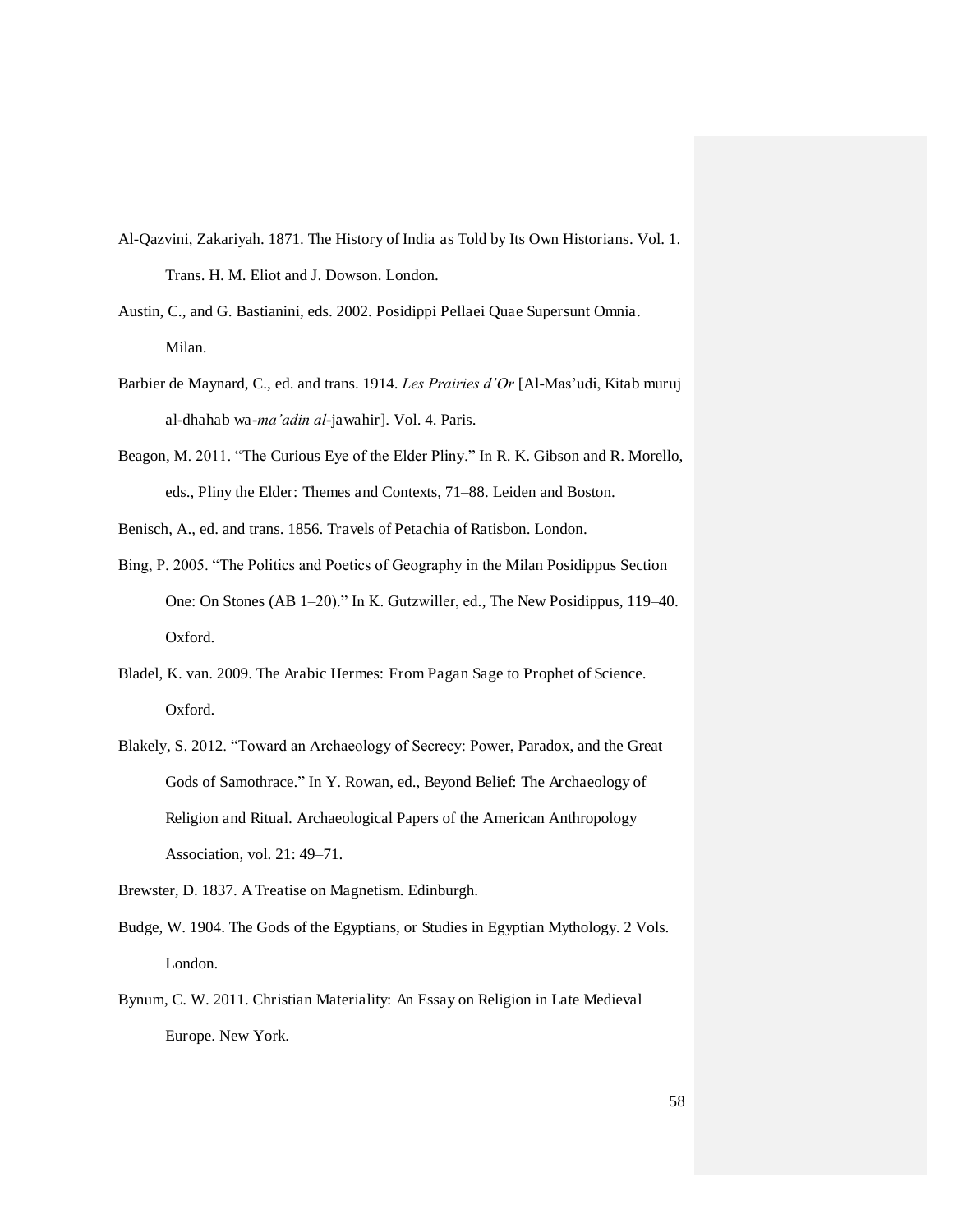- Cambier, G. 1961. "Les sources de la Vita Mahumeti d'Embricon de Mayence." Latomus 20: 100–15, 364–80.
- Carne, E. D. 2013. Arsinoe of Egypt and Macedon: A Royal Life. Oxford.
- Conte, G. B. 1994 [1987]. Latin Literature: A History. Trans. J. B. Solodow, rev. D. Fowler and G. Most. Baltimore.
- Corbin, H. 1986. Temple and Contemplation. Abingdon.
- Couprie, D. L. 2011. Heaven and Earth in Ancient Greek Cosmology. New York.
- Crane, H. L. 1952. The Cosmic Canopy. MA thesis. Santa Ana.
- Daston, L., and K. Park. 1998. Wonders and the Order of Nature, 1150–1750. New York.
- Deonna, W. 1914. "Le Bellérophon de Smyrne et l'aimant magique." RA 24: 102–106.
- Eamon, W. 1983. "Technology as Magic in the Late Middle Ages." Janus 70: 171–212.
- Eckhardt, A. 1949. "Le cercueil flottant de Mahomet." In Mélanges de philologie romane et de littérature médiévale offerts à Ernest Hoepffner, 77–88. Paris.
- Erdmann, K. 1951. "Die Entwicklung der sasanidischen Krone." Ars Islamica 15–16: 87– 123.
- Evans, A. 2011. "The Levitating Altar of Saint Illtud." Folklore 122: 55–75.
- Forbes, A. K. 1856. Râs Mâlâ: Or, Hindoo Annals of the Province of Goozerat, in Western India. Vol. 1. London.
- Fritzsche, R.A. 1902. "Der Magnet und die Athmung in Antiken Theorien." RhM 57: 363–91.
- Gibbon, E. 1789. The History of the Decline and Fall of the Roman Empire. Vol. 6. London.
- Gilbert, W. 1893 [1600]. De Magnete. Trans. P. F. Mottelay. New York.

**Formatted:** German (Germany)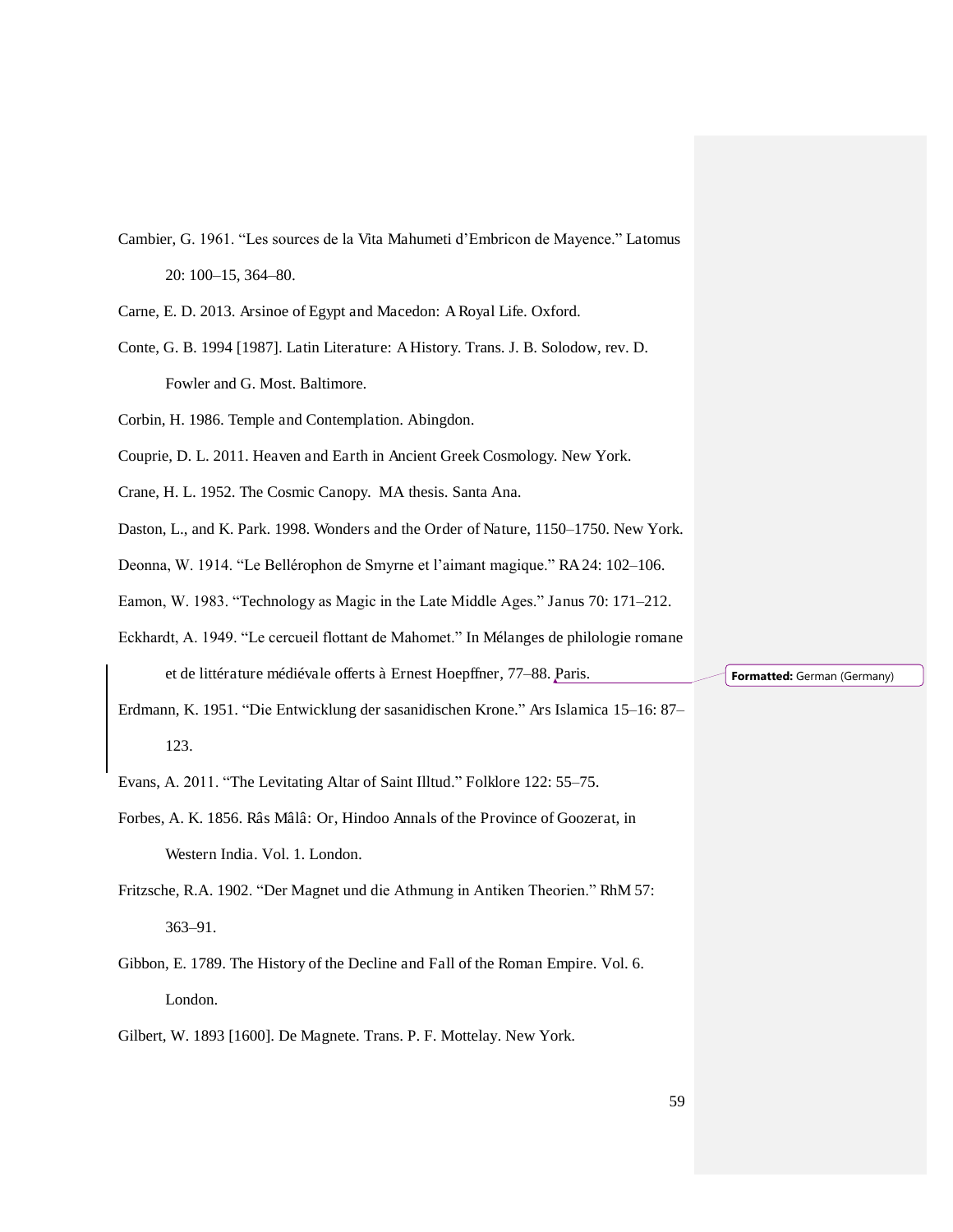- Green, N. 2006. "Ostrich Eggs and Peacock Feathers: Sacred Objects as Cultural Exchange between Christianity and Islam." Al-Masaq 18: 27–66.
- Green, P. 2004. From Ikaria to the Stars: Classical Mythification, Ancient and Modern. Austin, Tex.
- Gupta, A. 2012. The Treasures of the Sun God. Bloomington, Ind.
- Hahn, C., and H. Klein, eds. 2015. Saints and Sacred Matter: The Cult of Relics in Byzantium and Beyond. Washington, D.C.
- Hämeen-Anttila, J. 2002–2003. "The Nabatean Agriculture: Authenticity, Textual History and Analysis." Zeitschrift für die Geschichte der Arabisch-Islamischen Wissenschaften 15: 249–80.
- Hammer, W. 1944. "The Concept of the New or Second Rome in the Middle Ages." Speculum 19: 50–62.
- Hansen, B. 1986. "The Complementarity of Science and Magic before the Scientific Revolution." American Scientist 74.2: 128–36.
- Hardie, P. R., ed. 2009. Paradox and the Marvellous in Augustan Literature and Culture. Oxford.
- Healy, J. F. 1999. Pliny the Elder on Science and Technology. Oxford.
- Isager, J. 1991. *Pliny on Art and Society: The Elder Pliny'*s Chapters on the History of Art. Odense.
- Jaeger, M. 2008. Archimedes and the Roman Imagination. Ann Arbor.

James, P., and N. Thorpe. 1995. Ancient Inventions. London.

Jivabhai, Muhammad Ali ibn Mulla. 1882. Mausam-i Bahar. 3 Vols. Bombay. **Formatted:** German (Germany)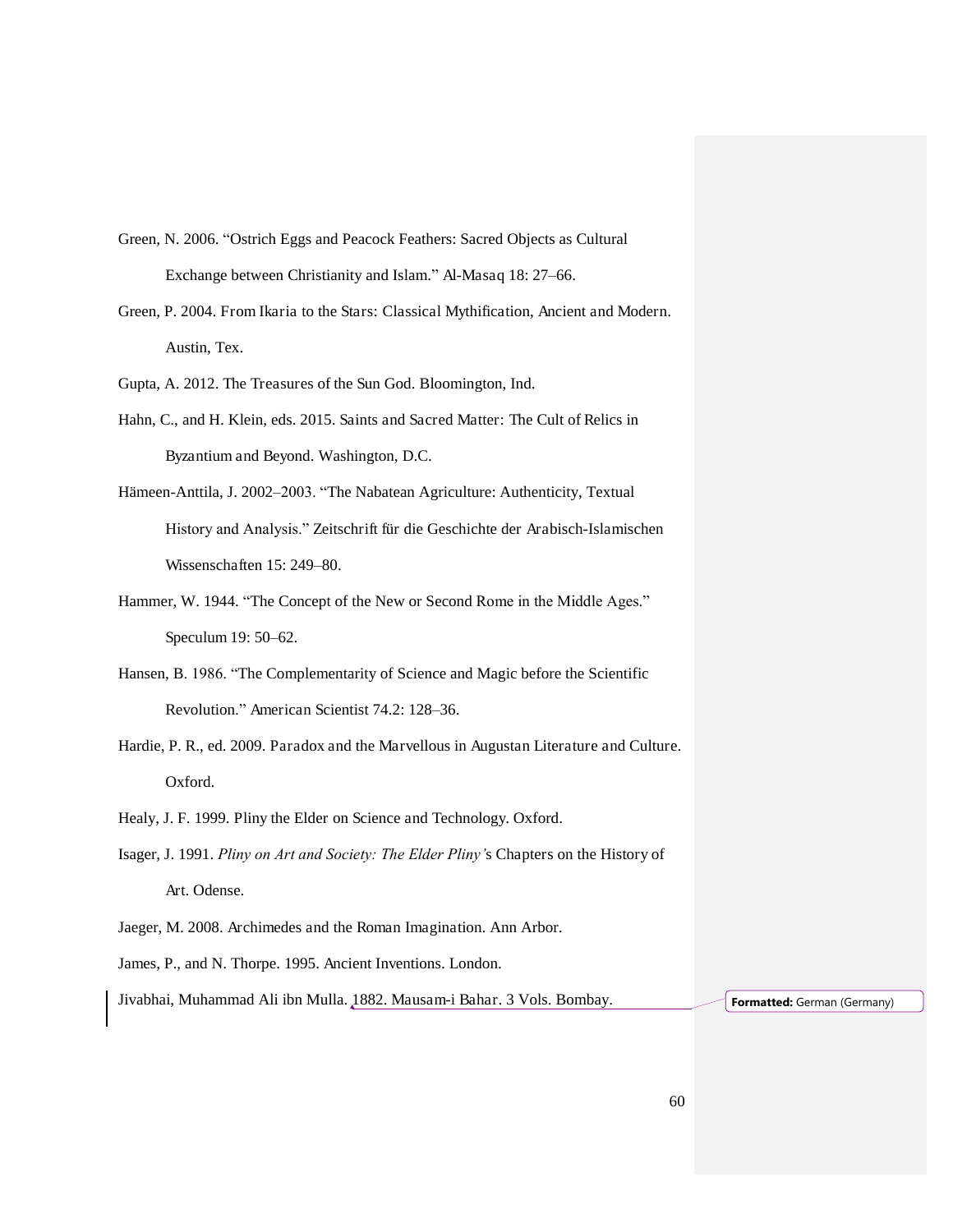- Jones, C. P. 2013. "Three Temples in Libanius and the Theodosian Code." CQ 63: 860– 65.
- Kahsnitz, R., et al. 1986. Gothic and Renaissance Art in Nuremberg, 1300*–*1550. New York.

Kenseth, J., ed. 1991. The Age of the Marvelous. Hanover, N.J.

Lecouteux, C. 1984. "Die Sage vom Magnetberg." Fabula 25: 35–65.

-. 1999. "Magnetberg." In R. W. Brednich, ed., Enzyklopädie des Märchens, vol. 9, 24–27. Berlin.

Lee, S., trans. and comm. 1829. Travels of Ibn Batuta. London.

- Lehmann, K. 1945. "The Dome of Heaven." ArtB 27: 1–27.
- Lehoux, D. 2003. "Tropes, Facts, and Empiricism." Perspectives on Science 11: 326–45.

Lister, M. 1699. A Journey to Paris in the Year 1698. 2nd ed. London.

- Marabelli, M. 1994. "The Monument of Marcus Aurelius: Research and Conservation." In D. A. Scott, J. Podany, and B. B. Considine, eds., Ancient & Historic Metals: Conservation and Scientific Research, 1–20. Marina Del Rey, Calif.
- Marr, R. J. W. and A. Marr, eds. 2006. Curiosity and Wonder from the Renaissance to the Enlightenment. London.
- Marzolph, U., and R. van Leeuwen. 2004. "Magnetic Mountain." In U. Marzolph and R. van Leeuwen, eds., Arabian Nights Encyclopedia, vol. 2, 631–32. Santa Barbara.

McEwen, I. K. 2003. Vitruvius: Writing the Body of Architecture. Cambridge, Mass.

McKeown, J. C. 2013. A Cabinet of Greek Curiosities. Oxford.

Mirollo, J. V. 1991. "The Aesthetics of the Marvelous: The Wondrous Work of Art in a Wondrous World." In Kenseth, 61–80.

**Formatted:** German (Germany)

**Formatted:** German (Germany)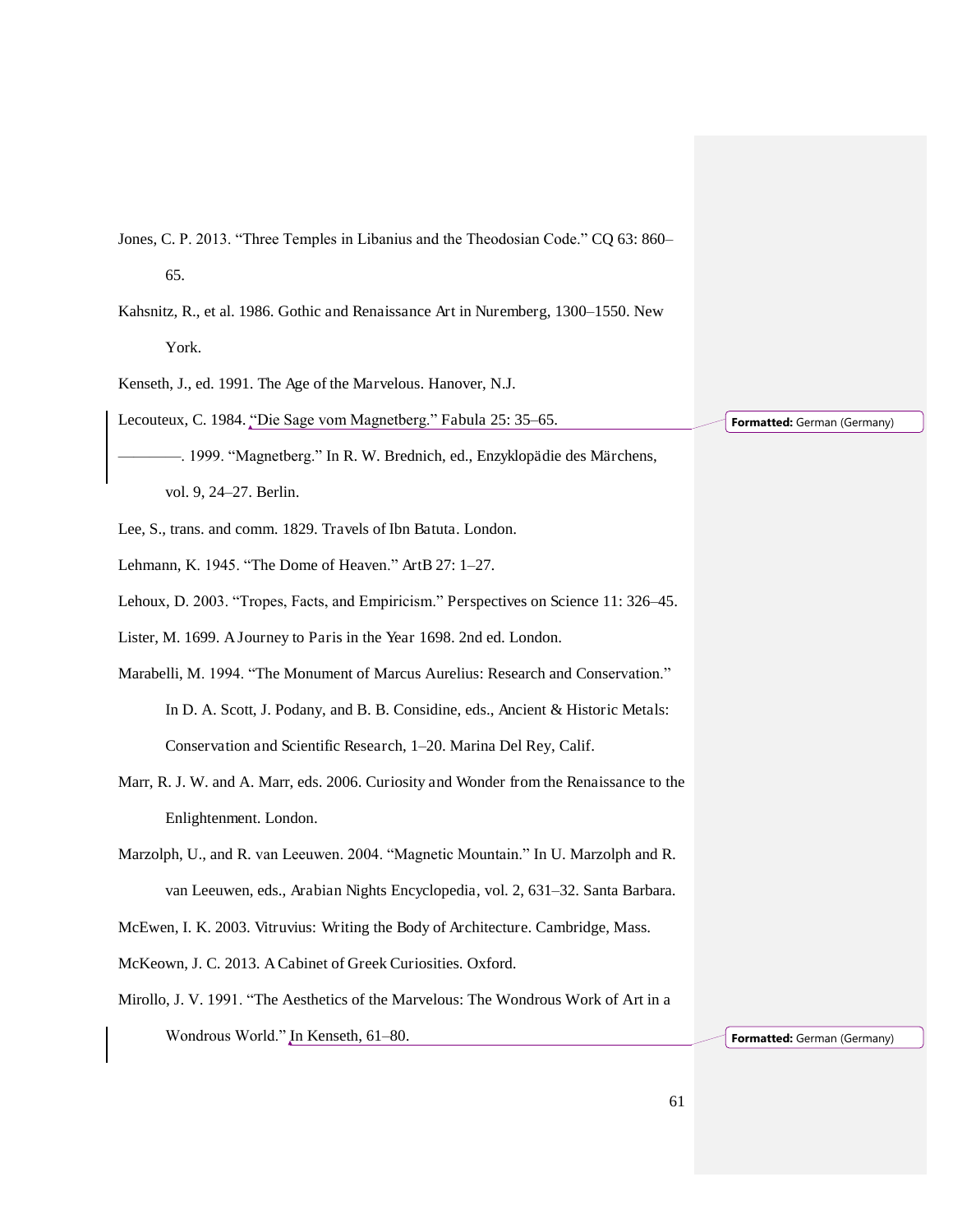Palm, G. A. 1867. Der Magnet im Alterthum. Stuttgart. Peter, F. E. 1988. "Hellenism in Islam." In C. G. Thomas, ed., Paths From Ancient Greece, 77–91. Leiden. Picard, C. 1952. "Sur quelques représentations nouvelles du phare d'Alexandrie et sur l'origine alexandrine des paysages portuaires." BCH 76: 61–95. Polański, T. 1998. Oriental Art in Greek Imperial Literature. Trier. Radl, A. 1988. Der Magnetstein der Antike: Quellen und Zusammenhänge. Stuttgart. Reinach, S. 1912. "Une statue de Bellérophon à Smyrne." RA 19: 330–33. Rommel, H. 1927. "Magnet." RE 14: 474–86. Rushforth, G. 1919. "Magister Gregorius de Mirabilibus Urbis Romae: A New Description of Rome in the Twelfth Century." JRS 9: 14–58. Sambursky, S. 1959. Physics of the Stoics. London. Savage-Smith, E., ed., trans., and comm. 2014. An Eleventh-Century Egyptian Guide to the Universe: The Book of Curiosities. Leiden. Schwartz, J. 1966. "La fin du Sérapeum d'Alexandrie." American Studies in Papyrology 1: 97–111. Sherwood, M. 1947. "Magic and Mechanics in Medieval Fiction." Studies in Philology 44: 567–92. Stirling, A. 1825. "An Account, Geographical, Statistical and Historical of Orissa Proper, or Cuttack." Asiatic Researches vol. 15, 163–338. Serampore. Swift, E., and A. Alwis. 2010. "The Role of Late Antique Art in Early Christian Worship: A Reconsideration of the Iconography of the 'Starry Sky' in the 'Mausoleum' of Galla Placidia." PBSR 78: 193–217, 352–54. **Formatted:** German (Germany) **Formatted:** German (Germany)